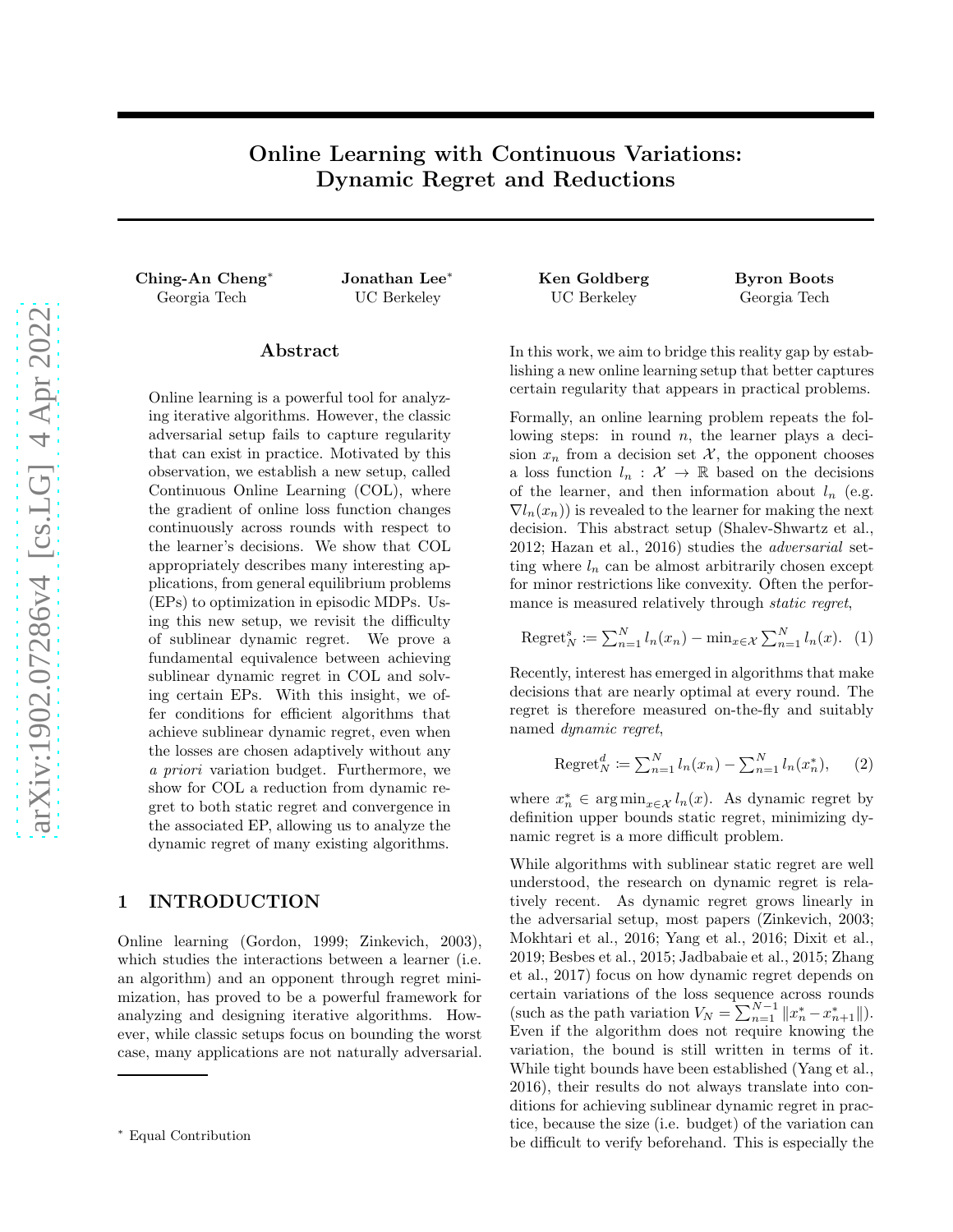case when the opponent is adaptive, responding to the learner's decisions at each round. In these situations, it is unknown if existing results become vacuous or yield sublinear dynamic regret.

Motivated by the use of online learning to analyze iterative algorithms in practice, we consider a new setup we call Continuous Online Learning (COL), which directly models regularity in losses as part of the problem definition, as opposed to the classic adversarial setup that adds ad-hoc budgets. As we will see, this minor modification changes how regret and feedback interact and makes the quest of seeking sublinear dynamic regret well-defined and interpretable, even for adaptive opponents, without imposing variation budgets.

## 1.1 Definition of COL

A COL problem is defined as follows. We suppose that the opponent possesses a bifunction  $f : (x, x') \mapsto$  $f_x(x') \in \mathbb{R}$ , for  $x, x' \in \mathcal{X}$ , that is unknown to the learner. This bifunction is used by the opponent to determine the per-round losses: in round  $n$ , if the learner chooses  $x_n$ , then the opponent responds with

$$
l_n(\cdot) = f_{x_n}(\cdot). \tag{3}
$$

Finally, the learner suffers  $l_n(x_n)$  and receives feedback about  $l_n$ . For  $f_x(x')$ , we treat x as the *query argument* that proposes a question (i.e. an optimization objective  $f_x(\cdot)$ , and treat x' as the *decision argument* whose performance is evaluated. This bifunction  $f$  generally can be defined online as queried, with only the limitation that the same loss function  $f_x(\cdot)$  must be selected by the opponent whenever the learner plays the same decision  $x$ . Thus, the opponent can be adaptive, but in response to only the learner's current decision.

In addition to the restriction in (3), we impose regularity into f to relate  $l_n$  across rounds so that seeking sublinear dynamic regret becomes well defined.<sup>1</sup>

Definition 1. We say an online learning problem is continuous if  $l_n$  is set as in (3) by a bifunction f satisfying,  $\forall x' \in \mathcal{X}, \nabla f_x(x')$  is a continuous map in x 2 .

The continuity structure in Definition 1 and the constraint (3) in COL limit the degree that losses can vary, making it possible for the learner to partially infer future losses from the past experiences.

The continuity may appear to restrict COL to purely deterministic settings, but adversity such as stochasticity can be incorporated via an important nuance

in the relationship between loss and feedback. In the classic online learning setting, the adversity is incorporated in the loss: the losses  $l_n$  and decisions  $x_n$  may themselves be generated adversarially or stochastically and then they directly determine the feedback, e.g., given as full information (receiving  $l_n$  or  $\nabla l_n(x_n)$ ) or bandit (just  $l_n(x_n)$ ). The (expected) regret is then measured with respect to these intrinsically adversarial losses  $l_n$ . By contrast, in COL, we always measure regret with respect to the true underlying bifunction  $l_n = f_{x_n}$ . However, we give the opponent the freedom to add an additional stochastic or adversarial component into the feedback; e.g., in first-order feedback, the learner could receive  $g_n = \nabla l_n(x_n) + \xi_n$ , where  $\xi_n$  is a probabilistically bounded and potentially adversarial vector, which can be used to model noise or bias in feedback. In other words, the COL setting models a true underlying loss with regularity, but allows the adversary to be modeled within the feedback. This addition is especially important for dynamic regret, as it allows us to always consider regret against the true  $f_{x_n}$  while incorporating the possibility of stochasticity.

## 1.2 Examples

At this point, the setup of COL may sound abstract, but this setting is in fact motivated by a general class of problems and iterative algorithms used in practice, some of which have been previously analyzed in the online learning setting. Generally, COL describes the trial-and-error principle, which attempts to achieve a difficult objective  $f_x(x)$  through iteratively constructing a sequence of simplified and related subproblems  $f_{x_n}(x)$ , similar to majorize-minimize (MM) algorithms. Our first application of this kind is the use of iterative algorithms in solving (stochastic) equilibrium problems (EPs) (Bianchi and Schaible, 1996). EPs are a well-studied subject in mathematical programming, which includes optimization, saddle-point problems, variational inequality (VI) (Facchinei and Pang, 2007), fixed-point problems (FP), etc. Except for toy cases, these problems usually rely on using iterative algorithms to generate  $\epsilon$ -approximate solutions; interestingly, these algorithms often resemble known algorithms in online learning, such as mirror descent or Follow-the-Leader (FTL). In Sections 4 and 5, we will show how the residual function of these problems renders a natural choice of bifunction f in COL and how the regret of COL relates to its solution quality. In this example, it is particularly important to classify the adversary (e.g. due to bias or stochasticity) as feedback rather than as a loss function, to properly incorporate the continuity in the source problem.

Another class of interesting COL problems comes from optimization in episodic Markov decision processes

<sup>&</sup>lt;sup>1</sup>Otherwise the opponent can define  $f_x(\cdot)$  pointwise for each x to make  $l_n(x_n) - l_n(x_n^*)$  constant.

<sup>&</sup>lt;sup>2</sup>We define  $\nabla f_x(x')$  as the derivative with respect to x'.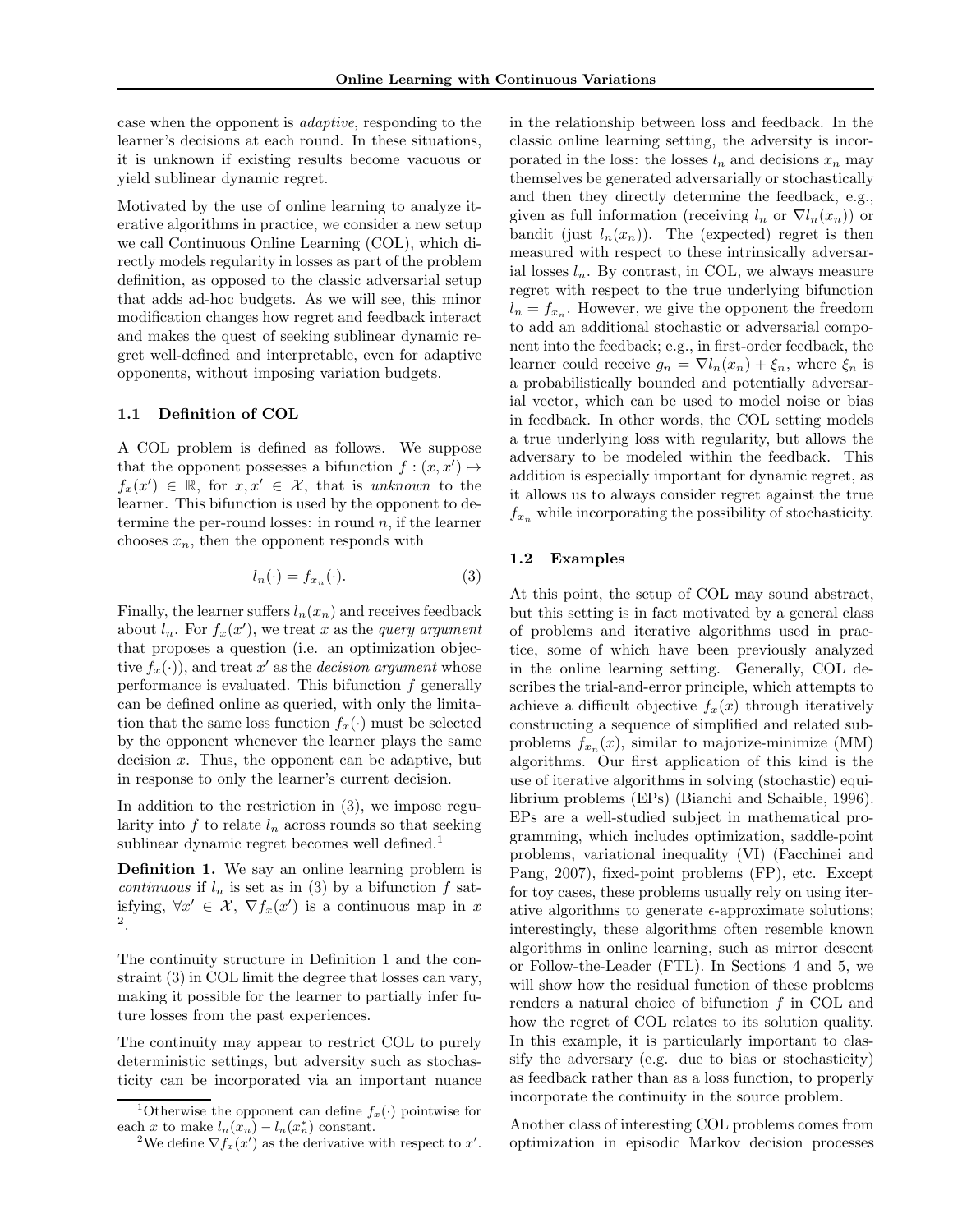(MDPs). In online imitation learning (IL) (Ross et al., 2011), the learner optimizes a policy to mimic an expert policy  $\pi^*$ . In round *n*, the loss is  $l_n(\pi)$  =  $\mathbb{E}_{s\sim d_{\pi_n}}[c(s,\pi;\pi^*)],$  where  $d_{\pi_n}$  is the state distribution visited by running the learner's policy  $\pi_n$  in the MDP, and  $c(s, \pi; \pi^*)$  is a cost that measures the difference between a policy  $\pi$  and the expert  $\pi^*$ . This is a bifunction form where continuity exists due to expectation and feedback is noisy about  $l_n$  (allowed by our feedback model). In fact, online IL is the main inspiration behind this research. An early analysis of IL was framed using the adversarial, static regret setup (Ross et al., 2011). Recently, results were refined through the use of continuity in the bifunction and dynamic regret (Cheng and Boots, 2018; Lee et al., 2018; Cheng et al., 2019b). This problem again highlights the importance of treating stochasticity as the feedback. We wish to measure regret with respect to the expected cost  $l_n(\pi)$  which admits a continuous structure, but feedback only arrives via stochastic samples from the MDP. Structural prediction and system identification can be framed similarly (Ross and Bagnell, 2012; Venkatraman et al., 2015). Details, including new insights into the IL, can be found in Appendix F.

Lastly, we note that the classic fitted Q-iteration (Gordon, 1995; Riedmiller, 2005) for reinforcement learning also uses a similar setup. In the nth round, the loss can be written as  $l_n(Q) = \mathbb{E}_{s,a \sim \mu_{\pi(Q_n)}} \mathbb{E}_{s' \sim \mathcal{P}(s,a)}[(Q(s,a)$  $r(s,a) - \gamma \max_{a'} Q_n(s',a'))^2$ , where  $\mu_{\pi(Q_n)}$  is the state-action distribution<sup>3</sup> induced by running a policy  $\pi(Q_n)$  based on the Q-function  $Q_n$  of the learner, and  $P$  is the transition dynamics,  $r$  is the reward, and  $\gamma$  is the discount factor. Again this is a COL problem.

## 1.3 Main Results

The goal of this paper is to establish COL and to study, particularly, conditions and efficient algorithms for achieving sublinear dynamic regret. We choose not to pursue algorithms with fast static regret rates in COL, as there have been studies on how algorithms can systematically leverage continuity in COL to accelerate learning (Cheng et al., 2019b,a) although they are framed as online IL research. Knowledge of dynamic regret is less well-known, with the exception of Cheng and Boots (2018); Lee et al. (2018) (both also framed as online IL), which study the convergence of FTL and mirror descent, respectively.

Our first result shows that achieving sublinear dynamic regret in COL is equivalent to solving certain EP, VI, and FP problems that are known to be PPADcomplete<sup>4</sup> (Daskalakis et al., 2009). In other words, we

show that achieving sublinear dynamic regret that is polynomial in the dimension of the decision set can be extremely difficult.

Nevertheless, based on the solution concept of EP, VI, and FP, we show a reduction from monotone EPs to COL, and we present necessary conditions and sufficient conditions for achieving sublinear dynamic regret with polynomial dependency. Particularly, we show a reduction from sublinear dynamic regret to static regret and convergence to the solution of the EP/VI/FP. This reduction allows us to quickly derive non-asymptotic dynamic regret bounds of popular online learning algorithms based on their known static regret rates. Finally, we extend COL to consider partially adversarial loss and discuss open questions.

## 2 RELATED WORK

Much work in dynamic regret has focused on improving rates with respect to various measures of the loss sequence's variation. Zinkevich (2003); Mokhtari et al. (2016) showed the dynamic regret of gradient descent in terms of the path variation. Other measures of variation such as functional variation (Besbes et al., 2015) and squared path variation (Zhang et al., 2017) have also been studied. While these algorithms may not need to know the variation size beforehand, their guarantees are still stated in terms of these variations. Therefore, these results can be difficult to interpret when the losses can be chosen adaptively.

To illustrate, consider the online IL problem. It is impossible to know the variation budget a priori because the loss observed at each round of IL is a function of the policy selected by the algorithm. This budget could easily be linear, if an algorithm selects very disparate policies, or it could be zero if the algorithm always naively returns the same policy. Thus, existing budget-based results cannot describe the convergence of an IL algorithm.

Our work is also closely related to that of Rakhlin and Sridharan (2013); Hall and Willett (2013), which consider predictable loss sequences, i.e. sequences that are presumed to be non-adversarial and admit improved regret rates. The former considers static regret for both full and partial information cases, and the latter considers a similar problem setting but for the dynamic regret case. These analyses, however, still require a known variation quantity in order to be interpretable.

By contrast, we leverage extra structures of COL to provide interpretable dynamic regret rates, without a priori constraints on the variation. That is, our rates are internally governed by the algorithms, rather than

known to exist, but it is open as to if they belong to P.

<sup>3</sup>Or some fixed distribution with sufficient excitation. <sup>4</sup>In short, they are NP problems whose solutions are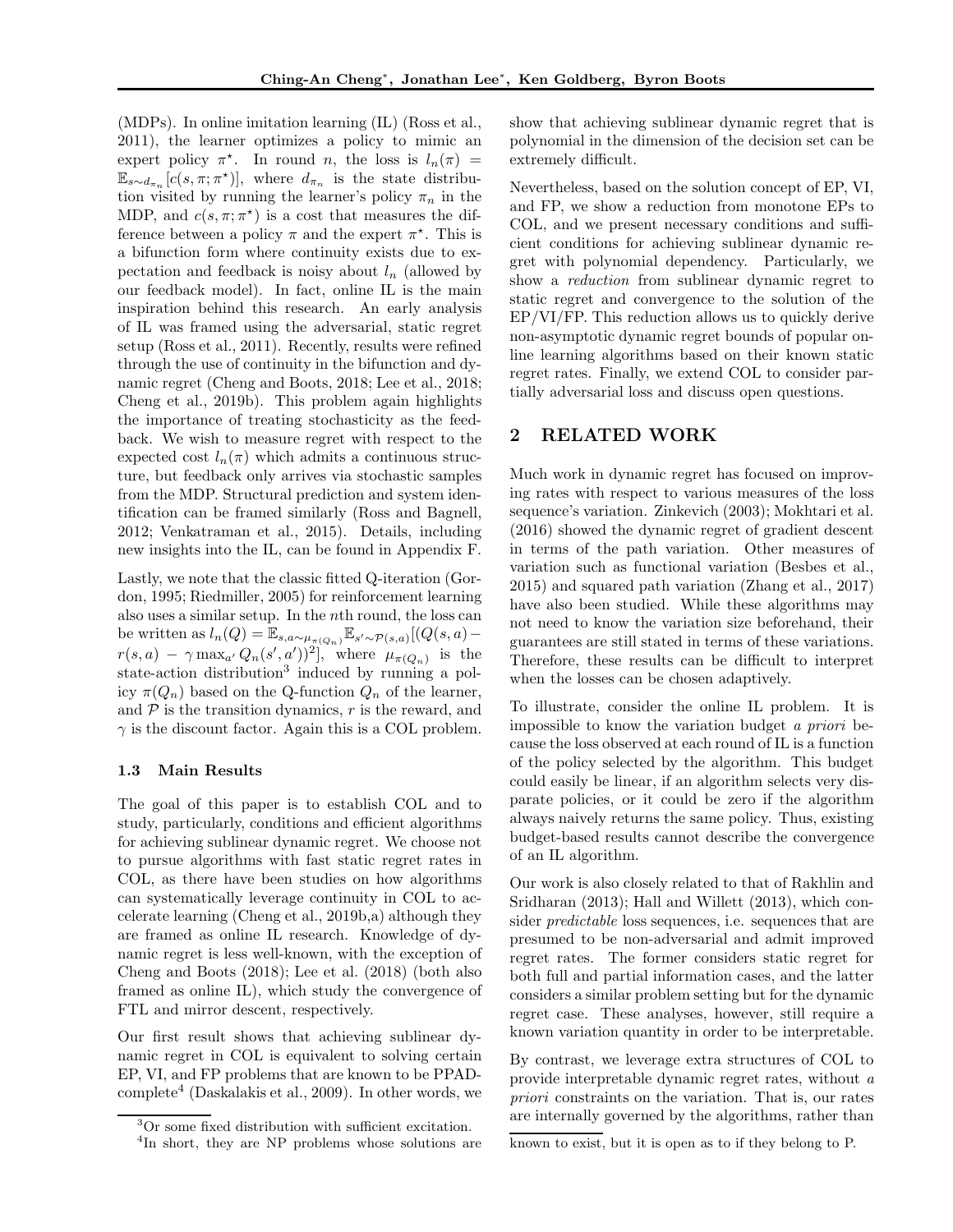externally dictated by a variation budget. This problem setup is in some sense more difficult, as achieving sublinear dynamic regret requires that both the perround losses and the loss variation, as a function of the learner's decisions, be simultaneously small. Nonetheless, we can show conditions for sublinear dynamic regret using the bifunction structure in COL.

## 3 PRELIMINARIES

We review background, in particular VIs and EPs, for completeness (Facchinei and Pang, 2007; Bianchi and Schaible, 1996; Konnov and Laitinen, 2002).

Notation Throughout the paper, we reserve the notation f to denote the bifunction that defines COL problems, and we assume  $\mathcal{X} \subset \mathbb{R}^d$  is compact and convex, where  $d \in \mathbb{N}_+$  is finite. We equip X with norm  $\|\cdot\|$ , which is not necessarily Euclidean, and write  $\|\cdot\|_*$ to denote its dual norm. We denote its diameter by  $D_{\mathcal{X}} \coloneqq \max_{x, x' \in \mathcal{X}} \|x - x'\|.$ 

As in the usual online learning, we are particularly interested in the case where  $f_x(\cdot)$  is convex and continuous. For simplicity, we will assume all functions are continuously differentiable, except for  $f_x(x')$  as a function over the querying argument x, where  $x' \in \mathcal{X}$ . We will use  $\nabla$  to denote gradients. In particular, for the bifunction f, we use  $\nabla f$  to denote  $\nabla f : x \mapsto \nabla f_x(x)$ and we recall, in the context of  $f, \nabla$  is always with respect to the decision argument. Likewise, given  $x \in \mathcal{X}$ , we use  $\nabla f_x$  to denote  $\nabla f_x(\cdot)$ . Note that the continuous differentiability of  $f_{x'}(\cdot)$  together with the continuity of  $\nabla f(x)$  implies  $\nabla f$  is continuous; the analyses below can be extended to the case where  $\nabla f_{x'}(\cdot)$ is a subdifferential.<sup>5</sup> Finally, we assume,  $\forall x \in \mathcal{X}$ ,  $\|\nabla f_x(x)\|_* \leq G$  for some  $G < \infty$ .

**Convexity** For  $\mu \geq 0$ , a function  $h : \mathcal{X} \to \mathbb{R}$  is called  $\mu$ -strongly convex if it satisfies, for all  $x, x' \in \mathcal{X}$ ,  $h(x') \ge h(x) + \langle \nabla h(x), x' - x \rangle + \frac{\mu}{2} ||x - x'||^2$ . If h satisfies above with  $\mu = 0$ , it is called convex. A function h is called pseudo-convex if  $\langle \nabla h(x), x' - x \rangle \geq 0$ implies  $h(x') \geq h(x)$ . These definitions have a natural inclusion: strongly convex functions are convex; convex functions are pseudo-convex. We say  $h$  is  $L$ smooth if  $\nabla h$  is *L*-Lipschitz continuous, i.e., there is  $L \in [0, \infty)$  such that  $\|\nabla h(x) - \nabla h(x')\|_* \leq L \|x - x'\|$ for all  $x, x' \in \mathcal{X}$ . Finally, we will use Bregman divergence  $B_R(x'||x) := R(x') - R(x) - \langle \nabla R(x), x' - x \rangle$ to measure the difference between  $x, x' \in \mathcal{X}$ , where  $R: \mathcal{X} \to \mathbb{R}$  is a  $\mu$ -strongly convex function with  $\mu > 0$ ; by definition  $B_R(\cdot||x)$  is also  $\mu$ -strongly convex.

**Fixed-Point Problems** Let  $T : \mathcal{X} \to 2^{\mathcal{X}}$  be a point-to-set map, where  $2^{\mathcal{X}}$  denotes the power set of  $\mathcal X$ . A fixed-point problem FP( $\mathcal X$ , T) aims to find a point  $x^* \in \mathcal{X}$  such that  $x^* \in T(x^*)$ . Suppose T is λ-Lipschitz. It is called non-expansive if  $\lambda = 1$  and  $\lambda$ -contractive if  $\lambda < 1$ .

Variational Inequalities VIs study equilibriums defined by vector-valued maps. Let  $F: \mathcal{X} \to \mathbb{R}^d$ be a point-to-point map. The problems  $VI(X, F)$  and  $\text{DVI}(\mathcal{X}, F)$  aim to find  $x^* \in \mathcal{X}$  and  $x_* \in \mathcal{X}$ , respectively, such that the following conditions are satisfied:

$$
\text{VI}: \langle F(x^*), x - x^* \rangle \ge 0, \qquad \forall x \in \mathcal{X}
$$
  
\n
$$
\text{DVI}: \langle F(x), x - x_* \rangle \ge 0, \qquad \forall x \in \mathcal{X}
$$

VIs and DVIs are also known as Stampacchia and Minty VIs, respectively (Facchinei and Pang, 2007). The difficulty of solving VIs depends on the property of F. For  $\mu \geq 0$ , F is called  $\mu$ -strongly monotone if  $\forall x, x' \in \mathcal{X}. \ \langle F(x) - F(x'), x - x' \rangle \ge \mu ||x - x'||^2. \text{ If } F$ satisfies the above with  $\mu = 0$ , F is called monotone. F is called pseudo-monotone if  $\langle F(x'), x - x' \rangle \ge 0$  implies  $\langle F(x), x - x' \rangle \ge 0$  for  $x, x' \in \mathcal{X}$ . It is known that the gradient of a (strongly/pseudo) convex function is (strongly/pseudo) monotone.

VIs are generalizations of FPs. For a point-to-point map  $T: \mathcal{X} \to \mathcal{X}$ , FP $(\mathcal{X}, T)$  is equivalent to VI $(\mathcal{X}, I -$ T), where I is the identity map. If T is  $\lambda$ -contractive, then F is  $(1 - \lambda)$ -strongly monotone.

Equilibrium Problems EPs further generalize VIs. Let  $\Phi : \mathcal{X} \times \mathcal{X} \to \mathbb{R}$  be a bifunction such that  $\Phi(x, x) \geq 0$ . The problems  $EP(\mathcal{X}, \Phi)$  and  $DEF(\mathcal{X}, \Phi)$ aim to find  $x^*, x_* \in \mathcal{X}$ , respectively, such that

$$
\text{EP}: \Phi(x^\star, x) \ge 0, \qquad \forall x \in \mathcal{X}
$$
  
DEP: 
$$
\Phi(x, x_\star) \le 0, \qquad \forall x \in \mathcal{X}.
$$

By definition, we have  $VI(\mathcal{X}, F) = EP(\mathcal{X}, \Phi)$  if we define  $\Phi(x, x') = \langle F(x), x' - x \rangle$ .

We can also define monotonicity properties for EPs. For  $\mu \geq 0$ ,  $\Phi$  is called  $\mu$ -strongly monotone if for  $\forall x, x' \in \mathcal{X}, \ \Phi(x, x') + \Phi(x', x) \leq -\mu \|x - x'\|^2.$  It is called monotone if it satisfies the above with  $\mu = 0$ . Similarly,  $\Phi$  is called pseudo-monotone if  $\Phi(x, x') \geq 0$ implies  $\Phi(x',x) \leq 0$  for  $x, x' \in \mathcal{X}$ . One can verify that these definitions are consistent with the ones for VIs.

Primal and Dual Solutions We establish some basics of the solution concepts of EPs. As VIs are a special case of EPs, these results can be applied to VIs too. First, we have a basic relationship between the solution sets,  $X^*$  of EP and  $X_*$  of DEP.

<sup>5</sup>Our proof can be extended to upper hemicontinuity for set-valued maps, such as subdifferentials.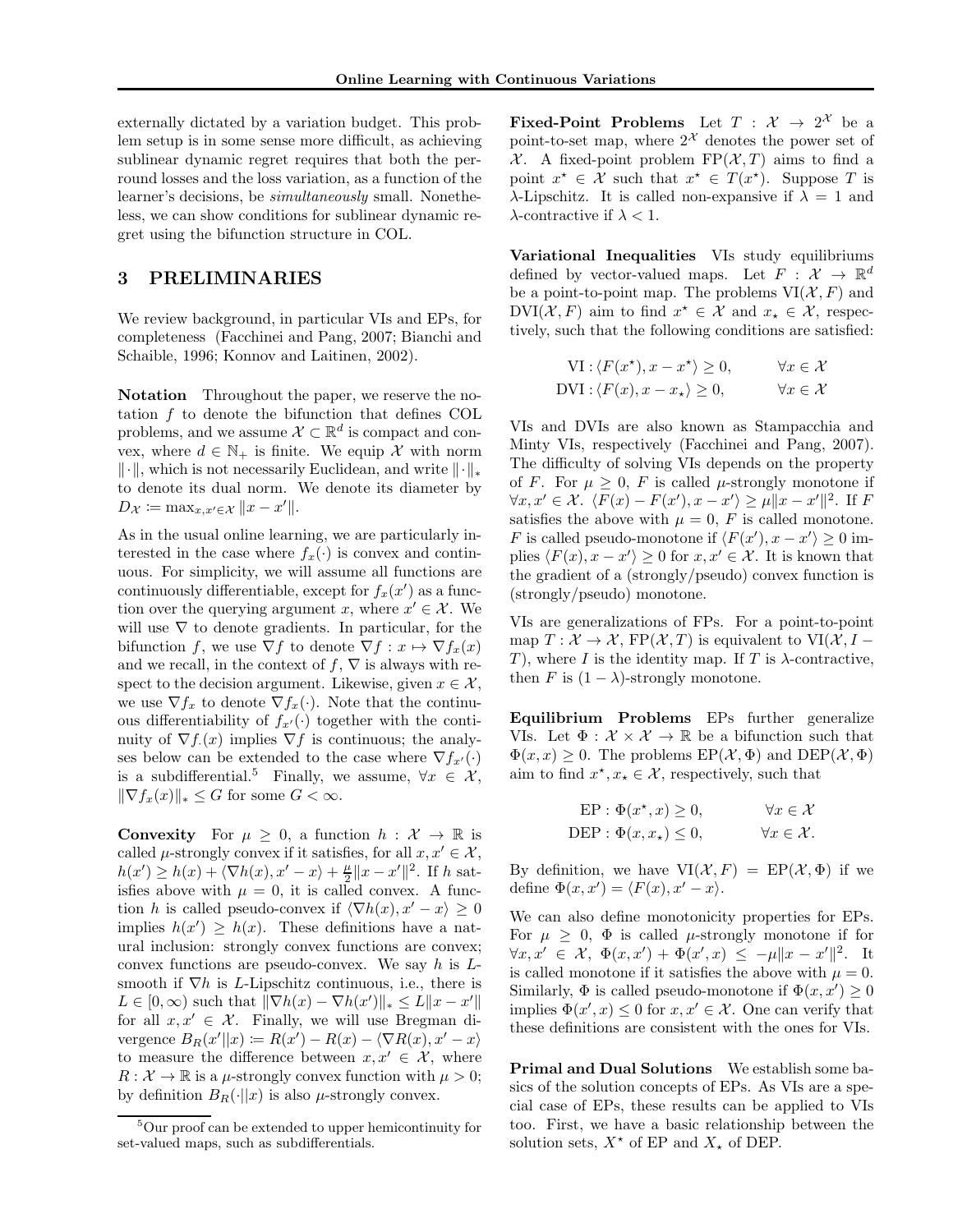**Proposition 1.** (Bianchi and Schaible, 1996) If  $\Phi$  is pseudo-monotone,  $X^* \subseteq X_*$ . If  $\Phi(\cdot, x)$  is continuous  $\forall x \in \mathcal{X}, X_{\star} \subseteq X^{\star}.$ 

The proposition states that a dual solution is always a primal solution when the problem is continuous, and a primal solution is a dual solution when the problem is pseudo-monotone. Intuitively, we can think of the primal solutions  $X^*$  as local solutions and the dual solutions  $X_{\star}$  as global solutions. In particular for VIs, if  $F$  is a gradient of some, even nonconvex, function, any solution in  $X_{\star}$  is a global minimum; any local minimum of a pseudo-convex function is a global minimum (Konnov and Laitinen, 2002).

We note, however, that Proposition 1 does not directly ensure that the solution sets are non-empty. The existence of primal solutions  $X^*$  has been extensively studied. Here we include a basic result that is sufficient for the scope of our online learning problems with compact and convex  $X$ .

Proposition 2. (Bianchi and Schaible, 1996) If  $\Phi(x, \cdot)$  is convex and  $\Phi(\cdot, x)$  is continuous  $\forall x \in \mathcal{X}$ , then  $X^*$  is non-empty.

Analogous results have been established for VIs and  $FPs$  as well. If  $F$  and  $T$  are continuous then solutions exist for both  $VI(X, F)$  and  $FP(X, T)$ , respectively (Facchinei and Pang, 2007). On the contrary, the existence of dual solutions  $X<sub>*</sub>$  is mostly based on assumptions. For example, by Proposition 1,  $X_{\star}$  is non-empty when the problem is pseudo-monotone. Uniqueness can be established with stronger conditions.

Proposition 3. (Konnov and Laitinen, 2002) If the conditions of Proposition 2 are met and Φ is strongly monotone, then the solution to  $EP(X, \Phi)$  is unique.

## 4 EQUIVALENCE AND HARDNESS

We first ask what extra information the COL formulation entails. We present this result as an equivalence between achieving sublinear dynamic in COL and solving several mathematical programming problems.

Theorem 1. Let f be given in Definition 1. Suppose  $f_x(\cdot)$  is convex and continuous. The following problems are equivalent:

- 1. Achieving sublinear dynamic regret w.r.t. f.
- 2. VI(X, F) where  $F(x) = \nabla f_x(x)$ .
- 3.  $EP(\mathcal{X}, \Phi)$  where  $\Phi(x, x') = f_x(x') f_x(x)$ .
- 4.  $FP(X, T)$  where  $T(x) = \arg \min_{x' \in X} f_x(x')$ .

Therefore, if there is an algorithm that achieves sublinear dynamic regret that in  $poly(d)$ , then it solves all PPAD problems in polynomial time.

Theorem 1 says that, because of the existence of a hidden bifunction, achieving sublinear dynamic regret is essentially equivalent to finding an equilibrium  $x^* \in X^*$ , in which  $X^*$  denotes the set of solutions of the EP/VI/FP problems in Theorem 1. Therefore, a necessary condition for sublinear dynamic regret is that  $X^*$  is non-empty. Fortunately, this is true for our problem definition by Proposition 2.

Moreover, it suggests that extra structure on COL is necessary for algorithms to achieve sublinear dynamic regret that depends polynomially on d (the dimension of  $\mathcal{X}$ ). The requirement of polynomial dependency is important to properly define the problem. Without it, sublinear dynamic regret can be achieved already at least asymptotically, e.g. by simply discretizing  $\mathcal{X}$ (as  $X$  is compact and  $\nabla f$  is continuous) and gridsearching, albeit with an exponentially large constant.

Due to space limitation, we defer the proof of Theorem 1 to Appendix A, along with other proofs for this section. But we highlight the key idea is to prove that the gap function  $\rho(x) := f_x(x) - \min_{x' \in X} f_x(x')$  can be used as a residual function for the above EP/VI/FP in Theorem 1. In particular, we note that, for the Φ in Theorem 1,  $\rho(x)$  is equivalent to a residual function  $r_{ep}(x) \coloneqq \max_{x' \in \mathcal{X}} -\Phi(x, x')$  used in the EP literature.

Below we discuss sufficient conditions on  $f$  based on the equivalence between problems in Theorem 1, so that the EP/VI/FP in Theorem 1 becomes better structured and hence allows efficient algorithms.

## 4.1 EP and VI Perspectives

We first discuss some structures on  $f$  such that the VI/EP in Theorem 1 can be efficiently solved. From the literature, we learn that the existence of dual solutions is a common prerequisite to design efficient algorithms (Konnov, 2007; Dang and Lan, 2015; Burachik and Millán, 2016; Lin et al., 2018). For example, convergence guarantees on combined relaxation methods (Konnov, 2007) for VIs rely on the assumption that the dual solution set is non-empty. Here we discuss some sufficient conditions for having a non-empty dual solution set, which by Proposition 1 and Definition 1 is a subset of the primal solution set.

By Proposition 1 and 2, a sufficient condition for nonempty  $X_{\star}$  is *pseudo-monotonicity* of F or  $\Phi$  (which we recall is a consequence of monotonicity). For our problem, the dual solutions of the EP and VI are different, while their primal solutions  $X^*$  are the same.

**Proposition 4.** Let  $X_{\star}$  and  $X_{\star\star}$  be the solutions to  $DVI(X, F)$  and  $DEP(X, \Phi)$ , respectively, where F and  $\Phi$  are defined in Theorem 1. Then  $X_{**} \subseteq X_{*}$ . The converse is true if  $f_x(\cdot)$  is linear  $\forall x \in \mathcal{X}$ .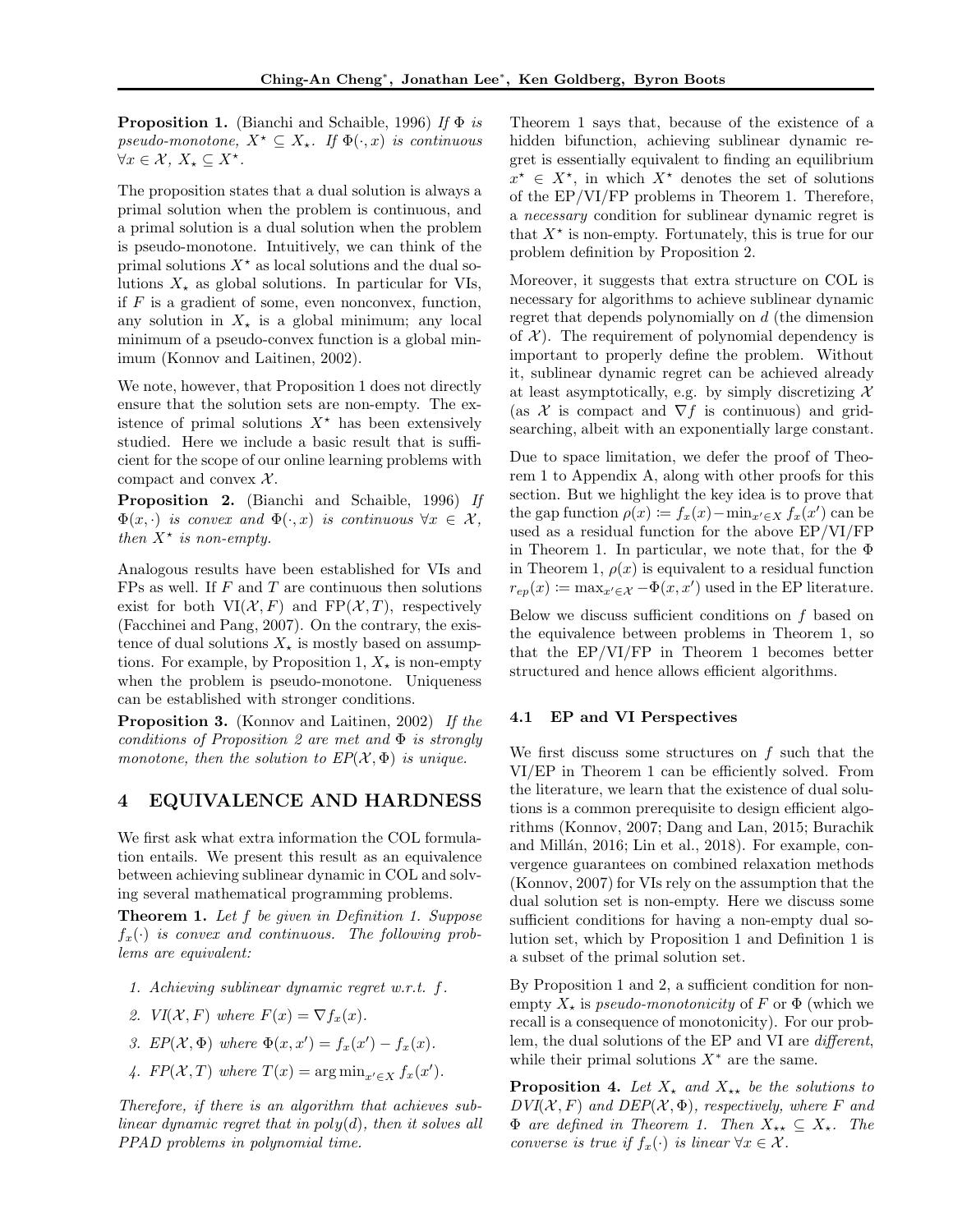Proposition 4 shows that, for our problem, pseudomonotonicity of  $\Phi$  is stronger than that of F. This is intuitive: as the pseudo-monotonicity of  $\Phi$  implies that there is  $x_{\star}$  such that  $f_x(x_{\star}) \leq f_x(x)$ , i.e. a decision argument that is consistently better than the querying argument under the latter's own question, whereas the pseudo-monotonicity of  $F$  merely requires the intersection of the half spaces of X cut by  $\nabla f_x(x)$  to be non-empty. Another sufficient assumption for nonempty  $X_{\star}$  of VIs is that X is sufficiently strongly convex. This condition has recently been used to show fast convergence of mirror descent and conditional gradient descent (Garber and Hazan, 2015; Veliov and Vuong, 2017). We leave this discussion to Appendix B.

The above assumptions, however, are sometimes hard to verify for COL. Here we define a subclass of COL and provide constructive (but restrictive) conditions.

**Definition 2.** We say a COL problem with f is  $(\alpha, \beta)$ regular if for some  $\alpha, \beta \in [0, \infty)$ ,  $\forall x \in \mathcal{X}$ ,

- 1.  $f_x(\cdot)$  is a  $\alpha$ -strongly convex function.
- 2.  $\nabla f(x)$  is a  $\beta$ -Lipschitz continuous map.

We call  $\beta$  the *regularity* constant; for short, we will also say  $\nabla f$  is  $\beta$ -regular and f is  $(\alpha, \beta)$ -regular. We note that  $\beta$  is different from the Lipschitz constant of  $\nabla f_x(\cdot)$ . The constant  $\beta$  defines the degree of online components; in particular, when  $\beta = 0$  the learning problem becomes offline. Based on  $(\alpha, \beta)$ -regularity, we have a sufficient condition to monotonicity.

**Proposition 5.**  $\nabla f$  is  $(\alpha - \beta)$ -strongly monotone.

Proposition 5 shows if  $\nabla f_x(\cdot)$  does not change too fast with x, then  $\nabla f$  is strongly monotone in the sense of VI, implying  $X^* = X_*$  is equal to a singleton (but not necessarily the existence of  $X_{**}$ ). Strong monotoncity also implies fast linear convergence is possible for deterministic feedback (Facchinei and Pang, 2007). When  $\alpha = \beta$ , it implies at least monotonicity, by which we know  $X_{\star}$  is non-empty.

We emphasize that the condition  $\alpha \geq \beta$  is not necessary for monotonicity. The monotonicity condition of  $\nabla f$  more precisely results from the monotonicity of  $\nabla f(x')$  and  $\nabla f_x(\cdot)$ , as  $\langle \nabla f_x(x) - \nabla f_{x'}(x'), x - x' \rangle =$  $\langle \nabla f_x(x) - \nabla f_x(x'), x - x' \rangle + \langle \nabla f_x(x') - \nabla f_{x'}(x'), x - y \rangle.$ From this decomposition, we can observe that as long as the sum of  $\nabla f(x')$  and  $\nabla f_x(\cdot)$  is monotone for any  $x, x' \in \mathcal{X}$ , then  $\nabla f$  is monotone. In the definition of  $(\alpha, \beta)$ -regular problems, no condition is imposed on  $\nabla f(x)$ , so we need  $\alpha \geq \beta$  in Proposition 5.

## 4.2 Fixed-point Perspective

We can also study the feasibility of sublinear dynamic regret from the perspective of the FP in Theorem 1. Here again we consider  $(\alpha, \beta)$ -regular problems.

**Proposition 6.** Let  $\alpha > 0$ . If  $\alpha > \beta$ , then T is  $\frac{\beta}{\alpha}$ contractive; if  $\alpha = \beta$ , T is non-expansive.

We see again that the ratio  $\frac{\beta}{\alpha}$  plays an important role in rating the difficulty of the problem. When  $\alpha$  $\beta$ , an efficient algorithm for obtaining the the fixed point solution is readily available (i.e. by contraction) An alternative interpretation is that  $x_n^*$  changes at a slower rate than  $x_n$  when  $\alpha > \beta$  with respect to  $\|\cdot\|.$ 

## 5 MONOTONE EP AS COL

After understanding the structures that determine the difficulty of COL, we describe a converse result of Theorem 1, which converts monotone EPs into COL. Here we assume that  $\Phi(x, \cdot)$  is convex.

**Theorem 2.** Let  $EP(X, \Phi)$  be monotone with  $\Phi(x,x) = 0.6$  Consider COL with  $f_x(x') = \Phi(x,x')$ . Let  $\{x_n\}_{n=1}^N$  be any sequence of decisions and define  $\hat{x}_N \coloneqq \frac{1}{N} \sum_{n=1}^N x_n$  It holds that  $r_{dep}(\hat{x}_N) \leq \frac{1}{N} Regret_N^s$ , where  $r_{dep}(x') := \max_{x \in \mathcal{X}} \Phi(x, x')$  is the dual residual.

Theorem 2 shows monotone EPs can be solved by achieving sublinear static regret in COL, at least in terms of the dual residual. Below we relate bounds on the dual residual back to the primal residual, which we recall is given as  $r_{ep}(x) \coloneqq \max_{x' \in \mathcal{X}} -\Phi(x, x').$ 

**Theorem 3.** Suppose  $\Phi(\cdot, x)$  is L-Lipschitz,  $\forall x \in \mathcal{X}$ . If  $\Phi$  satisfies  $\Phi(x,x') = -\Phi(x',x)$ , i.e.  $\Phi$  is skewsymmetric, then  $r_{ep}(x) = r_{dep}(x)$ . Otherwise,

- 1. For  $x \in \mathcal{X}$  such that  $r_{dep}(x) \leq 2LD_{\mathcal{X}}$ , it holds  $r_{ep}(x) \leq 2\sqrt{2LD_{\mathcal{X}}}\sqrt{r_{dep}(x)}$ .
- 2. If  $\Phi(x, \cdot)$  is in addition  $\mu$ -strongly convex with  $\mu >$ 0, for  $x \in \mathcal{X}$  such that  $r_{dep}(x) \leq L^2/\mu$ , it holds  $r_{ep}(x) \leq 2.8(L^2/\mu)^{1/3} r_{dep}(x)^{2/3}$

We can view the above results as a generalization of the classic reduction from convex optimization and Blackwell approachability to no-regret learning (Abernethy et al., 2011). Generally, the rate of primal residual converges slower than the dual residual. However, when the problem is skew-symmetric (which is true for EPs coming from optimization and saddle-point problems; see Appendix C), we recover the classic results. In this case, we can show  $r_{ep}(\hat{x}_N) = r_{dep}(\hat{x}_N) \le \frac{1}{N} \text{Regret}_N^s \le \frac{1}{N} \text{Regret}_N^d = \frac{1}{N} \sum_{n=1}^N r_{ep}(x_n).$ 

 $^{6}\Phi(x, x) = 0$  is not a restriction; see Appendix C.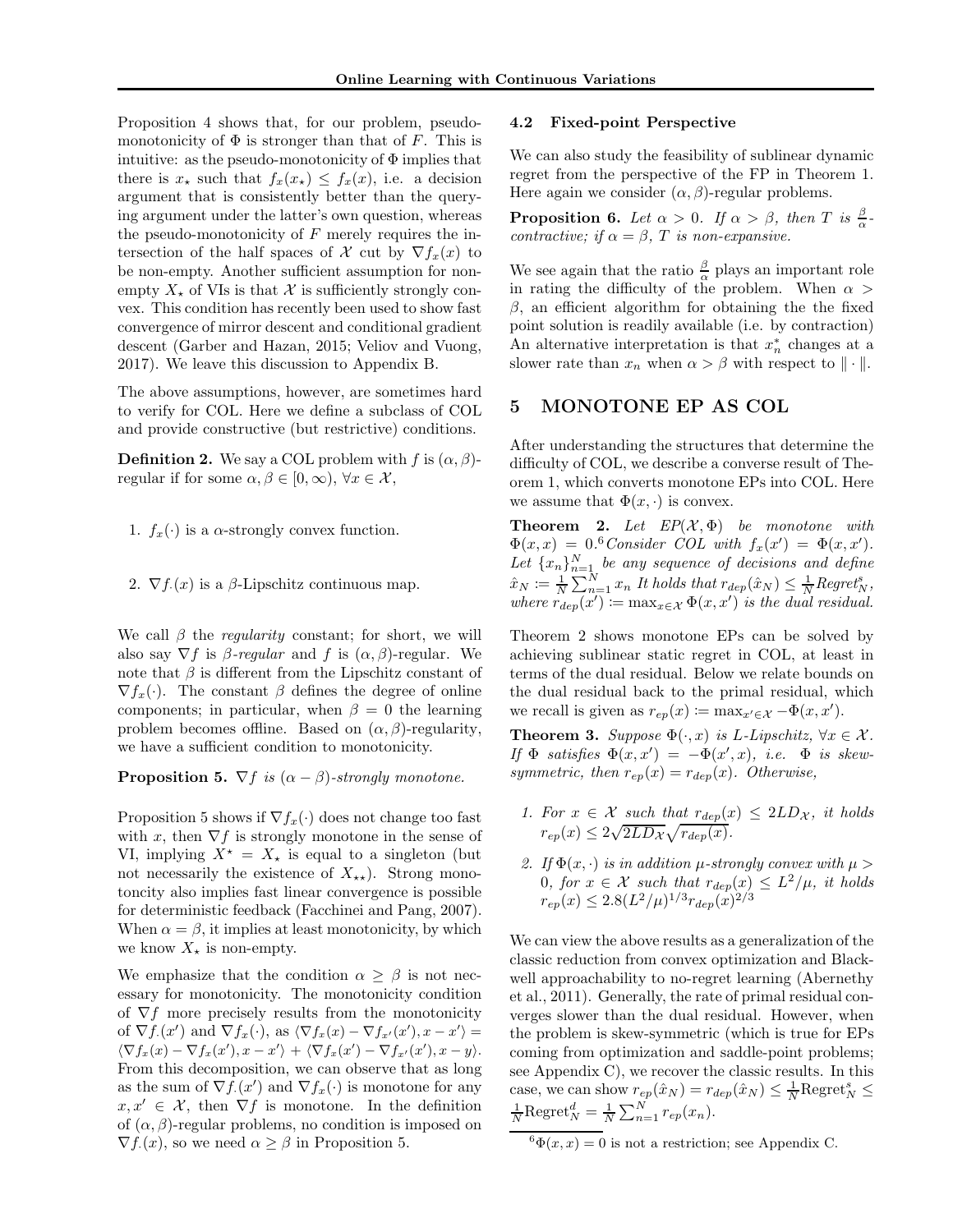These results complement the discussion in Section 4.1, as monotonicity implies the dual solution set  $X_{**}$  is non-empty. Namely, these monotone EPs constitute a class of source problems of COL for which efficient algorithms are available. Proofs and further discussions of this reduction are given in Appendix C.

## 6 REDUCTION BY REGULARITY

Inspired by Theorem 1, we present a reduction from minimizing dynamic regret to minimizing static regret and convergence to  $X^*$ . Intuitively, this is possible, because Theorem 1 suggests achieving sublinear dynamic regret should not be harder than finding  $x^* \in X^*$ . Define Regret $_N^s(x^*) \coloneqq \sum_{n=1}^N l_n(x_n) - l_n(x^*) \leq \text{Regret}_N^s.$ **Theorem 4.** Let  $x^* \in X^*$  and  $\Delta_n := ||x_n - x^*||$ . If f is  $(\alpha, \beta)$ -regular for  $\alpha, \beta \in [0, \infty)$ , then for all N,

$$
Regret_N^d \le \min\{G \sum_{n=1}^N \Delta_n, Regret_N^s(x^\star)\}\
$$

$$
+ \sum_{n=1}^N \min\{\beta D_X \Delta_n, \frac{\beta^2}{2\alpha} \Delta_n^2\}
$$

If further  $X_{**}$  of the dual EP is non-empty, Regret $\frac{a}{2} \sum_{n=1}^{N} ||x_n^* - x_*||^2$ , where  $x_* \in X_{**} \subseteq X^*$ .

Theorem 4 roughly shows that when  $x^*$  exists (e.g. given by the sufficient conditions in the previous section), it provides a stabilizing effect to the problem, so the dynamic regret behaves almost like the static regret when the decisions are around  $x^*$ .

This relationship can be used as a powerful tool for understanding the dynamic regret of existing algorithms designed for EPs, VIs, and FPs. These include, e.g., mirror descent (Beck and Teboulle, 2003), mirror-prox (Nemirovski, 2004; Juditsky et al., 2011), conditional gradient descent (Jaggi, 2013), Mann iteration (Mann, 1953), etc. Interestingly, many of those are also standard tools in online learning, with static regret bounds that are well known (Hazan et al., 2016).

We can apply Theorem 4 in different ways, depending on the known convergence of an algorithm. For algorithms whose convergence rate of  $\Delta_n$  to zero is known, Theorem 4 essentially shows that their dynamic regret is at most  $O(\sum_{n=1}^{N} \Delta_n)$ . For the algorithms with only known static regret bounds, we can use a corollary.

Corollary 1. If f is  $(\alpha, \beta)$ -regular and  $\alpha > \beta$ , it holds that Regret<sup>8</sup><sub>N</sub>  $\leq$  Regret<sup>8</sup><sub>N</sub>(x<sup>\*</sup>) +  $\frac{\beta^2 \widetilde{Regret}_{N}^s(x^*)}{2\alpha(\alpha-\beta)}$  $rac{\mu \epsilon g r \epsilon t_N(x)}{2\alpha(\alpha-\beta)}$ , where  $\widetilde{Regret_N^s}(x^*)$  denotes the static regret of the linear online learning problem with  $l_n(x) = \langle \nabla f_n(x_n), x \rangle$ .

The purpose of Corollary 1 is not to give a tight bound, but to show that for nicer problems with  $\alpha > \beta$ , achieving sublinear dynamic regret is not harder than achieving sublinear static regret. For tighter bounds,

we still refer to Theorem 4 to leverage the equilibrium convergence. We note that the results in Section 5 and here concern different classes of COL in general, because  $\alpha > \beta$  does not necessarily imply the EP( $\mathcal{X}, \Phi$ ) is monotone, but only  $VI(X, F)$  unless  $f_x(\cdot)$  is linear.

Finally, we remark Theorem 4 is directly applicable to expected dynamic regret (the right-hand side of the inequality will be replaced by its expectation) when the learner only has access to stochastic feedback, because the COL setup in non-anticipating. Similarly, highprobability bounds can be obtained based on martingale convergence theorems, as in (Cesa-Bianchi et al., 2004). In these cases, we note that the regret is defined with respect to  $l_n$  in COL, not the sampled losses.

## 6.1 Example Algorithms

We showcase applications of Theorem 4. These bounds are non-asymptotic and depend polynomially on d. Also, these algorithms do not need to know  $\alpha$  and  $\beta$ , except to set the stepsize upper bound for first-order methods. Please refer to Appendix D for the proofs.

#### 6.1.1 Functional Feedback

We first consider the simple greedy update, which sets  $x_{n+1} = \arg \min_{x \in X} l_n(x)$ . By Proposition 6 and Theorem 4, we see that if  $\alpha > \beta$ , it has Regret $_N^d = O(1)$ . For  $\alpha = \beta$ , we can use algorithms for non-expansive fixed-point problems (Mann, 1953).

**Proposition 7.** For  $\alpha = \beta$ , there is an algorithm that achieves sublinear dynamic regret in  $poly(d)$ .

## 6.1.2 Exact First-order Feedback

Next we use the reduction in Theorem 4 to derive dynamic regret bounds for mirror descent, under deterministic first-order feedback. We recall that mirror descent with step size  $\eta_n > 0$  follows

$$
x_{n+1} = \underset{x \in \mathcal{X}}{\arg \min} \langle \eta_n g_n, x \rangle + B_R(x \| x_n). \tag{4}
$$

where  $g_n$  is feedback direction,  $B_R$  is a Bregman divergence with respect to some 1-strongly convex function R. Here we assume additionally that  $f_x(\cdot)$  is  $\gamma$ -smooth with  $\gamma > 0$  for all  $x \in \mathcal{X}$ .

**Proposition 8.** Let f be  $(\alpha, \beta)$ -regular and  $f_x(\cdot)$ be  $\gamma$ -smooth,  $\forall x \in \mathcal{X}$ . Let R be 1-strongly convex and L-smooth. If  $\alpha > \beta$ ,  $g_n = \nabla l_n(x_n)$ , and  $\eta_n < \frac{2(\alpha-\beta)}{L(\gamma+\beta)^2}$ , then, for some  $0 < \nu < 1$ , Regret $_{N}^{d} \leq$  $(G + \beta D_{\mathcal{X}})\sqrt{2B_R(x^*||x_1)}\sum_{n=1}^N \nu^{n-1} = O(1)$  for (4).

## 6.1.3 Stochastic & Adversarial Feedback

We now consider stochastic and adversarial cases in COL. As discussed, these are directly handled in the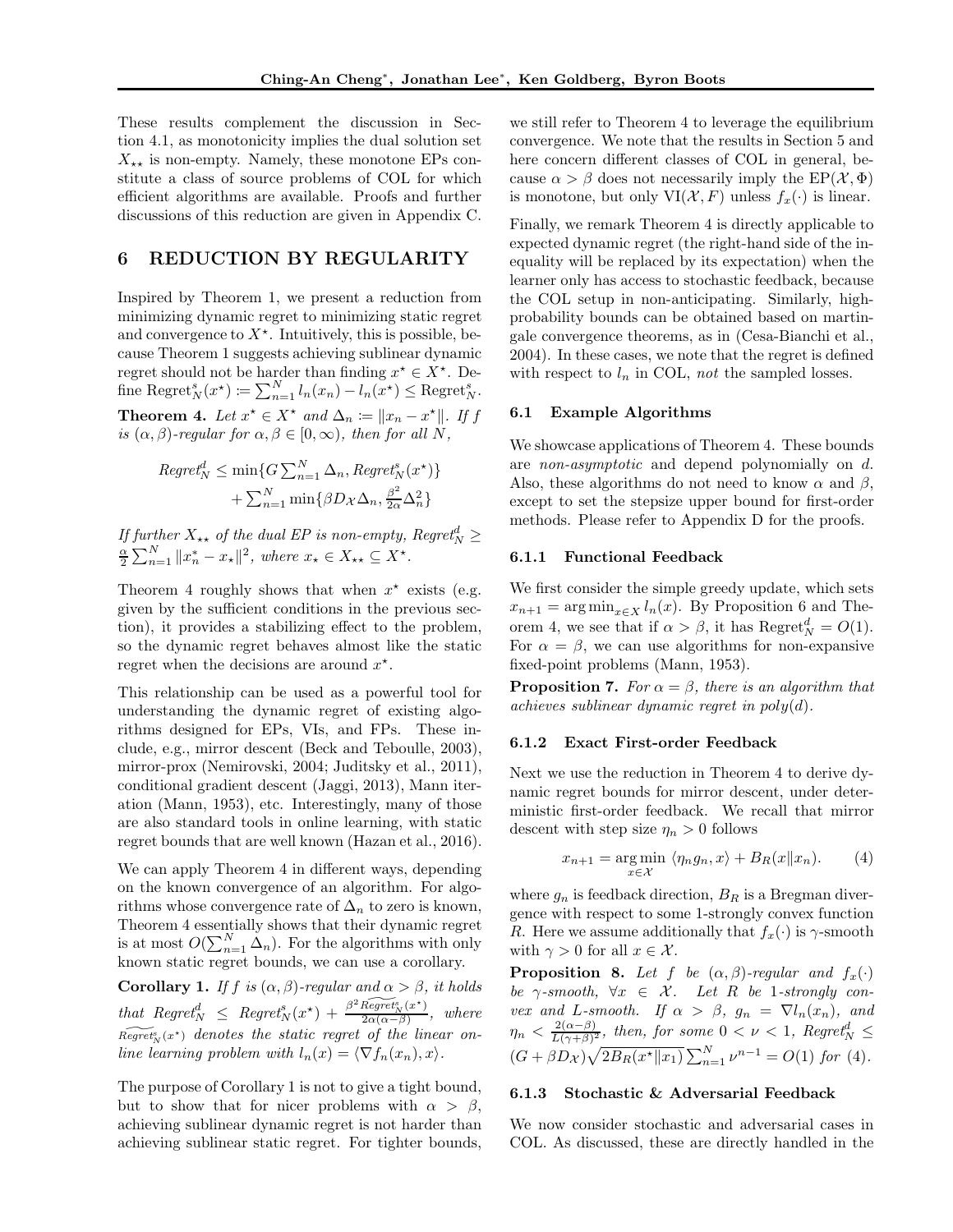feedback, while the (expected) regret is still measured against the true underlying bifunction. Importantly, we make the subtle assumption that bifunction  $f$  is fixed before learning. We consider mirror descent in (4) with additive stochastic and adversarial feedback given as  $g_n = \nabla l_n(x_n) + \epsilon_n + \xi_n$ , where  $\epsilon_n \in \mathbb{R}^d$  is zero-mean noise with  $\mathbb{E}\left[\|\epsilon_n\|_*^2\right] < \infty$  and  $\xi_n \in \mathbb{R}^d$  is a bounded adversarial bias. The component  $\epsilon_n$  can come from observing a stochastic loss  $l_n(x; \zeta_n)$  with random variable  $\zeta_n$ , when the true loss is  $l_n(x)$  =  $\mathbb{E}_{\zeta_n}[l_n(x;\zeta_n)]$  (i.e.  $\nabla l_n(x_n;\zeta_n) = \nabla l_n(x_n) + \epsilon_n$ ). On the other hand the adversarial component  $\xi_n$  can describe extra bias in computation. We consider the expected dynamic regret  $\mathbb{E}[\text{Regret}_N^d] = \mathbb{E}[\sum_{n=1}^N l_n(x_n) \min_{x \in \mathcal{X}} l_n(x)$ , where the expectation is over  $\epsilon_n$ . Define  $\Xi := \sum_{n=1}^{N} ||\xi_n||_*$ . By reduction to static regret in Corollary 1, we have the following proposition.

**Proposition 9.** If f is fixed before learning,  $\alpha$  >  $\beta$  and  $\eta_n = \frac{1}{\sqrt{n}}$ , then mirror descent with  $g_n =$  $\nabla l_n(x_n) + \epsilon_n + \xi_n$  has  $\mathbb{E}[Regret_N^d] = O(\sqrt{N} + \Xi).$ 

## 6.2 Remark

Essentially, our finding indicates that the feasibility of sublinear dynamic regret is related to a problem's properties. For example, the difficulty of the problem depends largely on the ratio  $\frac{\beta}{\alpha}$  when there is no other directional information about  $\nabla f(x)$ , such as monotonicity. When  $\beta \leq \alpha$ , we have shown efficient algorithms are possible. But, for  $\beta > \alpha$ , we are not aware of any efficient algorithm. If one exists, it would solve all  $(\alpha, \beta)$ -regular problems, which, in turn, would efficiently solve all EP/VI/FP problems as we can formulate them into the problem of solving COL problems with sublinear dynamic regret by Theorem 1.

## 7 EXTENSIONS

The COL framework reveals some core properties of dynamic regret. However, while we allow feedback to be adversarial, we still assume that the same loss function  $f_x(\cdot)$  must be returned by the bifunction for the same query argument  $x \in \mathcal{X}$ . Therefore, COL does not capture time-varying situations where the opponent's strategy can change across rounds. Also, this constraint allows the learner to potentially enumerate the opponent. Here we relax (3) and define a generalization of COL. The proofs of this section are included in Appendix E.

Definition 3. We say an online learning problem is  $(\alpha, \beta)$ -predictable with  $\alpha, \beta \in [0, \infty)$  if  $\forall x \in \mathcal{X}$ ,

2.  $\|\nabla l_n(x)-\nabla l_{n-1}(x)\|_* \leq \beta \|x_n-x_{n-1}\|+a_n$ , where  $a_n \in [0, \infty)$  and  $\sum_{n=1}^{N} a_n = A_N = o(N)$ .

This problem generalizse COL along two directions: 1) it makes the problem non-stationary; 2) it allows adversarial components within a sublinear budget inside the loss function. We note that the second condition above is different from having adversarial feedback, e.g., in Section 6.1.3, because the regret now is measured with respect to the adversarial loss as opposed to those generated by a fixed bifunction. This new condition can make achieving sublinear dynamic regret considerably harder.

Let us further discuss the relationship between  $(\alpha, \beta)$ predictable and  $(\alpha, \beta)$ -regular problems. First, a contraction property like Proposition 6 still holds.

**Proposition 10.** For  $(\alpha, \beta)$ -predictable problems with  $\alpha > 0, \|x_n^* - x_{n-1}^*\| \leq \frac{\beta}{\alpha} \|x_n - x_{n-1}\| + \frac{a_n}{\alpha}.$ 

Proposition 10 shows that when functional feedback is available and  $\frac{\beta}{\alpha} < 1$ , sublinear dynamic regret can be achieved, e.g., by a greedy update. However, one fundamental difference between predictable problems and COL problems is the lack of equilibria  $X^*$ , which is the foundation of the reduction in Theorem 4. This makes achieving sublinear dynamic regret much harder when functional feedback is unavailable or when  $\alpha = \beta$ . Using Proposition 10, we establish some preliminary results below.

**Theorem 5.** Let  $\frac{\beta}{\alpha} < \frac{\alpha}{2L^2\gamma}$ . For  $(\alpha, \beta)$ -predictable problems, if  $l_n(\cdot)$  is  $\gamma$ -smooth and R is 1-strongly convex and L-smooth, then mirror descent with deterministic feedback and step size  $\eta = \frac{\alpha}{2L\gamma^2}$  achieves  $Regret_N^d = O(1 + A_N + \sqrt{N A_N}).$ 

We find that, in Theorem 5, mirror descent must maintain a sufficiently large step size in predictable problems, unlike COL problems which allow for decaying step size. When  $\alpha = \beta$ , we can show that sublinear dynamic regret is possible under functional feedback.

**Theorem 6.** For  $\alpha = \beta$ , if  $A_{\infty} < \infty$  and  $\|\cdot\|$  is the Euclidean norm, then there is an algorithm with functional feedback achieving sublinear dynamic regret. For  $d = 1$  and  $a_n = 0$  for all n, sublinear dynamic regret is possible regardless of  $\alpha, \beta$ .

We do not know, however, whether sublinear dynamic regret is feasible when  $\alpha = \beta$  and  $A_{\infty} = \infty$ . We conjecture this is infeasible when the feedback is only firstorder, as mirror descent is insufficient to solve monotone problems using the last iterate (Facchinei and Pang, 2007) which contain COL with  $\alpha = \beta$  (a simpler case than predictable online learning with  $\alpha = \beta$ ).

<sup>1.</sup>  $l_n(\cdot)$  is a  $\alpha$ -strongly convex function.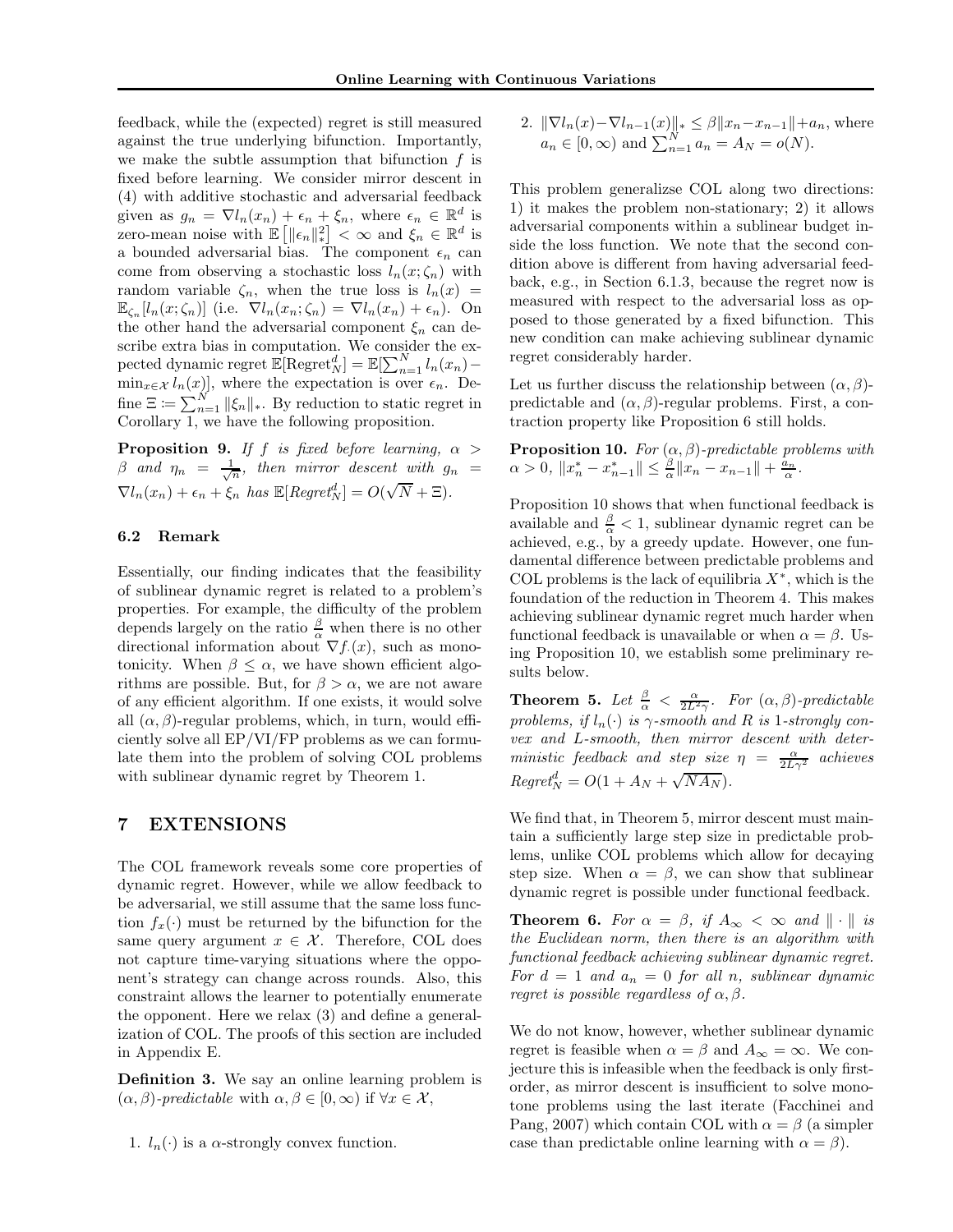## 8 CONCLUSION

We present COL, a new class of online problems where the gradient varies continuously across rounds with respect to the learner's decisions. We show that this setting can be equated with certain equilibrium problems (EPs). Leveraging this insight, we present a reduction from monotone EPs to COL, and show necessary conditions and sufficient conditions for achieving sublinear dynamic regret. Furthermore, we show a reduction from dynamic regret to static regret and the convergence to equilibrium points.

There are several directions for future research on this topic. Our current analyses focus on classical algorithms in online learning. We suspect that the use of adaptive or optimistic methods can accelerate convergence to equilibria, if some coarse model can be estimated. In addition, although we present some preliminary results showing the possibility for interpretable dynamic regret rates in predictable online learning, further refinement and understanding the corresponding lower bounds remain important future work. Finally, while the current formulations restrict the loss to be determined solely by the learner's current decision, extending the discussion to history-dependent bifunctions is an interesting topic.

## Acknowledgements

We thank Alekh Agarwal and Chen-Yu Wei for their insightful feedback on the problem setup. We are also grateful to Geoff Gordon and Remi Tachet des Combes for suggestions on refining the connection between COL and monotone EPs.

## References

- Abernethy, J., Bartlett, P. L., and Hazan, E. (2011). Blackwell approachability and no-regret learning are equivalent. In Annual Conference on Learning Theory, pages 27–46.
- Alexander, S., Bishop, R., and Ghrist, R. (2006). Pursuit and evasion in non-convex domains of arbitrary dimensions. In Robotics: Science and Systems.
- Beck, A. and Teboulle, M. (2003). Mirror descent and nonlinear projected subgradient methods for convex optimization. Operations Research Letters, 31(3):167–175.
- Besbes, O., Gur, Y., and Zeevi, A. (2015). Nonstationary stochastic optimization. Operations research, 63(5):1227–1244.
- Bianchi, M. and Schaible, S. (1996). Generalized monotone bifunctions and equilibrium problems. Journal of Optimization Theory and Applications, 90(1):31–43.
- Burachik, R. S. and Millán, R. D. (2016). A projection algorithm for non-monotone variational inequalities. arXiv preprint arXiv:1609.09569.
- Cesa-Bianchi, N., Conconi, A., and Gentile, C. (2004). On the generalization ability of on-line learning algorithms. IEEE Transactions on Information Theory, 50(9):2050–2057.
- Cheng, C.-A. and Boots, B. (2018). Convergence of value aggregation for imitation learning. In International Conference on Artificial Intelligence and Statistics, pages 1801–1809.
- Cheng, C.-A., Yan, X., Ratliff, N., and Boots, B. (2019a). Predictor-corrector policy optimization. In International Conference on Machine Learning, pages 1151–1161.
- Cheng, C.-A., Yan, X., Theodorou, E. A., and Boots, B. (2019b). Accelerating imitation learning with predictive models. In International Conference on Artificial Intelligence and Statistics.
- Dang, C. D. and Lan, G. (2015). On the convergence properties of non-euclidean extragradient methods for variational inequalities with generalized monotone operators. Computational Optimization and applications, 60(2):277–310.
- Daskalakis, C., Goldberg, P. W., and Papadimitriou, C. H. (2009). The complexity of computing a nash equilibrium. SIAM Journal on Computing, 39(1):195–259.
- Dixit, R., Bedi, A. S., Tripathi, R., and Rajawat, K. (2019). Online learning with inexact proximal online gradient descent algorithms. IEEE Transactions on Signal Processing, 67(5):1338–1352.
- Facchinei, F. and Pang, J.-S. (2007). Finitedimensional variational inequalities and complementarity problems. Springer Science & Business Media.
- Garber, D. and Hazan, E. (2015). Faster rates for the frank-wolfe method over strongly-convex sets. In 32nd International Conference on Machine Learning, ICML 2015.
- Gordon, G. J. (1995). Stable function approximation in dynamic programming. In Machine Learning Proceedings 1995, pages 261–268. Elsevier.
- Gordon, G. J. (1999). Regret bounds for prediction problems. In Conference on Learning Theory, volume 99, pages 29–40.
- Hall, E. and Willett, R. (2013). Dynamical models and tracking regret in online convex programming. In International Conference on Machine Learning, pages 579–587.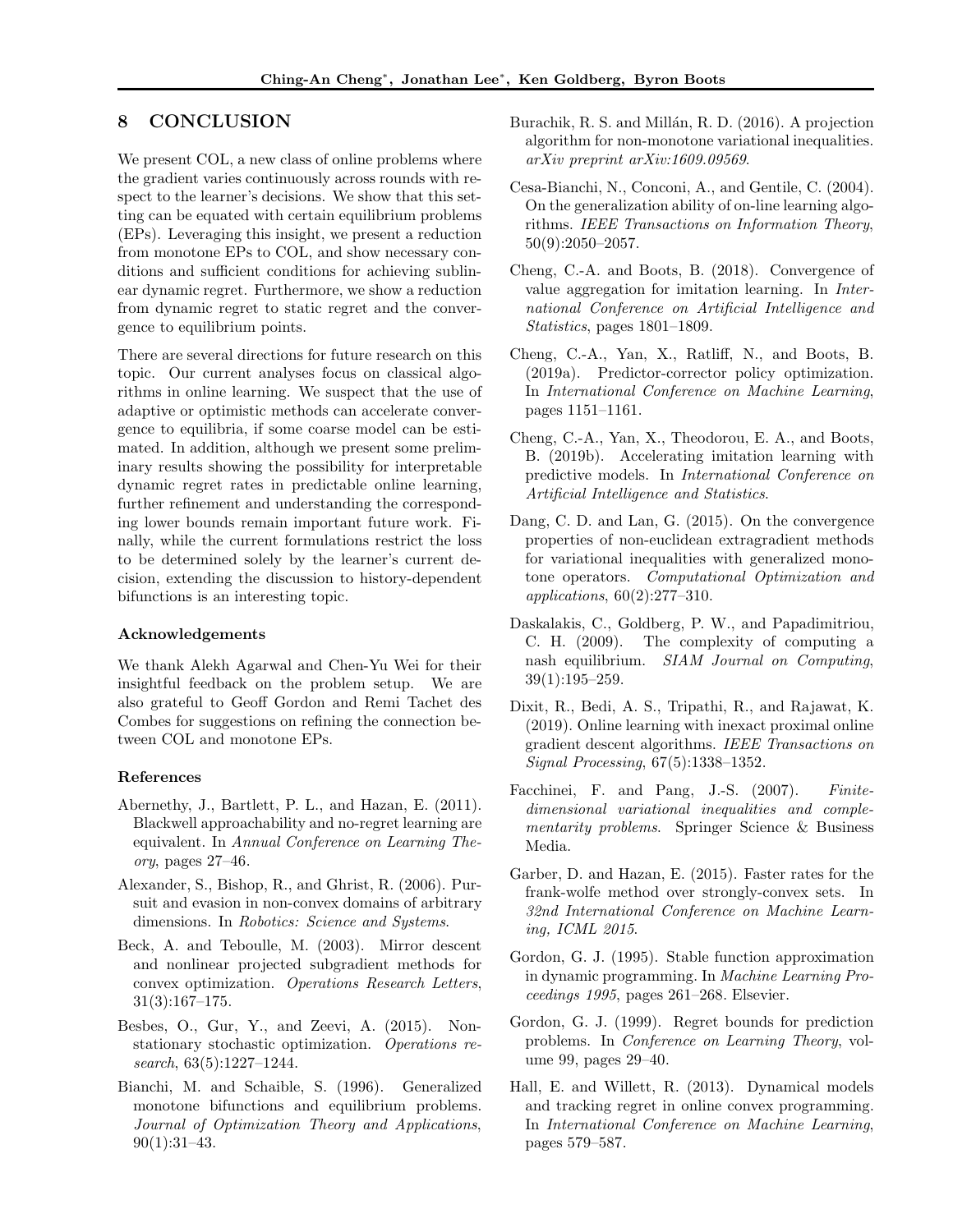- Hazan, E. et al. (2016). Introduction to online convex optimization. Foundations and Trends $\widehat{R}$  in Optimization, 2(3-4):157–325.
- Jadbabaie, A., Rakhlin, A., Shahrampour, S., and Sridharan, K. (2015). Online optimization: Competing with dynamic comparators. In Artificial Intelligence and Statistics, pages 398–406.
- Jaggi, M. (2013). Revisiting frank-wolfe: Projectionfree sparse convex optimization. In  $ICML$  (1), pages 427–435.
- Jofré, A. and Wets, R. J.-B. (2014). Variational convergence of bifunctions: motivating applications. SIAM Journal on Optimization, 24(4):1952–1979.
- Journée, M., Nesterov, Y., Richtárik, P., and Sepulchre, R. (2010). Generalized power method for sparse principal component analysis. Journal of Machine Learning Research, 11(Feb):517–553.
- Juditsky, A., Nemirovski, A., and Tauvel, C. (2011). Solving variational inequalities with stochastic mirror-prox algorithm. Stochastic Systems, 1(1):17– 58.
- Konnov, I. and Schaible, S. (2000). Duality for equilibrium problems under generalized monotonicity. Journal of Optimization Theory and Applications, 104(2):395–408.
- Konnov, I. V. (2007). Combined relaxation methods for generalized monotone variational inequalities. In Generalized convexity and related topics, pages 3–31. Springer.
- Konnov, I. V. and Laitinen, E. (2002). Theory and applications of variational inequalities. University of Oulu, Department of Mathematical Sciences.
- Lee, J., Laskey, M., Tanwani, A. K., Aswani, A., and Goldberg, K. (2018). A dynamic regret analysis and adaptive regularization algorithm for on-policy robot imitation learning. In Workshop on the Algorithmic Foundations of Robotics.
- Lin, Q., Liu, M., Rafique, H., and Yang, T. (2018). Solving weakly-convex-weakly-concave saddle-point problems as weakly-monotone variational inequality. arXiv preprint arXiv:1810.10207.
- Mann, W. R. (1953). Mean value methods in iteration. Proceedings of the American Mathematical Society, 4(3):506–510.
- Mokhtari, A., Shahrampour, S., Jadbabaie, A., and Ribeiro, A. (2016). Online optimization in dynamic environments: Improved regret rates for strongly convex problems. In 2016 IEEE 55th Conference on Decision and Control (CDC), pages 7195–7201. IEEE.
- Nemirovski, A. (2004). Prox-method with rate of convergence o  $(1/t)$  for variational inequalities with lipschitz continuous monotone operators and smooth convex-concave saddle point problems. SIAM Journal on Optimization, 15(1):229–251.
- Rakhlin, A. and Sridharan, K. (2013). Online learning with predictable sequences. In Conference on Learning Theory, pages 993–1019.
- Riedmiller, M. (2005). Neural fitted q iteration–first experiences with a data efficient neural reinforcement learning method. In European Conference on Machine Learning, pages 317–328. Springer.
- Ross, S. and Bagnell, J. A. (2012). Agnostic system identification for model-based reinforcement learning.
- Ross, S., Gordon, G., and Bagnell, D. (2011). A reduction of imitation learning and structured prediction to no-regret online learning. In International conference on artificial intelligence and statistics, pages 627–635.
- Shalev-Shwartz, S. et al. (2012). Online learning and online convex optimization. Foundations and Trends $\widehat{R}$  in Machine Learning, 4(2):107-194.
- Sun, W., Venkatraman, A., Gordon, G. J., Boots, B., and Bagnell, J. A. (2017). Deeply aggrevated: Differentiable imitation learning for sequential prediction. In Proceedings of the 34th International Conference on Machine Learning-Volume 70, pages 3309–3318. JMLR. org.
- Veliov, V. and Vuong, P. T. (2017). Gradient methods on strongly convex feasible sets and optimal control of affine systems. Applied Mathematics  $\mathcal{C}$  Optimization, pages 1–34.
- Venkatraman, A., Hebert, M., and Bagnell, J. A. (2015). Improving multi-step prediction of learned time series models. In Conference on Artificial Intelligence.
- Yang, T., Zhang, L., Jin, R., and Yi, J. (2016). Tracking slowly moving clairvoyant: optimal dynamic regret of online learning with true and noisy gradient. In Proceedings of the 33rd International Conference on International Conference on Machine Learning-Volume 48, pages 449–457. JMLR. org.
- Zhang, L., Yang, T., Yi, J., Rong, J., and Zhou, Z.-H. (2017). Improved dynamic regret for non-degenerate functions. In Advances in Neural Information Processing Systems, pages 732–741.
- Zinkevich, M. (2003). Online convex programming and generalized infinitesimal gradient ascent. In International Conference on Machine Learning, pages 928– 936.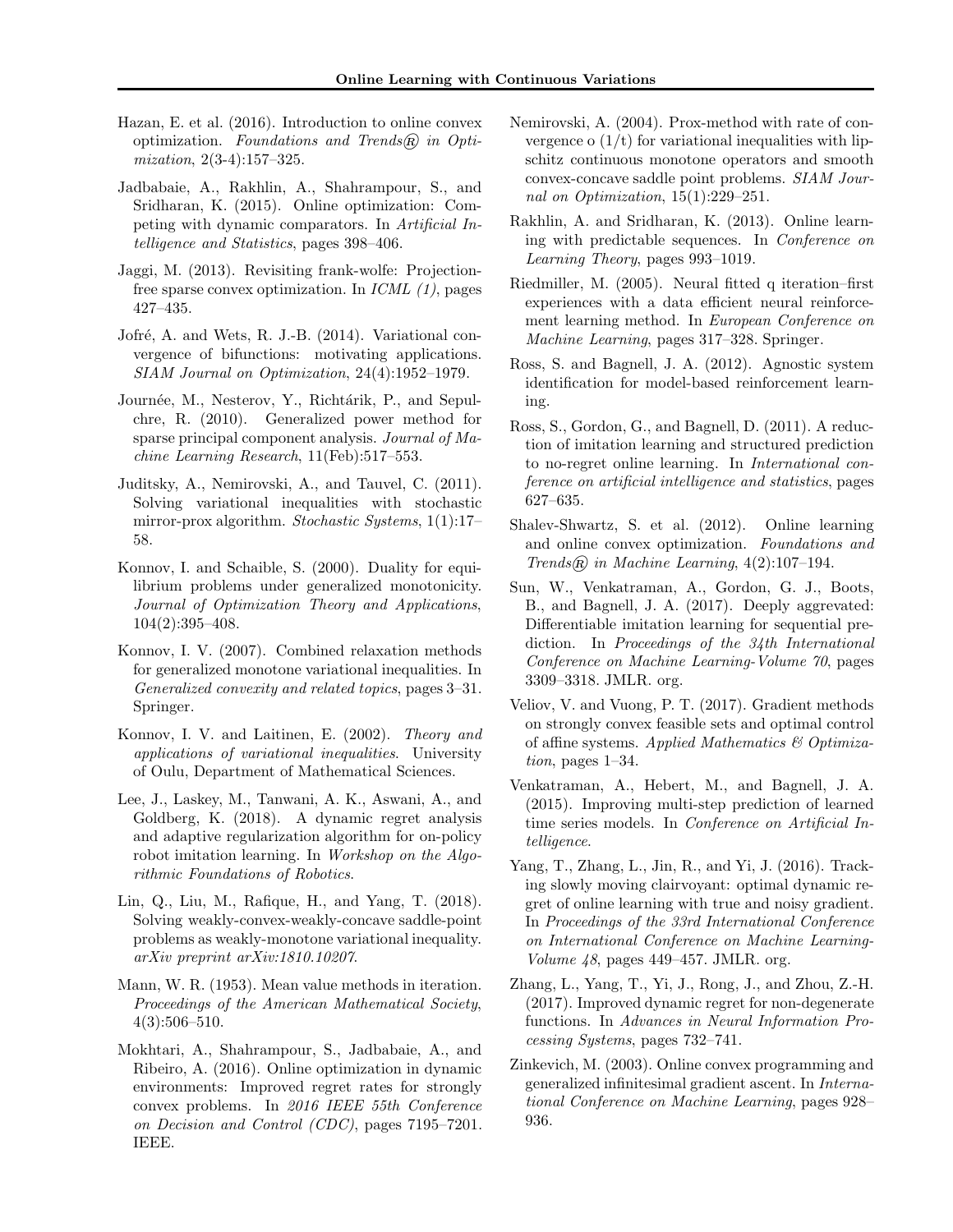## A Complete Proofs of Section 4

## A.1 Proof of Theorem 1

## A.1.1 Highlight

The key idea to proving Theorem 1 is that the gap function  $\rho(x) = f_x(x) - \min_{x' \in X} f_x(x')$  can be used as a residual function for the above  $EP/VI/FP$  in Theorem 1. That is,  $\rho(x)$  is non-negative, computable in polynomial time (it is a convex program), and  $\rho(x) = 0$  if and only if  $x \in X^*$  (because  $f_x(\cdot)$  is convex  $\forall x \in \mathcal{X}$ ). Therefore, to show Theorem 1, we only need to prove that solving one of these problems is equivalent to achieving sublinear dynamic regret.

First, suppose an algorithm generates a sequence  $\{x_n \in \mathcal{X}\}\$  such that  $\lim_{n\to\infty} x_n = x^*$ , for some  $x^* \in X^*$ . To show this implies  $\{x_n \in \mathcal{X}\}\$  has sublinear dynamic regret, we first show  $\lim_{x \to x^* \in X^*} \rho(x) = 0$ . Then define  $\rho_n = \rho(x_n)$ . Because  $\lim_{n \to \infty} \rho_n = 0$ , we have  $\text{Regret}_N^d = \sum_{n=1}^N \rho_n = o(N)$ .

Next, we prove the opposite direction. Suppose an algorithm generates a sequence  $\{x_n \in \mathcal{X}\}\$  with sublinear dynamic regret. This implies that  $\rho_N := \min_n \rho_n \leq \frac{1}{N} \sum_{n=1}^N \rho_n$  is in  $o(1)$  and non-increasing. Thus,  $\lim_{N\to\infty} \hat{\rho}_N = 0$ . As  $\rho$  is a proper residual, the algorithm solves the EP/VI/FP problem by returning the decision associated with  $\rho_N$ .

The proof of PPAD-completeness is based on converting the residual of a Brouwer's fixed-point problem to a bifunction, and use the solution along with  $\rho_N$  above as the approximate solution.

Note that the gap function  $\rho$ , despite motivated by dynamic regret here, corresponds to a natural gap function  $r_{ep}(x) := \max_{x' \in \mathcal{X}} -\Phi(x, x')$  used in the EP literature, showing again a close connection between the dynamic regret and the EP in Theorem 1. Nonetheless,  $\rho(x)$  is not conventional for VIs and FPs. Below we relate  $\rho(x)$ to some standard residuals of VIs and FPs under a stronger assumption on f.

**Proposition 11.** For  $\epsilon > 0$ , consider some  $x_{\epsilon} \in \mathcal{X}$  such that  $\rho(x_{\epsilon}) \leq \epsilon$ . If  $f_{x_{\epsilon}}(\cdot)$  is  $\alpha$ -strongly convex, then  $\lim_{\epsilon \to 0} \langle \nabla f_{x_\epsilon}(x_\epsilon), x - x_\epsilon \rangle \ge 0, \forall x \in \mathcal{X}, \text{ and } \lim_{\epsilon \to 0} ||x_\epsilon - T(x_\epsilon)|| = 0.$ 

## A.1.2 Full proof

Now we give the details of the steps above.

We first show the solutions sets of the EP, the VI, and the FP are identical.

• 2.  $\implies$  3.

Let  $x_{\rm VI}^* \in \mathcal{X}$  be a solution to  $\text{VI}(\mathcal{X}, F)$  where  $F(x) = \nabla f_x(x)$ . That is, for all  $x \in \mathcal{X}$ ,  $\langle \nabla f_{x_{\rm VI}}(x_{\rm VI}^*)$ ,  $x$  $x_{\rm VI}^* \geq 0$ . The sufficient first-order condition for optimality implies that  $x_{\rm VI}^*$  is optimal for  $f_{x_{\rm VI}^*}$ . Therefore,  $f_{x_{\rm VI}}(x_{\rm VI}) \leq f_{x_{\rm VI}}(x)$  for all  $x \in \mathcal{X}$ , meaning that  $x_{\rm VI}^*$  is also a solution to  $EP(\mathcal{X}, \Phi)$  where  $\Phi(x, x') =$  $f_x(x') - f_x(x)$ .

• 3.  $\implies$  4.

Let  $x_{\text{EP}}^{\star} \in \mathcal{X}$  be a solution to  $\text{EP}(\mathcal{X}, \Phi)$ . By definition, it satisfies  $f_{x_{\text{EP}}^{\star}}(x_{\text{EP}}^{\star}) \leq f_{x_{\text{EP}}^{\star}}(x)$  for all  $x \in \mathcal{X}$ , which implies  $x_{\text{EP}}^* = \arg \min_{x \in \mathcal{X}} f_{x_{\text{EP}}^*}(x) = T(x_{\text{EP}}^*)$ . Therefore,  $x_{\text{EP}}^*$  is a also solution to  $\text{FP}(\mathcal{X}, T)$ , where  $T(x') = \arg \min_{x \in \mathcal{X}} f_{x'}(x).$ 

• 4.  $\implies$  2.

If  $x_{\text{FP}}^*$  is a solution to  $\text{FP}(\mathcal{X}, T)$ , then  $x_{\text{FP}}^* = \arg \min_{x \in \mathcal{X}} f_{x_{\text{FP}}^*}(x)$ . By the necessary first-order condition for optimality, we have  $\langle \nabla f_{x_{\text{FP}}}(\mathbf{x}_\text{FP}) | x - x_{\text{FP}}^* \rangle \ge 0$  for all  $x \in \mathcal{X}$ . Therefore  $x_{\text{FP}}^*$  is also a solution to  $VI(\mathcal{X}, F)$ where  $F(x) = \nabla f_x(x)$ .

Let  $X^*$  denote their common solution sets. To finish the proof of equivalence in Theorem 1, we only need to show that converging to  $X^*$  is equivalent to achieving sublinear dynamic regret.

• Suppose there is an algorithm that generates a sequence  $\{x_n \in \mathcal{X}\}\$  such that  $\lim_{n\to\infty} x_n = x^*$ , for some  $x^* \in X^*$ . To show this implies  $\{x_n \in \mathcal{X}\}\$  has sublinear dynamic regret, we need a continuity lemma.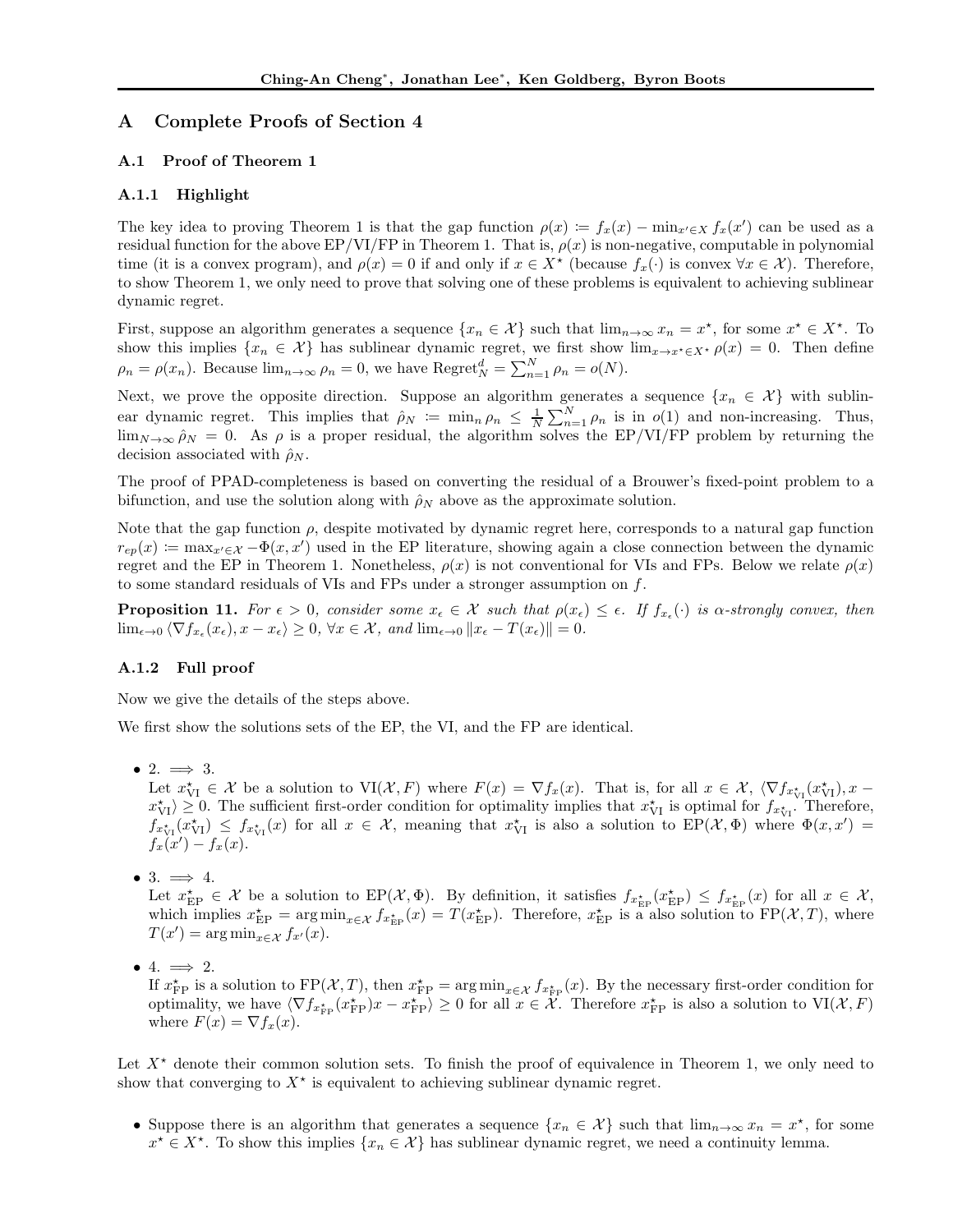Lemma 1.  $\lim_{x \to x^* \in X^*} \rho(x) = 0$ .

*Proof.* Let  $\bar{x} \in T(x)$ . Using convexity, we can derive that

$$
\rho(x) = f_x(x) - f_x(\bar{x}) \le \langle \nabla f_x(x), x - \bar{x} \rangle
$$
  
\n
$$
\le \langle \nabla f_{x^*}(x^*), x - \bar{x} \rangle + \|\nabla f_{x^*}(x^*) - \nabla f_x(x)\|_{*} \|x - \bar{x}\|
$$
  
\n
$$
\le \langle \nabla f_{x^*}(x^*), x^* - \bar{x} \rangle + \|\nabla f_{x^*}(x^*)\|_{*} \|x - x^*\| + \|\nabla f_{x^*}(x^*) - \nabla f_x(x)\|_{*} \|x - \bar{x}\|
$$
  
\n
$$
\le \|\nabla f_{x^*}(x^*)\|_{*} \|x - x^*\| + \|\nabla f_{x^*}(x^*) - \nabla f_x(x)\|_{*} \|x - \bar{x}\|
$$

where the second and the third inequalities are due to Cauchy-Schwarz inequality, and the last inequality is due to that  $x^*$  solves  $VI(\mathcal{X}, \nabla f)$ . By continuity of  $\nabla f$ , the above upper bound vanishes as  $x \to x^*$ .  $\Box$ 

For short hand, let us define  $\rho_n = \rho(x_n)$ ; we can then write  $\text{Regret}_N^d = \sum_{n=1}^N \rho_n$ . By Lemma 1,  $\lim_{n \to \infty} x =$  $x^*$  implies that  $\lim_{n\to\infty}\rho_n=0$ . Finally, we show by contradiction that  $\lim_{n\to\infty}\rho_n=0$  implies  $\text{Regret}_N^d=0$ o(N). Suppose the dynamic regret is linear. Then  $c > 0$  exists such that there is a subsequence  $\{\rho_{n_i}\}$ satisfying  $\rho_{n_i} \geq c$  for all  $n_i$ . However, this contradicts with  $\lim_{n\to\infty} \rho_n = 0$ .

• We can also prove the opposite direction. Suppose an algorithm generates a sequence  $\{x_n \in \mathcal{X}\}\$  with sublinear dynamic regret. This implies that  $\rho_N := \min_n \rho_n \leq \frac{1}{N} \sum_{n=1}^N \rho_n$  is in  $o(N)$  and non-increasing. Thus,  $\lim_{N\to\infty}\hat{\rho}_N=0$  and the algorithm solves the VI/EP/FP problem because  $\rho$  is a residual. Alternatively, we may view  $\hat{\rho}$  as a Lyapunov-like function. The sequence of minimizers  $\hat{x}_N = \arg\min_{x_n} \rho(x_n)$  are confined to the level sets of  $\rho$ , which converge to the zero-level set. Since X is compact,  $\hat{x}_N$  converges to this set.

Finally, we show the PPAD-completeness by proving that achieving sublinear dynamic regret with polynomial dependency on d implies solving a Brouwer's problem (finding a fixed point of a continuous point-to-point map on a convex compact set). Because Brouwer's problem is known to be PPAD-complete Daskalakis et al. (2009), we can use this algorithm to solve all PPAD problems.

Given a Brouwer's problem on X with some continuous map  $\hat{T}$ . We can define the bifunction f as  $f_{x'}(x)$  =  $\frac{1}{2}||x-\hat{T}(x')||_2^2$ , where  $||\cdot||_2$  is Euclidean. Obviously, this f satisfies Definition 1, and its gap function is zero at  $x^*$  if and only  $x^*$  is a solution to the Brouwer's problem. Suppose we have an algorithm that achieves sublinear dynamic regret for continuous online learning. We can use the definition  $\rho_N$  in the proof above to return a solution whose gap function is less than  $\frac{1}{2}\epsilon^2$ , which implies an  $\epsilon$ -approximate solution to Brouwer's problem (i.e.  $||x - \hat{T}(x)|| < \epsilon$ ). If the dynamic regret depends polynomially on d, we have such an N in  $poly(d)$ , which implies solving any Brouwer's problem in polynomial time.

## A.1.3 Proof of Proposition 11

For the VI problem, let  $x_{\epsilon}^* = T(x_{\epsilon})$  and notice that

$$
\frac{\alpha}{2} \|x_{\epsilon} - x_{\epsilon}^*\|^2 \le f_{x_{\epsilon}}(x_{\epsilon}) - f_{x_{\epsilon}}(x_{\epsilon}^*) \le \epsilon \tag{5}
$$

for some  $\alpha > 0$ . Therefore, for any  $x \in \mathcal{X}$ ,

$$
\langle \nabla f_{x_{\epsilon}}(x_{\epsilon}), x - x_{\epsilon} \rangle \geq \langle \nabla f_{x_{\epsilon}}(x_{\epsilon}^{*}), x - x_{\epsilon} \rangle - \|\nabla f_{x_{\epsilon}}(x_{\epsilon}^{*}) - \nabla f_{x_{\epsilon}}(x_{\epsilon})\|_{*} \|x - x_{\epsilon}\|
$$
  
\n
$$
\geq \langle \nabla f_{x_{\epsilon}}(x_{\epsilon}^{*}), x - x_{\epsilon}^{*} \rangle - \|\nabla f_{x_{\epsilon}}(x_{\epsilon}^{*})\|_{*} \|x_{\epsilon} - x_{\epsilon}^{*}\| - \|\nabla f_{x_{\epsilon}}(x_{\epsilon}^{*}) - \nabla f_{x_{\epsilon}}(x_{\epsilon})\|_{*} \|x - x_{\epsilon}\|
$$
  
\n
$$
\geq -\|\nabla f_{x_{\epsilon}}(x_{\epsilon}^{*})\|_{*} \|x_{\epsilon} - x_{\epsilon}^{*}\| - \|\nabla f_{x_{\epsilon}}(x_{\epsilon}^{*}) - \nabla f_{x_{\epsilon}}(x_{\epsilon})\|_{*} \|x - x_{\epsilon}\|
$$

Since  $||x_{\epsilon}-x_{\epsilon}^*||^2 \leq \frac{2\epsilon}{\alpha}$ , by continuity of  $\nabla f_{x_{\epsilon}}$ , it satisfies that  $\lim_{\epsilon \to 0} \langle \nabla f_{x_{\epsilon}}(x_{\epsilon}), x - x_{\epsilon} \rangle \geq 0$ ,  $\forall x \in \mathcal{X}$ . For the fixed-point problem, similarly by (5), we see that  $\lim_{\epsilon \to 0} ||x_{\epsilon} - T(x_{\epsilon})|| = 0$ 

#### A.2 Proofs of Proposition 4

Proof of Proposition 4. Let  $x_{\star} \in X_{\star\star}$ . It holds that  $\forall x \in \mathcal{X}, 0 \geq \Phi(x, x_{\star}) = f_x(x_{\star}) - f_x(x) \geq \langle \nabla f_x(x), x_{\star} - x \rangle$ which implies  $x_\star \in X_\star$ . The condition for the converse case is obvious.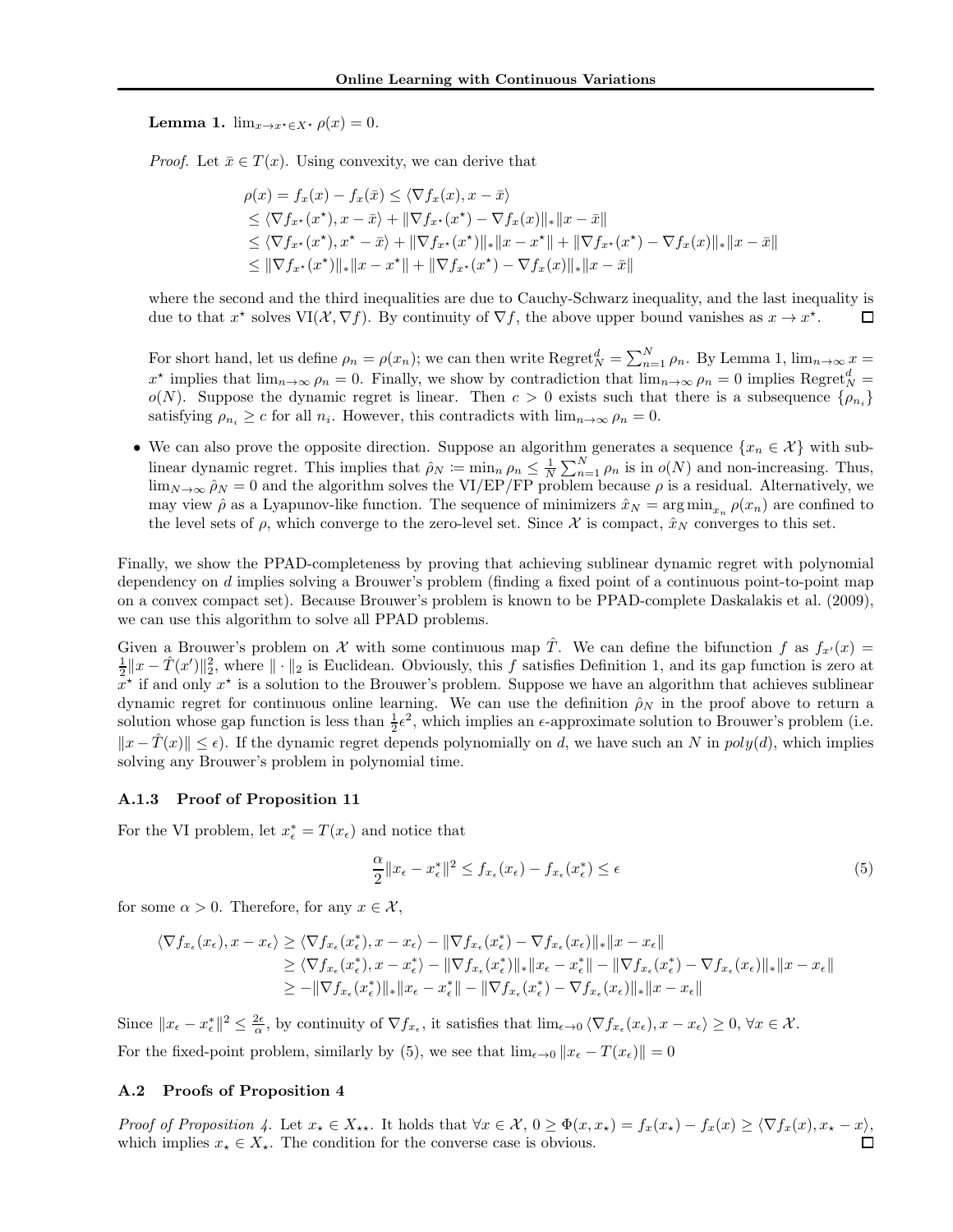## A.3 Proof of Proposition 5

Because  $\nabla f_x$  is  $\alpha$ -strongly monotone, we can derive

$$
\langle \nabla f_x(x) - \nabla f_y(y), x - y \rangle = \langle \nabla f_x(x) - \nabla f_x(y), x - y \rangle + \langle \nabla f_x(y) - \nabla f_y(y), x - y \rangle
$$
  
\n
$$
\ge \alpha ||x - y||^2 - ||\nabla f_x(y) - \nabla f_y(y)||_* ||x - y||
$$
  
\n
$$
\ge (\alpha - \beta) ||x - y||^2
$$

 $\forall x, y \in \mathcal{X}$ , where the last step is due to  $\beta$ -regularity.

## A.4 Proof of Proposition 6

The result follows immediately from the following lemma. **Lemma 2.** Suppose f is  $(\alpha, \beta)$ -regular with  $\alpha > 0$ . Then F in Theorem 1 is point-valued and  $\frac{\beta}{\alpha}$ -Lipschitz.

*Proof.* Let  $x^* = F(x)$  and  $y^* = F(y)$  for some  $x, y \in \mathcal{X}$ . By strong convexity,  $x^*$  and  $y^*$  are unique, and  $\nabla f_x(\cdot)$ is  $\alpha$ -strongly monotone; therefore it holds that

$$
\langle \nabla f_x(y^*), y^* - x^* \rangle \ge \langle \nabla f_x(x^*), y^* - x^* \rangle + \alpha ||x^* - y^*||^2
$$
  
 
$$
\ge \alpha ||x^* - y^*||^2
$$

Since  $y^*$  satisfies  $\langle \nabla f_y(y^*), x^* - y^* \rangle \ge 0$ , the above inequality implies that

$$
\alpha \|x^* - y^*\|^2 \le \langle \nabla f_x(y^*), y^* - x^* \rangle
$$
  
\n
$$
\le \langle \nabla f_x(y^*) - \nabla f_y(y^*), y^* - x^* \rangle
$$
  
\n
$$
\le \|\nabla f_x(y^*) - \nabla f_y(y^*)\|_* \|y^* - x^*\|
$$
  
\n
$$
\le \beta \|x - y\| \|y^* - x^*\|
$$

Rearranging the inequality gives the statement.

## B Dual Solution and Strongly Convex Sets

We show when the strong convexity property of  $\mathcal X$  implies the existence of dual solution for VIs. We first recall the definition of strongly convex sets.

**Definition 4.** Let  $\alpha_{\mathcal{X}} \geq 0$ . A set X is called  $\alpha_{\mathcal{X}}$ -strongly convex if, for any  $x, x' \in \mathcal{X}$  and  $\lambda \in [0, 1]$ , it holds that, for all unit vector  $v, \lambda x + (1 - \lambda)x' + \frac{\alpha x \lambda(1 - \lambda)}{2} ||x - x'||^2 v \in \mathcal{X}$ .

When  $\alpha_{\mathcal{X}} = 0$ , the definition reduces to usual convexity. Also, we see that this definition implies  $\alpha_{\mathcal{X}} \leq \frac{4}{D_{\mathcal{X}}}$ . In other words, larger sets are less strongly convex. This can also be seen from the lemma below.

**Lemma 3.** (Journée et al., 2010, Theorem 12) Let f be non-negative,  $\alpha$ -strongly convex, and β-smooth on a Euclidean space. Then the set  $\{x|f(x) \leq r\}$  is  $\frac{\alpha}{\sqrt{2r\beta}}$ -strongly convex.

Here we present the existence result.

**Proposition 12.** Let  $x^* \in X^*$ . If X is  $\alpha_{\mathcal{X}}$ -strongly convex  $\forall x \in \mathcal{X}$ , it holds that  $\langle F(x^*), x - x^* \rangle \geq \frac{\alpha_{\mathcal{X}}}{2} ||x - x^*||$  $\|x^*\|^2 \|F(x^*)\|_*$ . If further F is L-Lipschitz, this implies  $\langle F(x), x - x^* \rangle \geq \left(\frac{\alpha_X}{2} \|F(x^*)\|_* - L\right) \|x - x^*\|^2$ , i.e. when  $\alpha_{\mathcal{X}} \geq \frac{2L}{\|F(x^*)\|_*}, x^* \in X_*.$ 

Proof of Proposition 12. Let  $g = F(x^*)$ . Let  $y = \lambda x + (1 - \lambda)x^*$  and  $d = -\lambda(1 - \lambda)\frac{\alpha x}{2}||x - y||^2v$ , for some  $\lambda \in [0,1]$  and some unit vector v to be decided later. By  $\alpha_{\mathcal{X}}$ -strongly convexity of X, we have  $y + d \in \mathcal{X}$ . We can derive

$$
\langle g, x - x^* \rangle = \langle g, x - y - d \rangle + \langle g, y + d - x^* \rangle
$$
  
\n
$$
\geq \langle g, x - y \rangle - \langle g, d \rangle
$$
  
\n
$$
= (1 - \lambda) \langle g, x - x^* \rangle - \langle g, d \rangle
$$

which implies  $\langle g, x - x^* \rangle \ge \frac{-\langle g, d \rangle}{\lambda} = (1 - \lambda) \frac{\alpha x}{2} ||x - x^*||^2 \langle g, v \rangle$ . Since we are free to choose  $\lambda$  and v, we can set  $\lambda = 0$  and  $v = \arg \max_{v: ||v|| \le 1} \langle g, v \rangle$ , which yields the inequality in the statement.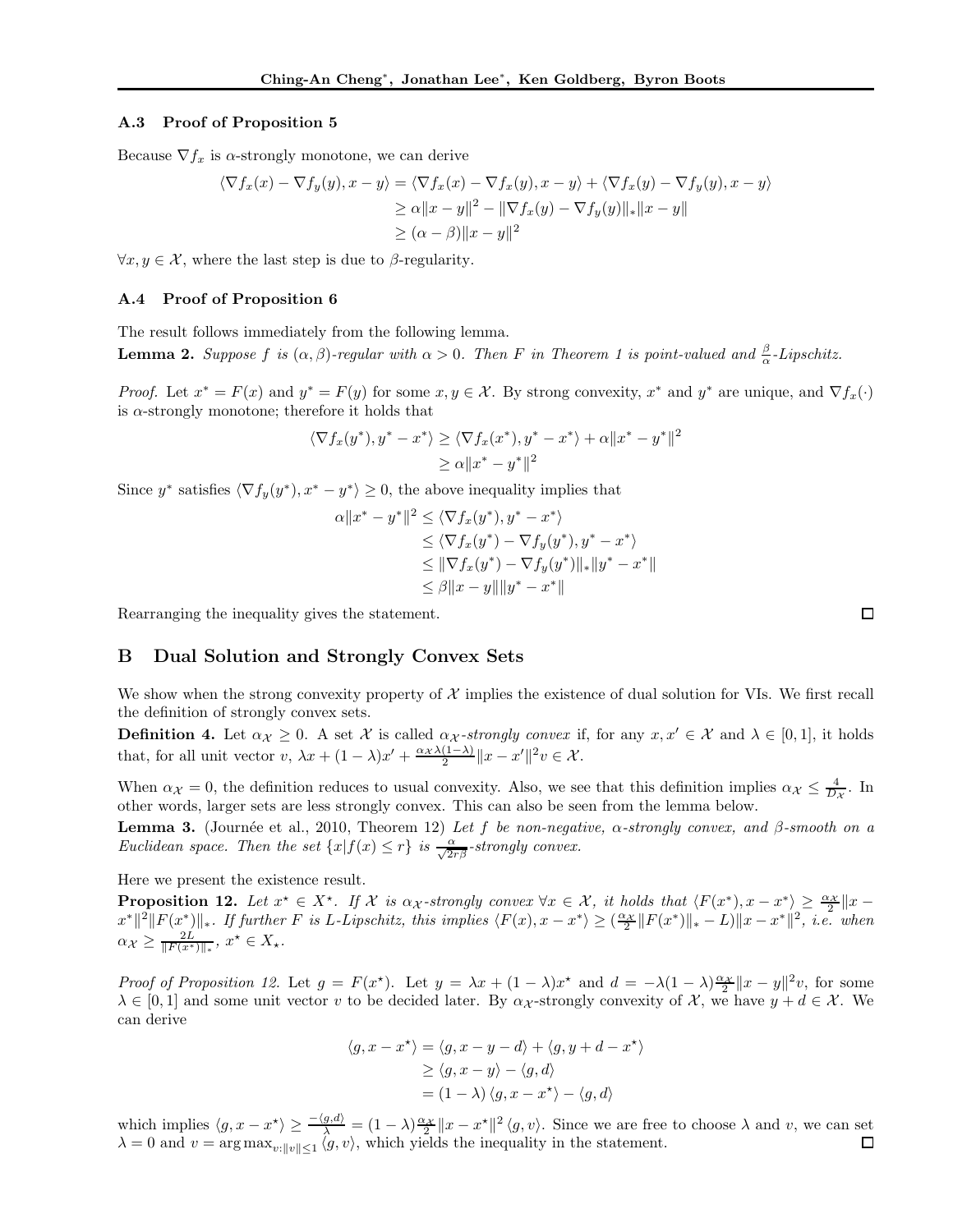## C Complete Proofs of Section 5

In this section, we describe a general strategy to reduce monotone equilibrium problems (EPs) to continuous online learning (COL) problems. This reduction can be viewed as refinement and generalization of the classic reduction from convex optimization to adversarial online learning and that from saddle-point problem to twoplayer adversarial online learning. In comparison, our reduction

- 1. results in a single-player online learning problem, which allows for unified algorithm design
- 2. considers potential continuous relationship of the losses between different rounds through the setup of COL, which leads to a predictable online problem amenable to acceleration techniques, such as (Rakhlin and Sridharan, 2013; Juditsky et al., 2011; Cheng et al., 2019a).
- 3. and extends the concept to general convex problems, namely, monotone EPs, which includes of course convex optimization and convex-concave saddle-point problems but also fixed-point problems (FPs), variational inequalities (VIs), etc.

The results here are summarized as Theorem 2 and Theorem 3.

Here we further suppose  $\Phi(x, x) = 0$  in the definition of EP. This is not a strong condition. First all the common source problems in introduced below in Appendix C.1.1 satisfy this condition. Generally, suppose we have some EP problem with  $\Phi'(x,x) > 0$  for some x. We can define  $\Phi(x,x) = \Phi'(x,x') - \Phi'(x,x)$ . Then the solution of  $EP(\mathcal{X}, \Phi)$  are subset of the solution  $EP(\mathcal{X}, \Phi')$ . In other words, allowing  $\Phi(x, x) > 0$  only makes problem easier. We note that the below reduction and discussion can easily be extended to work directly with EPs with  $\Phi(x, x) > 0$  by defining instead  $f_x(x') = \Phi(x, x') - \Phi(x, x)$ , but this will make the presentation less clean.

## C.1 Background: Equilibrium Problems (EPs)

Let X be a compact and convex set in a finite dimensional space. Let  $F: x \times x' \mapsto \Phi(x, x')$  be a bifunction<sup>7</sup> that is continuous in the first argument, convex in the second argument, and satisfies  $\Phi(x, x) = 0$ .<sup>8</sup> The problem  $EP(X, F)$  aims to find  $x^* \in \mathcal{X}$  such that

$$
\Phi(x^\star, x) \ge 0, \qquad \forall x \in \mathcal{X}
$$

Its dual problem DEP( $\mathcal{X}, F$ ) finds  $x_{**} \in \mathcal{X}$  such that

$$
\Phi(x, x_{\star \star}) \le 0, \qquad \forall x \in \mathcal{X}
$$

Based on the problem's definition, a natural residual (or gap function) of  $EP(X, F)$  is

$$
r_{ep}(x) \coloneqq -\min_{x' \in \mathcal{X}} \Phi(x, x')
$$

which says the degree that the inequality in the EP definition is violated. A residual for  $DEF(X, F)$  can be defined similarly as

$$
r_{dep}(x') \coloneqq \max_{x \in \mathcal{X}} \Phi(x, x')
$$

Sometimes EPs are called maxInf (or minSup) problems (Jofré and Wets, 2014), because

$$
x^* \in \operatorname*{arg\,min}_{x \in \mathcal{X}} r_{ep}(x) = \operatorname*{arg\,max}_{x \in \mathcal{X}} \min_{x' \in \mathcal{X}} \Phi(x, x')
$$

In a special case, when  $\Phi(\cdot, x)$  is concave. It reduces to a saddle-point problem.

We say a bifunction  $F$  is monotone if it satisfies

$$
\Phi(x, x') + \Phi(x', x) \le 0,
$$

<sup>&</sup>lt;sup>7</sup>We impose convexity and continuity to simplify the setup; similar results hold for subdifferentials and Lipschitz continuity defined based on hemi-continuity.

<sup>&</sup>lt;sup>8</sup>As discussed, we concern only EP with  $\Phi(x, x) = 0$  here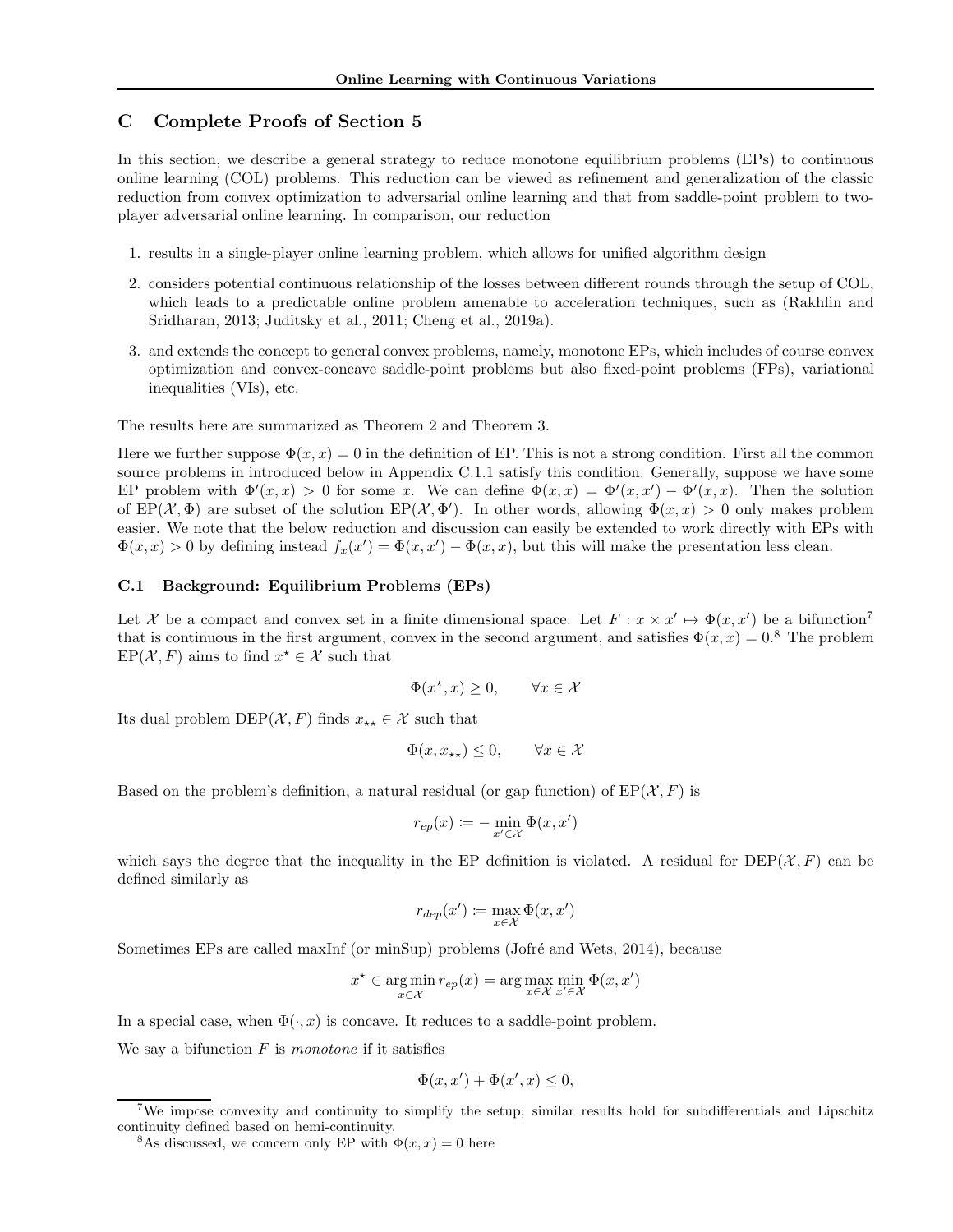and we say  $F$  is skew-symmetric if

$$
\Phi(x, x') = -\Phi(x, x'),
$$

which implies F is monotone. Finally, we say the problem  $EP(X, F)$  is monotone, if its bifunction F is monotone.

## C.1.1 Examples

We review some source problems of EPs. Please refer to e.g. (Jofré and Wets, 2014; Konnov and Schaible, 2000) for a more complete survey.

**Convex Optimization** Consider min<sub>x∈X</sub>  $h(x)$  where h is convex. We can simply define

$$
\Phi(x, x') = h(x') - h(x)
$$

which is a skew-symmetric (and therefore monotone) bifunction.

We can also define (following the VI given by its optimality condition)

$$
\Phi(x, x') = \langle \nabla h(x), x' - x \rangle.
$$

We can easily verify that this construction is also monotone

$$
\Phi(x, x') + \Phi(x', x) = \langle \nabla h(x), x' - x \rangle + \langle \nabla h(x'), x - x' \rangle = \langle \nabla h(x) - \nabla h(x'), x' - x \rangle \le 0.
$$

Suppose  $h$  is  $\mu$ -strongly convex. We can also consider

$$
\Phi(x, x') = \langle \nabla h(x), x' - x \rangle + \frac{\mu'}{2} ||x' - x||^2
$$

where  $\mu' \leq \mu$ . Such F is still monotone:

$$
\Phi(x, x') + \Phi(x', x) = \langle \nabla h(x) - \nabla h(x'), x' - x \rangle + \mu' \|x' - x\|^2 \le 0.
$$

**Saddle-Point Problem** Let  $U$  and  $V$  to convex and compact sets in a finite dimensional space. Consider a convex-concave saddle point problem

$$
\min_{u \in \mathcal{U}} \max_{v \in \mathcal{V}} \phi(u, v) \tag{6}
$$

in which  $\phi$  is continuous,  $\phi(\cdot, y)$  is convex, and  $\phi(x, \cdot)$  is concave. It is well known that in this case

$$
\min_{u \in \mathcal{U}} \max_{v \in \mathcal{V}} \phi(u, v) = \max_{v \in \mathcal{V}} \min_{u \in \mathcal{U}} \phi(u, v) =: \phi^*.
$$

We can define a EP by the bifunction

$$
\Phi(x, x') \coloneqq -\phi(u, v') + \phi(u', v). \tag{7}
$$

By definition we have the skew symmetry property, which implies monotonicity.

**Variational Inequality** A VI with a vector-valued map F finds  $x^* \in \mathcal{X}$  such that

$$
\langle F(x^{\star}), x - x^{\star} \rangle \ge 0, \qquad \forall x \in \mathcal{X}.
$$

To turn that into a EP, we can simply define

$$
\Phi(x, x') = \langle F(x), x' - x \rangle.
$$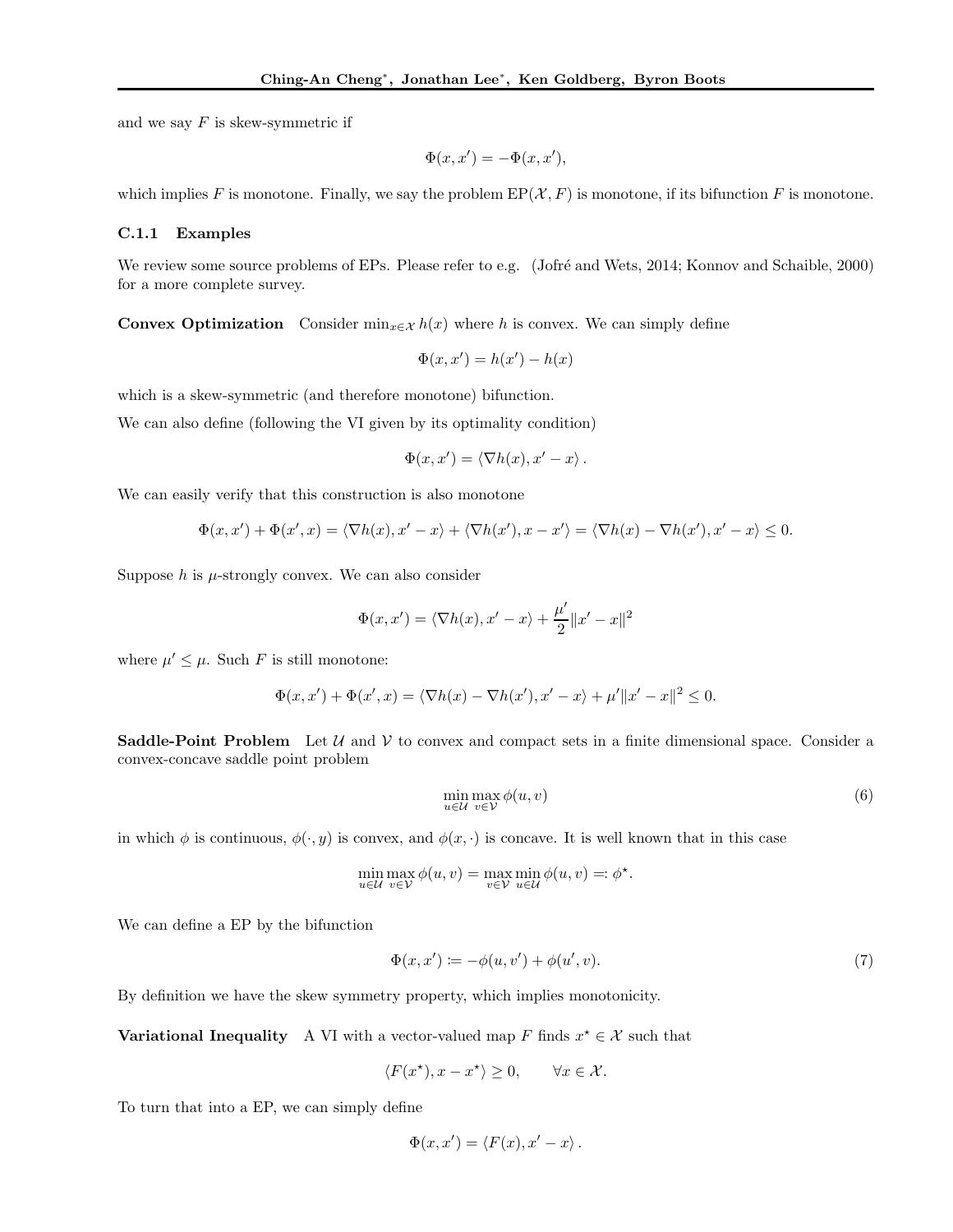Mixed Variational Inequality (MVI) MVI considers problems that finds  $x^* \in \mathcal{X}$  such that

$$
h(x) - h(x^*) + \langle F(x^*), x - x^* \rangle \ge 0, \qquad \forall x \in \mathcal{X}.
$$

Following the previous idea, we can define its equivalent EP through the bifunction

$$
\Phi(x, x') = h(x') - h(x) + \langle F(x), x' - x \rangle
$$

### C.2 More insights into residuals of primal and dual EPs

We derive further relationships between primal and dual EPs. These properties will be useful for understanding the reduction introduced in the next section.

## C.2.1 Monotonicity

By the definition of monotonicity,  $\Phi(x, x') + \Phi(x', x) \leq 0$ , we can relate the primal and the dual residuals: for  $\hat{x} \in \mathcal{X},$ 

$$
r_{dep}(\hat{x}) = \max_{x \in \mathcal{X}} \Phi(x, \hat{x}) \le \max_{x \in \mathcal{X}} -\Phi(\hat{x}, x) = r_{ep}(\hat{x})
$$

Let  $X^*$  and  $X_{**}$  be the solution sets of the EP and DEP, respectively. In other words, for monotone EPs,  $X^{\star} \subseteq X_{\star \star}$ .

## C.2.2 Continuity

When  $\Phi(\cdot, x)$  is continuous, it can be shown that  $X^* \subseteq X_{**}$  (Konnov and Schaible, 2000) (this can be relaxed to hemi-continuity). Below we relate the primal and the dual residuals in this case. It implies that the convergence rate of the primal residual is slower than the dual residual.

**Proposition 13.** Suppose  $\Phi(\cdot, \underline{x})$  is L-Lipschitz continuous for any  $x \in \mathcal{X}$  and  $\max_{x,x' \in \mathcal{X}} ||x - x'|| \leq D$ . If  $r_{dep}(x) \leq 2LD$ , the  $r_{ep}(x) \leq 2\sqrt{2LD}\sqrt{r_{dep}(x)}$ .

Suppose in addition  $\Phi(x, \cdot)$  is  $\mu$ -strongly convex with  $\mu > 0$ . If  $r_{dep}(x) \leq \frac{L^2}{\mu}$  $\frac{L^2}{\mu}$ , we can remove the dependency on D and show  $r_{ep}(x) \leq 2.8(\frac{L^2}{\mu})$  $\frac{L^2}{\mu})^{1/3} r_{dep}(x)^{2/3}.$ 

*Proof.* Let  $y \in \mathcal{X}$  be arbitrary. Define  $z = \tau x + (1 - \tau)y$ , where  $\tau \in [0, 1]$ . Suppose x is an  $\epsilon$ -approximate dual solution, i.e.,

$$
r_{dep}(x) = \max_{x' \in \mathcal{X}} \Phi(x', x) = \epsilon
$$

By convexity and  $\Phi(z, z) = 0$ , we can write

$$
\epsilon \ge \Phi(z, x) = \Phi(z, x) - \Phi(z, z)
$$
  
 
$$
\ge \Phi(z, x) - \tau \Phi(z, x) - (1 - \tau) \Phi(z, y) = (1 - \tau) (\Phi(z, x) - \Phi(z, y))
$$

Using this, we can then show

$$
-\Phi(x,y) = -\Phi(x,y) + \Phi(z,y) + (\Phi(z,x) - \Phi(z,y)) - \Phi(z,x) + \Phi(x,x)
$$
  
\n
$$
\leq |\Phi(z,y) - \Phi(x,y)| + |\Phi(x,x) - \Phi(z,x)| + \Phi(z,x) - \Phi(z,y)
$$
  
\n
$$
\leq 2(1-\tau)L||x-y|| + \Phi(z,x) - \Phi(z,y)
$$
  
\n
$$
\leq 2(1-\tau)L||x-y|| + \frac{\epsilon}{1-\tau}
$$
  
\n
$$
\leq 2(1-\tau)LD + \frac{\epsilon}{1-\tau}
$$
  
\n
$$
( \because \text{The inequality above})
$$

Assume  $\epsilon \leq 2LD$  and let  $(1 - \tau) = \sqrt{\frac{\epsilon}{2LD}}$ , which satisfies  $\tau \in [0, 1]$ . Then

$$
-\Phi(x,y) \le 2\sqrt{2LD\epsilon}
$$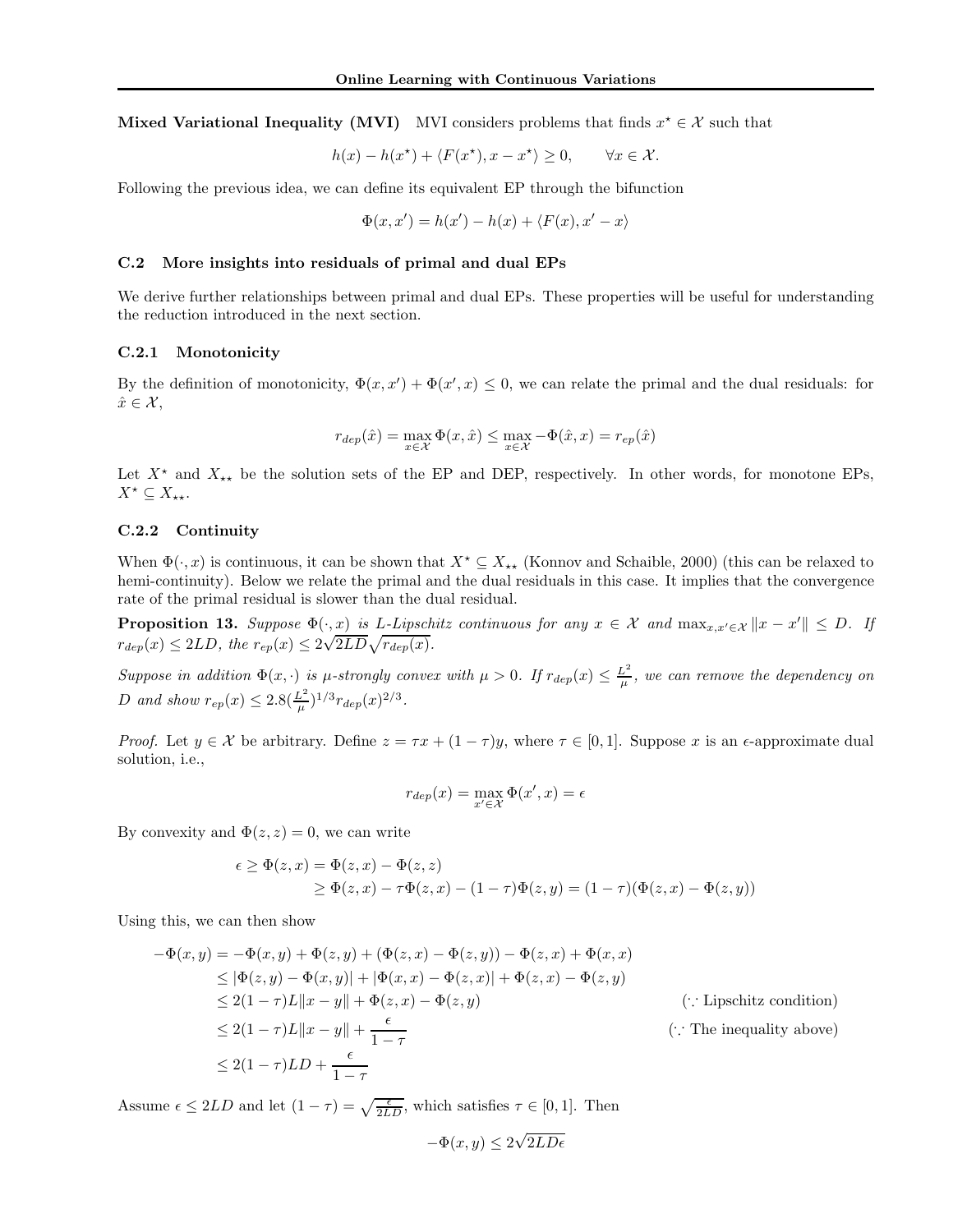When we have  $\mu$ -strong convexity, we have a tighter bound

$$
\epsilon \ge \Phi(z, x) = \Phi(z, x) - \Phi(z, z) \ge \Phi(z, x) - \tau \Phi(z, x) - (1 - \tau) \Phi(z, y) + \frac{\mu \tau (1 - \tau)}{2} ||x - y||^2
$$

$$
= (1 - \tau) (\Phi(z, x) - \Phi(z, y)) + \frac{\mu \tau (1 - \tau)}{2} ||x - y||^2
$$

Using this, we can instead show (following similar steps as above)

$$
-\Phi(x, y) \le 2(1 - \tau)L||x - y|| + \Phi(z, x) - \Phi(z, y)
$$
  
\n
$$
\le 2(1 - \tau)L||x - y|| + \frac{\epsilon}{1 - \tau} - \frac{\mu\tau}{2}||x - y||^2
$$
  
\n
$$
\le \frac{\epsilon}{1 - \tau} + \frac{2L^2(1 - \tau)^2}{\mu\tau}
$$

where the last inequality is simply  $bx - \frac{a}{2}x^2 \leq \frac{b^2}{2a}$  $\frac{b^2}{2a}$  for  $a > 0$ . Assume  $\epsilon \le \frac{L^2}{\mu} =: \frac{K}{2}$  and let  $(1 - \tau) = (\frac{\epsilon}{K})^{1/3} \in [0, 1]$ . We have the following inequality, where the last step uses  $\epsilon \leq \frac{K}{2}$ .

$$
-\Phi(x,y) \le \frac{\epsilon}{1-\tau} + \frac{2L^2(1-\tau)^2}{\mu\tau} = \epsilon^{2/3} K^{1/3} \left(1 + \frac{1}{1-(\frac{\epsilon}{K})^{1/3}}\right) \le 2.2\epsilon^{2/3} K^{1/3}
$$

 $\Box$ 

## C.2.3 Equivalence between primal and dual EPs.

An interesting special case of EP is those with *skew-symmetric* bifunctions, i.e.

$$
\Phi(x, x') = -\Phi(x', x)
$$

In this case, the EP and the DEP become identical

 $(DEP) \quad \Phi(x, x_{**}) \leq 0 \quad \iff \quad -\Phi(x_{**}, x) \leq 0 \quad \iff \quad \Phi(x_{**}, x) \geq 0 \quad (EP)$ 

and we have  $X^\star = X_{\star\star}$  and naturally matching residuals

$$
r_{dep}(\hat{x}) = r_{ep}(\hat{x}).
$$

Recall from the results of the previous two subsections, generally, when  $\Phi(\cdot, x)$  is Lipschitz and F is monotone (but not skew-symmetric), we have  $X^* = X_{**}$  (as known before) but only  $(\Phi(x, \cdot))$  is convex)

$$
r_{dep}(x) \le r_{ep}(x) \le \sqrt{2LD} \sqrt{r_{dep}(x)}
$$
\n(8)

or  $(\Phi(x, \cdot)$  is  $\mu$ -strongly convex)

$$
r_{dep}(x) \le r_{ep}(x) \le 2.8(\frac{L^2}{\mu})^{1/3} r_{dep}(x)^{2/3}
$$

#### C.2.4 Relationship with VIs

We can reduce a EP into a VI problem. We observe that if a point  $x^* \in \mathcal{X}$  satisfies

$$
\Phi(x^\star, x) \ge 0, \qquad \forall x \in \mathcal{X}
$$

if only if

$$
\nabla_2 \Phi(x^\star, x^\star)^\top (x - x^\star) \ge 0, \qquad \forall x \in \mathcal{X}
$$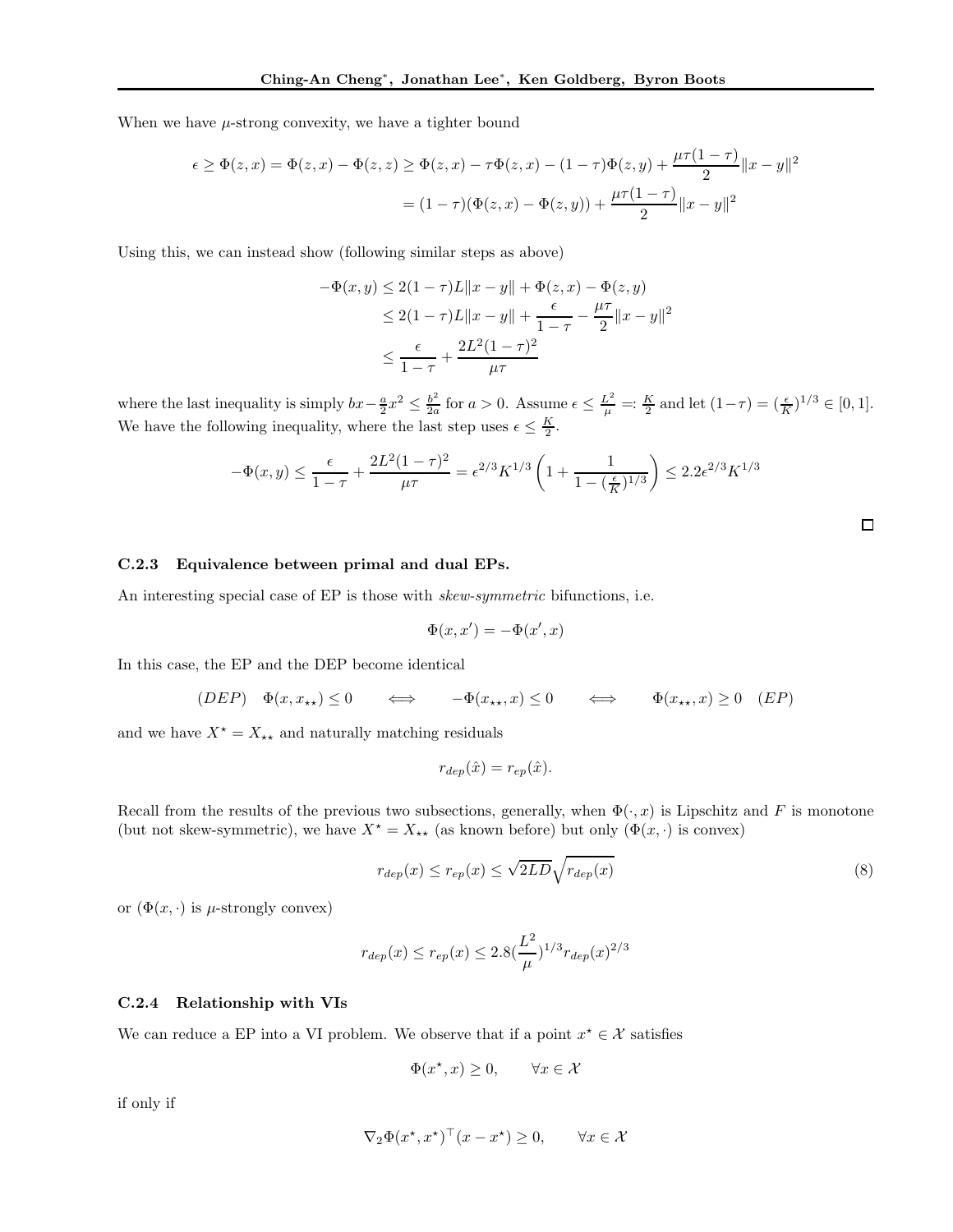(i.e.  $x^*$  is a global minimum of the function  $\Phi(x^*,\cdot)$ ), where  $\nabla_2$  denotes the partial derivative with respect to the second argument. Therefore,  $EP(\mathcal{X}, \Phi)$  is equivalent to  $VI(\mathcal{X}, F)$ 

find 
$$
x^* \in \mathcal{X}
$$
 s.t.  $\langle F(x), x' - x \rangle \ge 0$ ,  $\forall x' \in \mathcal{X}$ 

if we define  $F$  as

$$
F: x \in \mathcal{X} \mapsto F(x) = \nabla_2 \Phi(x, x) \tag{9}
$$

In a sense, this VI problem is a linearization of the EP problem. In other words, VIs are EPs whose bifunction satisfies that  $\Phi(x, \cdot)$  is linear.

By the definition in (9), we can show that

$$
r_{dvi}(\hat{x}) \le r_{dep}(\hat{x}) \quad \text{and} \quad r_{ep}(\hat{x}) \le r_{vi}(\hat{x})
$$

And if  $\Phi$  is monotone, then  $F = \nabla_2 \Phi(x, x)$  is monotone (though the opposite is not true), because

$$
\langle F(x), x' - x \rangle = \langle \nabla_2 \Phi(x, x), x' - x \rangle \le \Phi(x, x')
$$
 (.: Convexity)  
\n
$$
\le -\Phi(x', x)
$$
 (.: Monotonicity)  
\n
$$
\le \langle \nabla_2 \Phi(x', x'), x' - x \rangle = \langle F(x'), x' - x \rangle
$$
 (.: Convexity)  
\n(.: Convexity)

Note the converse is not true, unless  $\Phi(x, \cdot)$  is linear.

## C.3 Reduction from Equilibrium Problems to Continuous Online Learning

Now we present the general reduction strategy. Given a EP  $(\mathcal{X}, \Phi)$ , we propose to define a COL problem by identifying

$$
f_x(x') = \Phi(x, x')
$$

We can see that this definition is consistent with Theorem 1: due to  $\Phi(x, x) = 0$ , it satisfies

$$
f_x(x') - f_x(x) = \Phi(x, x') - \Phi(x, x) = \Phi(x, x')
$$

Therefore, we can say a COL is normalized if  $f_x(x) = 0$ . In this case, f and  $\Phi$  are interchangeable.

Below we relate the dynamic regret  $\text{Regret}_N^d := \sum_{n=1}^N f_{x_n}(x_n) - \min_{x \in \mathcal{X}} f_{x_n}(x)$  and the static regret  $\text{Regret}_N^s := \sum_{n=1}^N f_{x_n}(x)$  $\sum_{n=1}^{N} f_{x_n}(x_n) - \min_{x \in \mathcal{X}} \sum_{n=1}^{N} f_{x_n}(x)$  of this problem to the convergence to the EP's solution; note that the above definitions use the fact that in COL  $l_n(x) = f_{x_n}(x)$ .

## C.3.1 Dynamic Regret and Primal Residual

We first observe that each instant term in the dynamic regret of this COL problem is exactly the residual function:

$$
f_{x_n}(x_n) - \min_{x \in \mathcal{X}} f_{x_n}(x) = -\min_{x \in \mathcal{X}} \Phi(x_n, x) = r_{ep}(x_n)
$$

Therefore, the average dynamic regret describes the rate the gap function converges to zero:

$$
\sum_{n=1}^{N} r_{ep}(x_n) = \sum_{n=1}^{N} f_{x_n}(x_n) - \min_{x \in \mathcal{X}} f_{x_n}(x) = \text{Regret}_N^d
$$

Note that the above relationship holds also for weighted dynamic regret. In general, it means that if the average dynamic regret converges, then the last iterate must converge to the solution set of the EP (since the residual is non-negative.)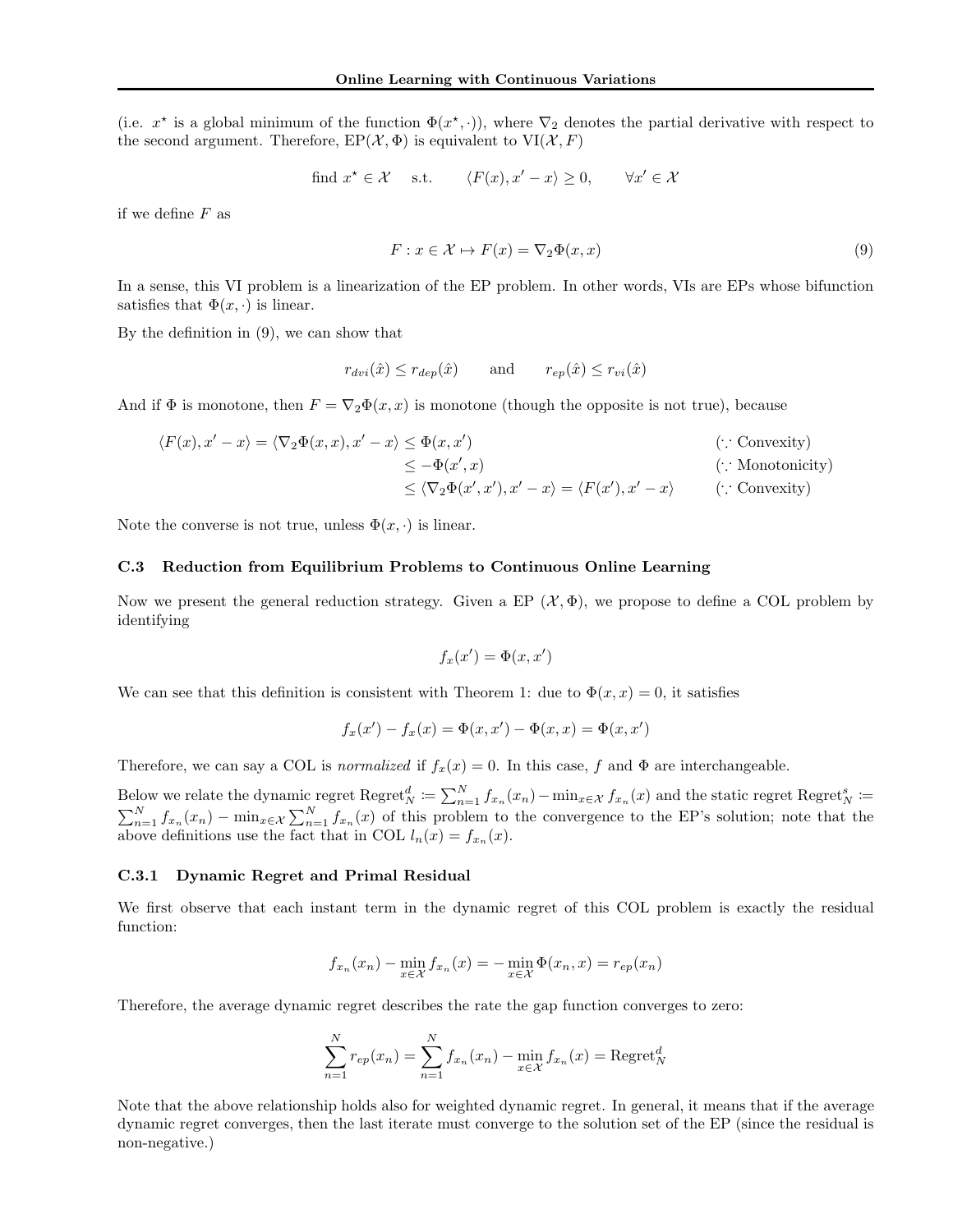## C.3.2 Static Regret and Dual Residual of Monotone EPs

Next we relate the weighted static regret to the dual residual of the EP. Let  $\{w_n\}$  be such that  $w_n > 0$ . Let  $\hat{x}_N = \frac{1}{x_{1:N}} \sum_{n=1}^N w_n x_n$  for some  $\{x_n \in \mathcal{X}\}_{n=1}^N$ , where we define  $w_{1:N} \coloneqq \sum_{n=1}^N w_n$ . We can derive

$$
r_{dep}(\hat{x}_N) = \max_{x \in \mathcal{X}} \Phi(x, \hat{x}_N)
$$
  
\n
$$
\leq \max_{x \in \mathcal{X}} \frac{1}{w_{1:N}} \sum_{n=1}^N w_n \Phi(x, x_n)
$$
  
\n
$$
\leq \max_{x \in \mathcal{X}} \frac{1}{w_{1:N}} \sum_{n=1}^N -w_n \Phi(x_n, x)
$$
  
\n
$$
= -\min_{x \in \mathcal{X}} \frac{1}{w_{1:N}} \sum_{n=1}^N w_n \Phi(x_n, x)
$$
  
\n
$$
= \frac{1}{w_{1:N}} \sum_{n=1}^N w_n \Phi(x_n, x_n) - \min_{x \in \mathcal{X}} \frac{1}{w_{1:N}} \sum_{n=1}^N w_n \Phi(x_n, x)
$$
  
\n
$$
= \frac{1}{w_{1:N}} \left( \sum_{n=1}^N w_n f_n(x_n) - \min_{x \in \mathcal{X}} \sum_{n=1}^N w_n f_n(x) \right)
$$
  
\n
$$
= \frac{\text{Regret}_N^K(w)}{w_{1:N}}
$$
  
\n(∴  $\Phi(x_n, x_n) = 0$ )  
\n
$$
= \frac{1}{w_{1:N}} \left( \sum_{n=1}^N w_n f_n(x_n) - \min_{x \in \mathcal{X}} \sum_{n=1}^N w_n f_n(x) \right)
$$

Note that the inequality  $r_{dep}(\hat{x}_N) \leq \frac{\text{Regret}_N^s(w)}{w_{1:N}}$  holds for any sequence  $\{x_n\}$  and  $\{w_n\}$ . Interestingly, by (8), we see that by the definition of regrets and the property of monotonicity and local Lipschitz continuity, it holds that

$$
\frac{r_{ep}(\hat{x}_N)^2}{2LD} \le r_{dep}(\hat{x}_N) \le \frac{\text{Regret}_N^s(w)}{w_{1:N}} \le \frac{\text{Regret}_N^d(w)}{w_{1:N}} =: \frac{\sum_{n=1}^N w_n r_{ep}(x_n)}{w_{1:N}}
$$

where L is the Lipschitz constant of  $\Phi(\cdot, x)$  and D is the size of X.

## C.4 Summary

Let us summarize the insights gained from the above discussions.

- 1. We can reduce  $EP(\mathcal{X}, \Phi)$  with monotone  $\Phi$  to the COL problem with  $l_n(x) = \Phi(x_n, x)$
- 2. In this COL, the convergence in (weighted) average dynamic regret implies the convergence of the last iterate to the primal solution set. The convergence in (weighted) average static regret implies the convergence of the (weighted) average decision to the dual solution set.
- 3. Because any dual solution is a primal solution when  $\Phi(\cdot, x)$  is continuous, this implies the (weighted) average solution above also converges to the primal solution set. Particularly, if the problem is Lipschitz, we can show  $r_{ep} \leq O(\sqrt{r_{dep}})$  and therefore we can also quantify the exact quality of  $\hat{x}_N$  in terms of the primal EP (though it results in a slower rate).
- 4. When the problem is skew-symmetric (as in the case of common reductions from optimization and saddlepoint problems), we have exactly  $r_{ep} = r_{dep}$ . This means the average static regret rate directly implies the quality of  $\hat{x}_N$  in terms of the primal residual, without rate degradation.

## D Complete Proofs of Section 6

## D.1 Proof of Theorem 4

The main idea is based on the decomposition that

Regret<sup>d</sup><sub>N</sub> = 
$$
\sum_{n=1}^{N} f_{x_n}(x_n) - f_{x_n}(x^*) + \sum_{n=1}^{N} f_{x_n}(x^*) - f_{x_n}(x^*)
$$
 (10)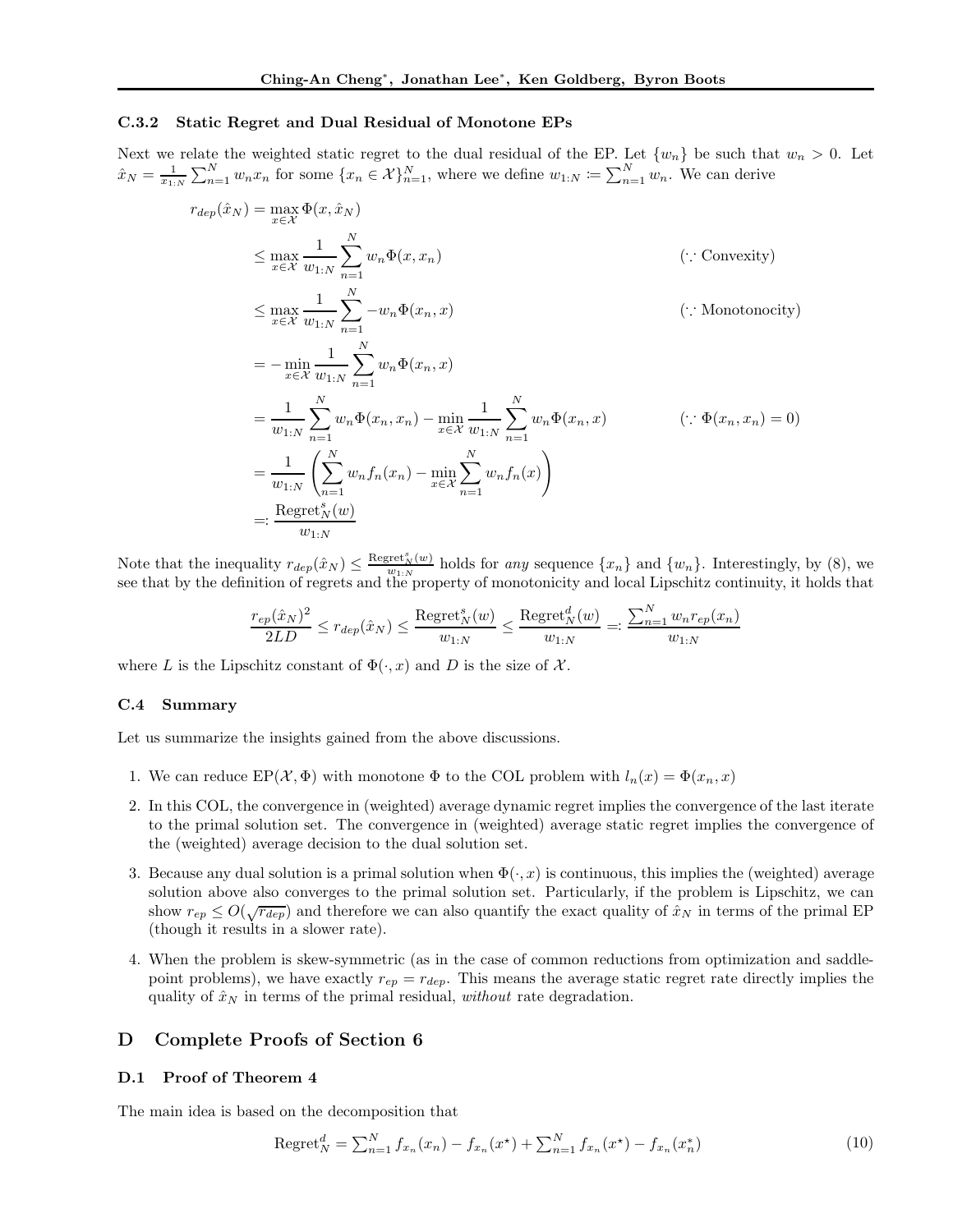For the first term,  $\sum_{n=1}^{N} f_{x_n}(x_n) - f_{x_n}(x^*)$  = Regret $_N^s(x^*)$   $\leq$  Regret $_N^s$  and  $f_{x_n}(x_n) - f_{x_n}(x^*)$   $\leq$  $\langle \nabla f_{x_n}(x_n), x_n - x^* \rangle \leq G\Delta_n$ . For the second term, we derive

$$
f_{x_n}(x^*) - f_{x_n}(x_n^*)
$$
  
\n
$$
\leq \langle \nabla f_{x_n}(x^*), x^* - x_n^* \rangle - \frac{\alpha}{2} ||x^* - x_n^*||^2
$$
  
\n
$$
\leq \langle \nabla f_{x_n}(x^*) - \nabla f_{x^*}(x^*), x^* - x_n^* \rangle - \frac{\alpha}{2} ||x^* - x_n^*||^2
$$
  
\n
$$
\leq ||\nabla f_{x_n}(x^*) - \nabla_{x^*} f(x^*)||_* ||x^* - x_n^*|| - \frac{\alpha}{2} ||x^* - x_n^*||^2
$$
  
\n
$$
\leq \beta ||x_n - x^*|| ||x^* - x_n^*|| - \frac{\alpha}{2} ||x^* - x_n^*||^2
$$
  
\n
$$
\leq \min \{ \beta D_x ||x_n - x^*||, \frac{\beta^2}{2\alpha} ||x_n - x^*||^2 \}
$$

in which the second inequality is due to that  $x^* \in X^*$  and the fourth inequality is due to  $\beta$ -regularity. Combining the two terms gives the upper bound. For the lower bound, we notice that when  $x_{\star} \in X_{\star}$ , we have  $f_{x_n}(x_n)$  –  $f_{x_n}(x_\star) \geq 0$ . Since by Proposition 1  $x_\star \in X^\star$  is also true, we can use (10) and the fact that  $f_{x_n}(x_\star) - f_{x_n}(x_n^*) \geq 0$  $\frac{\alpha}{2}||x_{\star}-x_{n}^{\ast}||^{2}$  to derive the lower bound.

#### D.2 Proof of Corollary 1

By Proposition 5,  $\nabla f$  is  $(\alpha - \beta)$ -strongly monotone, implying  $\langle \nabla f_{x_n}(x_n), x_n - x^* \rangle \geq (\alpha - \beta) \Delta_n^2$ , where we recall that  $\Delta_n = \|x_n - x^*\|$  and  $x^* \in X^*$ . Because  $\sum_{n=1}^N \langle \nabla f_{x_n}(x_n), x_n - x^* \rangle = \widetilde{\text{Regret}}_N^s(x^*) \leq \widetilde{\text{Regret}}_N^s$ , we have by Theorem 4 the inequality in the statement.

## D.3 Proof of Proposition 7

In this case, by Proposition 6, T is non-expansive. We know that, e.g., Mann iteration (Mann, 1953), i.e., for  $\eta_n \in (0,1)$  we set

$$
x_{n+1} = \eta_n x_n + (1 - \eta_n) x_n^*,\tag{11}
$$

converges to some  $x^* \in X^*$ ; in view of (11), the greedy is update is equivalent to Mann iteration with  $\eta_n = 1$ . As Mann iteration converges in general Hilbert space, by Theorem 1, it has sublinear dynamic regret with some constant that is polynomial in d.

#### D.4 Proof of Proposition 8

We first establish a simple lemma related to the smoothness of  $\nabla f_x(x)$  and then a result on the convergence of the Bregman divergence  $B_R(x_n||x^*)$ . The purpose of the second lemma is to establish essentially a contraction showing that the distance between the equilibrium point  $x^*$  and  $x_n$  strictly decreases.

**Lemma 4.** If,  $\forall x \in \mathcal{X}, \nabla f(x)$  is  $\beta$ -Lipschitz continuous and  $f_x(\cdot)$  is  $\gamma$ -smooth, then, for any  $x, y \in \mathcal{X}$ ,

$$
\|\nabla f_x(x) - \nabla f_y(y)\|_* \leq (\gamma + \beta) \|x - y\|.
$$

*Proof.* For any  $x, y \in \mathcal{X}$ , it holds that

$$
\|\nabla f_x(x) - \nabla f_y(y)\|_{*} \le \|\nabla f_x(x) - \nabla f_y(x) + \nabla f_y(x) - \nabla f_y(y)\|_{*}
$$
  
\n
$$
\le \|\nabla f_x(x) - \nabla f_y(x)\|_{*} + \|\nabla f_y(x) - \nabla f_y(y)\|_{*}
$$
  
\n
$$
\le \beta \|x - y\| + \gamma \|x - y\|.
$$

The last inequality uses  $\beta$ -regularity and  $\gamma$ -smoothness of  $\nabla f(x)$  and  $f_y(\cdot)$ , respectively.

**Lemma 5.** If f is  $(\alpha, \beta)$ -regular,  $f_x(\cdot)$  is  $\gamma$ -smooth for all  $x \in \mathcal{X}$ , and R is 1-strongly convex and L-smooth, then for the online mirror descent algorithm it holds that

$$
B_R(x^* \| x_n) \le (1 - 2\eta(\alpha - \beta)L^{-1} + \eta^2(\gamma + \beta)^2)^{n-1} B_R(x^* \| x_1).
$$

 $\Box$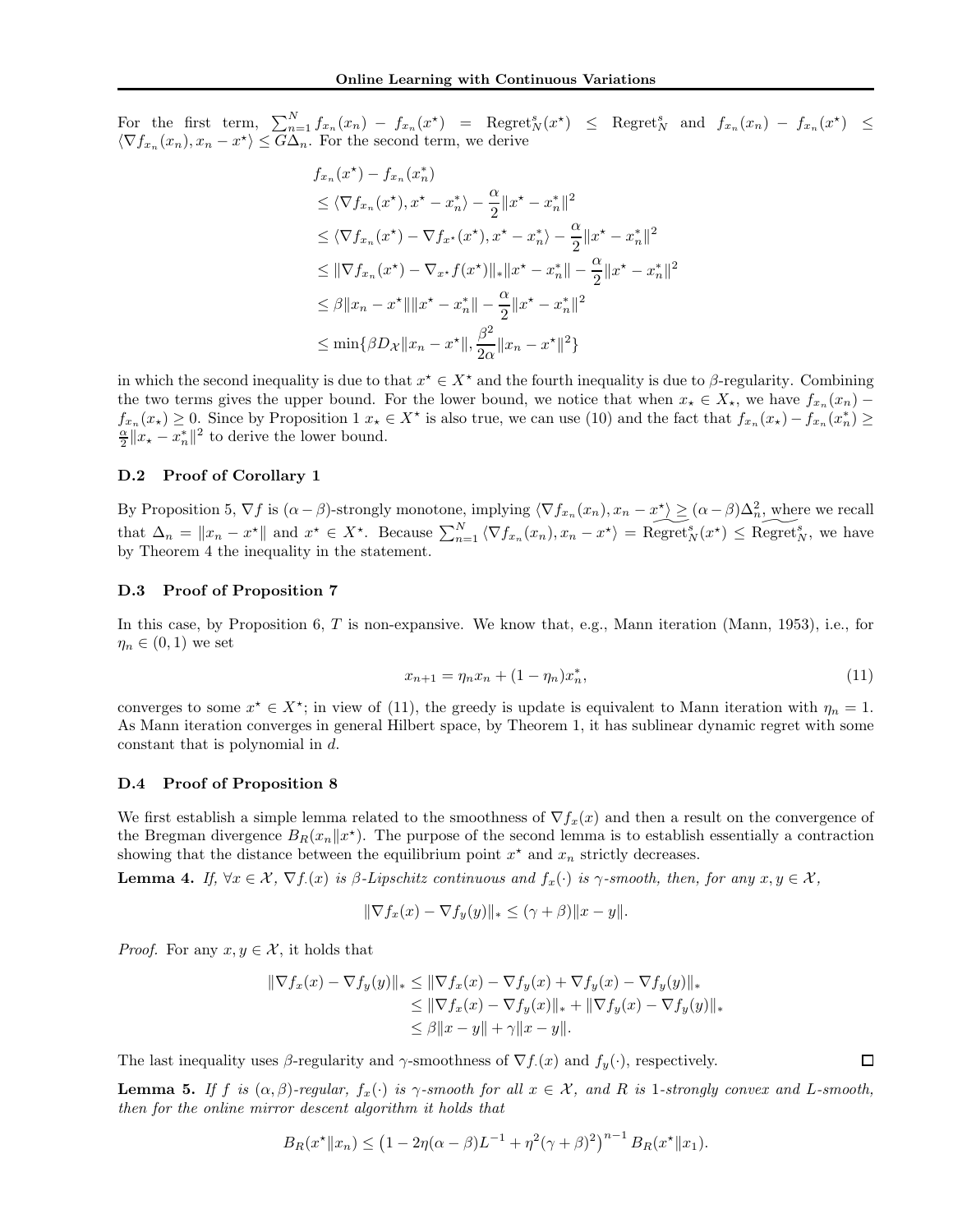*Proof.* By the mirror descent update rule in (4),  $\langle \eta \nabla f_{x_n}(x_n) + \nabla R(x_{n+1}) - \nabla R(x_n), x^* - x_{n+1} \rangle \geq 0$ . Since  $x^* \in X_*, \langle \eta \nabla f_{x^*}(x^*), x_{n+1} - x^* \rangle \geq 0.$  Combining these inequalities yields  $\eta \langle \nabla f_{x_n}(x_n) - \nabla f_{x^*}(x^*), x_{n+1} - x^* \rangle \leq 0.$  $\langle \nabla R(x_{n+1}) - \nabla R(x_n), x^* - x_{n+1} \rangle$ . Then by the three-point equality of the Bregman divergence, we have

 $B_R(x^*||x_{n+1}) \leq B_R(x^*||x_n) - B_R(x_{n+1}||x_n) - \eta \langle \nabla f_{x_n}(x_n) - \nabla f_{x^*}(x^*), x_{n+1} - x^* \rangle.$ 

Because of the  $(\alpha - \beta)$ -strong monotonicity of  $\nabla f_x(x)$ , the above inequality implies

$$
B_R(x^*||x_{n+1}) \leq B_R(x^*||x_n) - B_R(x_{n+1}||x_n) - \eta \langle \nabla f_{x_n}(x_n) - \nabla f_{x^*}(x^*) , x_{n+1} - x_n \rangle
$$
  
\n
$$
- \eta \langle \nabla f_{x_n}(x_n) - \nabla f_{x^*}(x^*) , x_n - x^* \rangle
$$
  
\n
$$
\leq B_R(x^*||x_n) - B_R(x_{n+1}||x_n) - \eta \langle \nabla f_{x_n}(x_n) - \nabla f_{x^*}(x^*) , x_{n+1} - x_n \rangle - \eta (\alpha - \beta) ||x^* - x_n||^2
$$
  
\n
$$
\leq B_R(x^*||x_n) + \frac{\eta^2 (\gamma + \beta)^2}{2} ||x^* - x_n||^2 - \eta (\alpha - \beta) ||x^* - x_n||^2
$$
  
\n
$$
\leq (1 + \eta^2 (\gamma + \beta)^2 - 2\eta (\alpha - \beta) L^{-1}) B_R(x^*||x_n).
$$

The third inequality results from the Cauchy-Scwharz inequality followed by maximizing over  $||x_{n+1} - x_n||$  and then applying Lemma 4. The last inequality uses the fact that R is 1-strongly convex and L-smooth. then applying Lemma 4. The last inequality uses the fact that  $R$  is 1-strongly convex and  $L$ -smooth.

If  $\alpha > \beta$  and  $\eta$  is chosen such that  $\eta < \frac{2(\alpha-\beta)}{L(\gamma+\beta)^2}$ , we can see that the online mirror descent algorithm guarantees linear convergence of  $B_R(x^*||x_n)$  to zero with rate  $(1-2\eta(\alpha-\beta)L^{-1}+\eta^2(\gamma+\beta)^2) \in (0,1)$ . By strong convexity, we have,

$$
\Delta_n = \|x^* - x_n\| \le \sqrt{2B_R(x^* \|x_n)}
$$
  
 
$$
\le \sqrt{2} (1 + \eta^2 (\gamma + \beta)^2 - 2\eta (\alpha - \beta) L^{-1})^{\frac{n-1}{2}} B_R(x^* \|x_0)^{1/2}.
$$

The proposition follows immediately from combining this result and Theorem 4.

## D.5 Proof of Proposition 9

Recall that  $g_n = \nabla l_n(x_n) + \epsilon_n + \xi_n$ . As discussed previously, we assume there exist constants  $0 \leq \sigma, \kappa < \infty$  such that  $\mathbb{E} \left[ \|\epsilon_n\|_*^2 \right]$  $\left( \frac{2}{\epsilon^2} \right) \leq \sigma^2$  and  $\left| \left| \xi_n \right| \right|_*^2 \leq \kappa^2$  for all *n*. The mirror descent update rule is given by

$$
x_{n+1} = \underset{x \in \mathcal{X}}{\arg \min} \langle \eta_n g_n, x \rangle + B_R(x \| x_n). \tag{12}
$$

We use Corollary 1 along with known results for the static regret to bound the dynamic regret in the stochastic case. The main idea of the proof is to show the result for the linearized losses. By convexity, this can be used to bound both terms in Corollary 1.

Let u be any fixed vector in X, chosen independent of the learner's decisions  $x_1, \ldots, x_n$ . The first-order condition for optimality of (12) yields  $\langle \eta_n g_n, x_{n+1} - u \rangle \leq \langle u - x_{n+1}, \nabla R(x_{n+1}) - \nabla R(x_n) \rangle$ . We use this condition to bound the linearized losses as in the proof of Proposition 8. We can bound the linearized losses by the magnitude of the stochastic gradients and Bregman divergences between  $u$  and the learner's decisions:

$$
\langle g_n, x_n - u \rangle \leq \frac{1}{\eta_n} \langle u - x_{n+1}, \nabla R(x_{n+1}) - \nabla R(x_n) \rangle + \langle g_n, x_n - x_{n+1} \rangle
$$
  
\n
$$
= \frac{1}{\eta_n} B_R(u \| x_n) - \frac{1}{\eta_n} B_R(u \| x_{n+1}) - \frac{1}{\eta_n} B_R(x_{n+1} \| x_n) + \langle g_n, x_n - x_{n+1} \rangle
$$
  
\n
$$
\leq \frac{1}{\eta_n} B_R(u \| x_n) - \frac{1}{\eta_n} B_R(u \| x_{n+1}) - \frac{1}{2\eta_n} \| x_n - x_{n+1} \|^2 + \| g_n \|_* \| x_n - x_{n+1} \|
$$
  
\n
$$
\leq \frac{1}{\eta_n} B_R(u \| x_n) - \frac{1}{\eta_n} B_R(u \| x_{n+1}) + \frac{\eta_n}{2} \| g_n \|_*^2.
$$

The first inequality follows from adding  $\langle g_n, x_n - x_{n+1} \rangle$  to both sides of the inequality from the first-order condition for optimality. The equality uses the three-point equality of the Bregman divergence. The second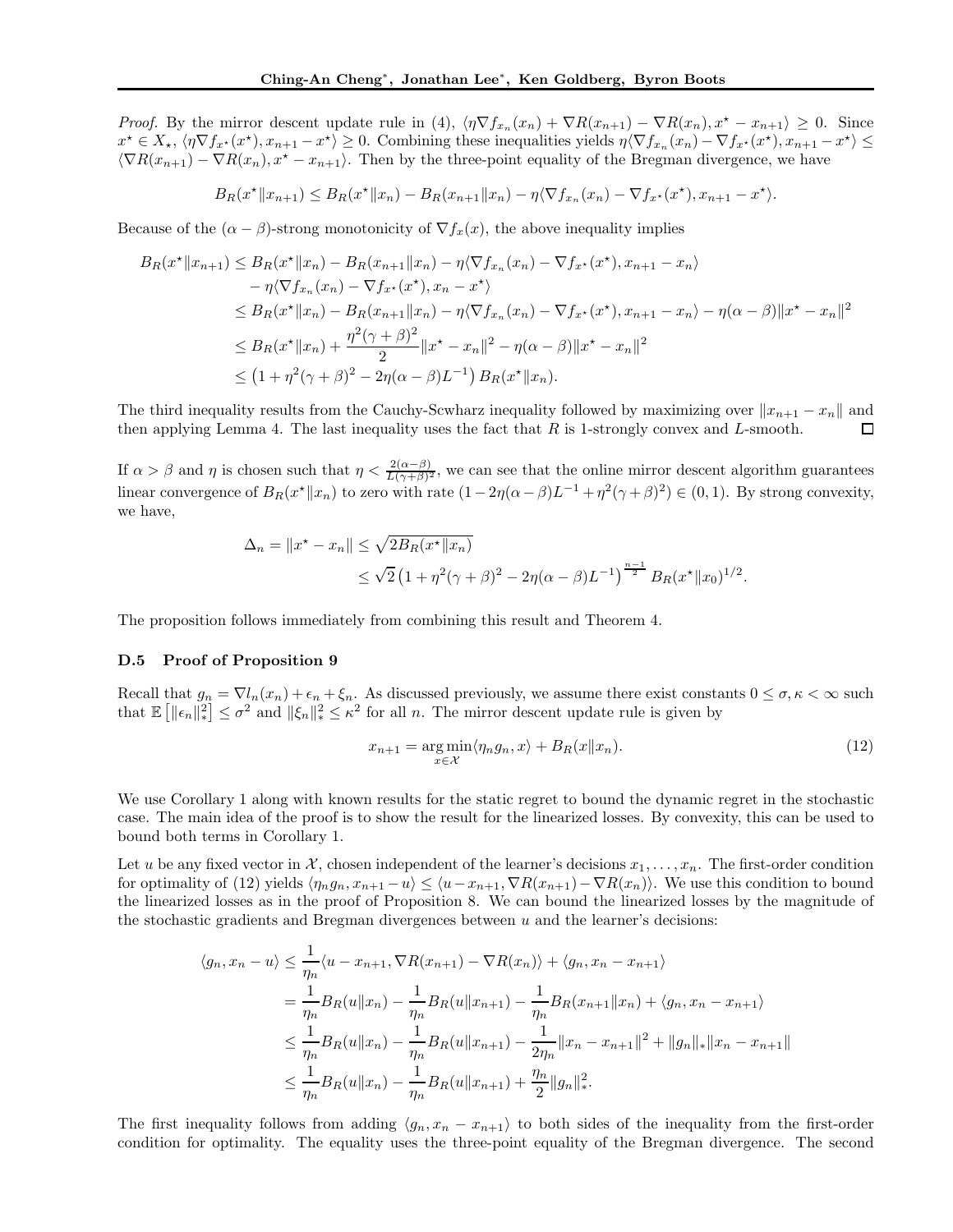inequality follows from the Cauchy-Schwarz inequality and the fact that  $\frac{1}{2}||x_n - x_{n+1}||^2 \leq B_R(x_{n+1}||x_n)$  due to the 1-strong convexity of R. The last inequality maximizes over  $||x_n - x_{n+1}||$ .

Define  $\mathcal{R} = \sup_{w_1, w_2 \in \mathcal{X}} B_R(w_1 || w_2)$ , which is bounded. Note that  $\mathbb{E} [||g_n||_*^2]$  $\epsilon^2$  ≤ 3( $G^2 + \sigma^2 + \kappa^2$ ). Therefore, summing from  $n = 1$  to  $N$ , it holds for any  $u \in \mathcal{X}$  selected before learning,

$$
\mathbb{E}\left[\sum_{n=1}^N \langle g_n, x_n - u \rangle\right] \le \mathbb{E}\left[\sum_{n=1}^N \left(\frac{1}{\eta_n} - \frac{1}{\eta_{n-1}}\right) \mathcal{R} + \frac{3}{2} (G^2 + \sigma^2 + \kappa^2) \eta_n\right]
$$

After rearrangement, we have

$$
\mathbb{E}\left[\sum_{n=1}^N\langle \nabla l_n(x_n)+\epsilon_n,x_n-u\rangle\right]\leq \mathbb{E}\left[\sum_{n=1}^N\left(\frac{1}{\eta_n}-\frac{1}{\eta_{n-1}}\right)\mathcal{R}+\frac{3}{2}(G^2+\sigma^2+\kappa^2)\eta_n+D_{\mathcal{X}}\|\xi_n\|_*\right].
$$

Choosing  $\eta_n = \frac{1}{\sqrt{n}}$ ,  $\eta_n = \eta_1$ , and  $u = x^*$  (because  $x^*$  is fixed for a fixed f selected before learning) yields  $\mathbb{E}\left[\sum_{n=1}^N\langle \nabla l_n(x_n)+\epsilon_n, x_n-x^\star\rangle\right]$  $\big] = O(\sqrt{N} + \Xi)$ . Because of the law of total expectation and that  $x_n$  does not depend on  $\epsilon_n$ , we have  $\mathbb{E}[\widetilde{\text{Regret}_N^s}(x^{\star})] = \mathbb{E}\left[\sum_{n=1}^N \langle \nabla l_n(x_n) + \epsilon_n, x_n - x^{\star}\rangle\right]$ . Further, by convexity, it follows  $\mathbb{E}[\text{Regret}_{N}^{s}(x^{\star})] \leq \mathbb{E}[\widetilde{\text{Regret}}_{N}^{s}(x^{\star})].$  Then, we may apply Corollary 1 to obtain the result. Note that there is no requirement that  $R$  is smooth.

## E Complete Proofs of Section 7

## E.1 Proof of Proposition 10

Because  $\nabla l_n(\cdot)$  is  $\alpha$ -strongly monotone, it holds

$$
\langle \nabla l_n(x_{n-1}^*), x_{n-1}^* - x_n^* \rangle \ge \alpha ||x_{n-1}^* - x_n^*||^2
$$

Since  $y^*$  satisfies  $\langle \nabla l_{n-1}(x_{n-1}^*), x_n^* - x_{n-1}^* \rangle \geq 0$ , the above inequality implies that

$$
\alpha ||x_n^* - x_{n-1}^*||^2 \le \langle \nabla l_n(x_{n-1}^*) - \nabla l_{n-1}(x_{n-1}^*), x_{n-1}^* - x_n^* \rangle
$$
  

$$
\le (\beta ||x_n - x_{n-1}|| + a_n) ||x_{n-1}^* - x_n^*||
$$

Rearranging the inequality gives the statement.

#### E.2 Proof of Theorem 5

For convenience, define  $\lambda := \frac{\beta}{\alpha}$ . Recall that, by the mirror descent update rule, the first-order conditions for optimality of both  $x_{x+1}$  and  $x_n^*$  yield, for all  $x \in \mathcal{X}$ ,

$$
\langle \eta \nabla l_n(x_n), x - x_{n+1} \rangle \ge \langle \nabla R(x_n) - \nabla R(x_{n+1}), x - x_{n+1} \rangle
$$
  

$$
\langle \nabla l_n(x_n^*), x - x_n^* \rangle \ge 0.
$$

The proof requires many intermediate steps, which we arrange in a series of lemmas that typically follow from each other in order. Ultimately, we aim to achieve a result that resembles a contraction as done in Proposition 8 but with additional terms due to the adversarial component of the predictable problem. We begin with general bounds on the Bregman divergence beteween the learner's decisions and the optimal decisions.

**Lemma 6.** At round n, for an  $(\alpha, \beta)$ -predictable problem under the mirror descent algorithm, if  $l_n$  is  $\gamma$ -smooth and R is 1-strongly convex and L-smooth, then it holds that

$$
B_R(x_{n+1}^*||x_{n+1}) \leq B_R(x_{n+1}^*||x_n^*) + B_R(x_n^*||x_{n+1})
$$
  
+  $\lambda ||x_{n+1} - x_n|| ||\nabla R(x_n^*) - \nabla R(x_{n+1})||_* + \frac{a_n}{\alpha} ||\nabla R(x_n^*) - \nabla R(x_{n+1})||_*$ 

and, in the next round,

$$
B_R(x_n^*||x_{n+1}) \leq B_R(x_n^*||x_n) - B_R(x_{n+1}||x_n) - \alpha \eta ||x_n - x_n^*||^2 + \eta \gamma ||x_n - x_n^*|| ||x_{n+1} - x_n||.
$$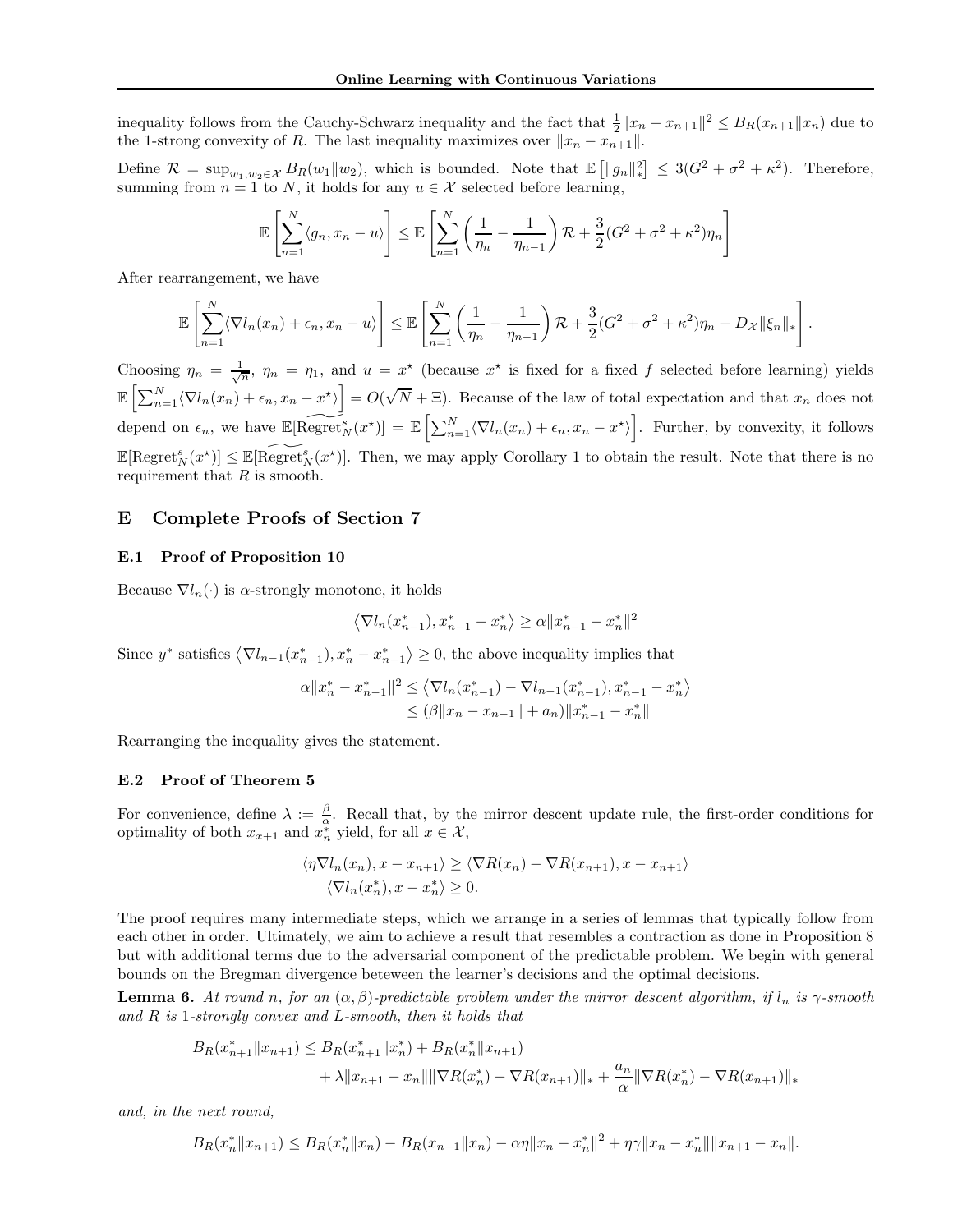Proof. The first result uses the basic three-point equality of the Bregman divergence followed by the Cauchy-Schwarz inequality and Proposition 10. Note that this first part of the lemma does not require that  $x_n$  is generated from a mirror descent algorithm:

$$
B_R(x_{n+1}^*||x_{n+1}) = B_R(x_{n+1}^*||x_n^*) + B_R(x_n^*||x_{n+1}) + \langle x_{n+1}^* - x_n^*, \nabla R(x_n^*) - \nabla R(x_{n+1}) \rangle
$$
  
\n
$$
\leq B_R(x_{n+1}^*||x_n^*) + B_R(x_n^*||x_{n+1}) + ||x_{n+1}^* - x_n^*|| \|\nabla R(x_n^*) - \nabla R(x_{n+1})||_*
$$
  
\n
$$
\leq B_R(x_{n+1}^*||x_n^*) + B_R(x_n^*||x_{n+1})
$$
  
\n
$$
+ \lambda ||x_{n+1} - x_n|| \|\nabla R(x_n^*) - \nabla R(x_{n+1})||_* + \frac{a_n}{\alpha} \|\nabla R(x_n^*) - \nabla R(x_{n+1})||_*.
$$

For the second part of the lemma, we require using the first-order conditions of optimality of both  $x_{n+1}$  for the mirror descent update and  $x_n^*$  for  $l_n$ :

$$
B_R(x_n^* \|x_{n+1}) = B_R(x_n^* \|x_n) - B_R(x_{n+1} \|x_n) + \langle x_n^* - x_{n+1}, \nabla R(x_n) - \nabla R(x_{n+1}) \rangle
$$
  
\n
$$
\leq B_R(x_n^* \|x_n) - B(x_{n+1} \|x_n) + \eta \langle \nabla l_n(x_n^*) - \nabla l_n(x_n), x_n - x_n^* \rangle
$$
  
\n
$$
+ \eta \langle \nabla l_n(x_n^*) - \nabla l_n(x_n), x_{n+1} - x_n \rangle
$$
  
\n
$$
\leq B_R(x_n^* \|x_n) - B_R(x_{n+1} \|x_n) - \alpha \eta \|x_n - x_n^*\|^2 + \eta \gamma \|x_n - x_n^*\| \|x_{n+1} - x_n\|.
$$

The first line again applies the three-point equality of the Bregman divergence. The second line combines both first-order optimality conditions to bound the inner product. The last inequality uses the strong convexity of  $l_n$ to bound  $\eta \langle \nabla l_n(x_n^*) - \nabla l_n(x_n), x_n - x_n^* \rangle \leq -\alpha \eta \|x_n - x_n^*\|^2$  and the Cauchy-Schwarz inequality along with the smoothness of  $l_n$  to bound the other inner product. □

The second result also leads to a natural corollary that will be useful later in the full proof. Corollary 2. Under the same conditions as Lemma 6, it holds that

$$
B_R(x_n^*||x_{n+1}) = (1 - 2\alpha\eta L^{-1} + \eta^2\gamma^2) B_R(x_n^*||x_n).
$$

*Proof.* We start with the first inequality of Lemma 6 and then maximize over  $||x_{n+1} - x_n||^2$ . Finally, we applying the strong convexity and smoothness of  $R$  to achieve the result:

$$
B_R(x_n^* \|x_{n+1}) \leq B_R(x_n^* \|x_n) - B_R(x_{n+1} \|x_n) - \alpha \eta \|x_n - x_n^*\|^2 + \eta \gamma \|x_n - x_n^*\| \|x_{n+1} - x_n\|
$$
  
\n
$$
\leq (1 - 2\alpha \eta L^{-1}) B_R(x_n^* \|x_n) - \frac{1}{2} \|x_{n+1} - x_n\|^2 + \eta \gamma \|x_n - x_n^*\| \|x_{n+1} - x_n\|
$$
  
\n
$$
\leq (1 - 2\alpha \eta L^{-1}) B_R(x_n^* \|x_n) + \eta^2 \gamma^2 B_R(x_n^* \|x_n) = (1 - 2\alpha \eta L^{-1} + \eta^2 \gamma^2) B_R(x_n^* \|x_n).
$$

We can combine both results of Lemma 6 in order to show

$$
B_R(x_{n+1}^*||x_{n+1}) \leq B_R(x_{n+1}^*||x_n^*) + \lambda ||x_{n+1} - x_n|| \|\nabla R(x_n^*) - \nabla R(x_{n+1})\|_* + \frac{a_n}{\alpha} \|\nabla R(x_n^*) - \nabla R(x_{n+1})\|_* + B_R(x_n^*||x_n) - B(x_{n+1}||x_n) - \alpha \eta ||x_n - x_n^*||^2 + \eta \gamma ||x_n - x_n^*|| ||x_{n+1} - x_n||.
$$

Some of the terms in the above inequality can be grouped and bounded above. By  $L$ -smoothness of  $R$ , we have  $B_R(x_{n+1}^*||x_n^*) \leq \frac{L}{2}||x_{n+1}^* - x_n^*||^2 \leq \frac{L}{2}(\lambda ||x_n - x_{n+1}|| + \frac{a_n}{\alpha})^2 = \frac{L}{2}$  $\left(\lambda^2 \|x_n - x_{n+1}\|^2 + \frac{a_n^2}{\alpha^2} + \frac{2a_n\lambda}{\alpha}\|x_n - x_{n+1}\|\right).$ Because, R is 1-strongly convex,  $L \geq 1$ ; therefore, the previous inequality can be bounded from above using  $L^2$ instead of L. While this artificially worsens the bound, it will be useful for simplifying the conditions sufficient for sublinear dynamic regret. 1-strong convexity of R also gives us  $-B_R(x_{n+1}, x_n) \leq -\frac{1}{2} ||x_{n+1} - x_n||^2$ . Applying these upper bounds and then aggregating terms yields

$$
B_R(x_{n+1}^*||x_{n+1}) \le -\frac{(1 - L^2\lambda^2)}{2} ||x_n - x_{n+1}||^2 + (\lambda ||\nabla R(x_n^*) - \nabla R(x_{n+1})||_* + \eta \gamma ||x_n - x_n^*|| \, ||x_n - x_{n+1}||
$$
  
+ 
$$
B_R(x_n^*||x_n) - \alpha \eta ||x_n - x_n^*||^2 + \frac{a_n}{\alpha} ||\nabla R(x_n^*) - \nabla R(x_{n+1})||_* + \frac{a_n^2 L}{2\alpha^2} + \frac{a_n L\lambda}{\alpha} ||x_n - x_{n+1}||
$$
  

$$
\le -\frac{(1 - L^2\lambda^2)}{2} ||x_n - x_{n+1}||^2 + (\lambda ||\nabla R(x_n^*) - \nabla R(x_{n+1})||_* + \eta \gamma ||x_n - x_n^*||) ||x_n - x_{n+1}||
$$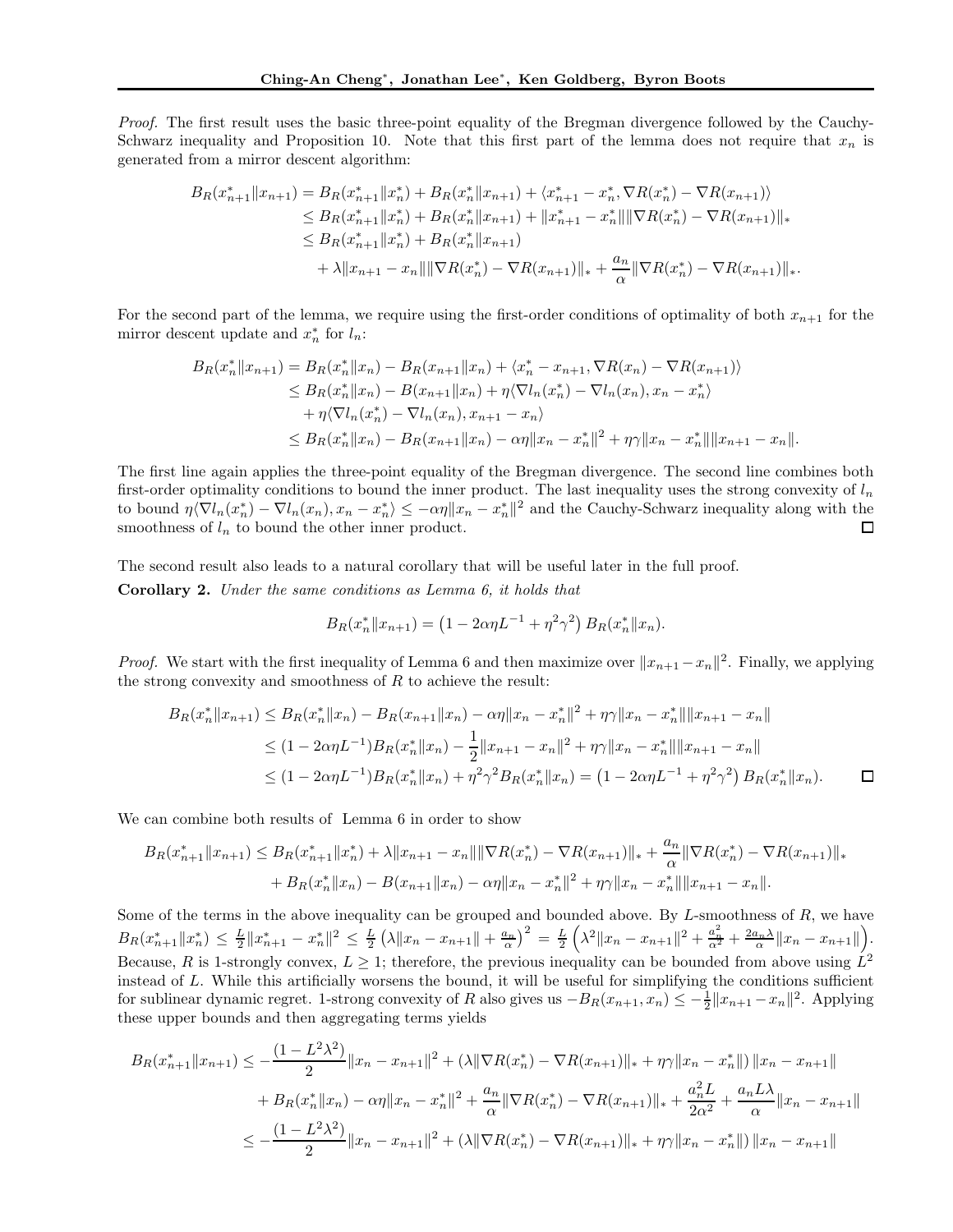$$
+ B_R(x_n^* \|x_n) - \alpha \eta \|x_n - x_n^*\|^2 + \frac{a_n L}{\alpha} D_{\mathcal{X}} + \frac{a_n^2 L}{2\alpha^2} + \frac{a_n L \lambda}{\alpha} D_{\mathcal{X}}
$$
  
\n
$$
\leq \frac{\lambda^2 \|\nabla R(x_n^*) - \nabla R(x_{n+1})\|_{*}^2 + \eta^2 \gamma^2 \|x_n - x_n^*\|^2}{1 - L^2 \lambda^2} + B_R(x_n^* \|x_n) - \alpha \eta \|x_n - x_n^*\|^2 + \zeta_n
$$
  
\n
$$
\leq \frac{\lambda^2 L^2 \|x_n^* - x_{n+1}\|^2 + \eta^2 \gamma^2 \|x_n - x_n^*\|^2}{1 - L^2 \lambda^2} + B_R(x_n^* \|x_n) - \alpha \eta \|x_n - x_n^*\|^2 + \zeta_n
$$
  
\n
$$
\leq \frac{2\lambda^2 L^2 B_R(x_n^* \|x_{n+1}) + 2\eta^2 \gamma^2 B_R(x_n^* \|x_n)}{1 - L^2 \lambda^2} + B_R(x_n^* \|x_n) - \alpha \eta \|x_n - x_n^*\|^2 + \zeta_n,
$$

where  $\zeta_n = \frac{a_n L D_{\mathcal{X}}}{a_n} (1 + \lambda) + \frac{a_n^2 L}{a_n^2}$ . The third inequality follows from maximizing over  $||x_n - x_{n+1}||$  and then applying  $(a+b)^2 \leq 2a^2 + 2b^2$  for any  $a, b \in \mathbb{R}$ . For this operation, we require that  $L^2\lambda^2 < 1$ . The fourth inequality uses  $L$ -smoothness of  $R$ . The last inequality uses the fact that  $R$  is 1-strongly convex to bound the squared normed differences by the Bregman divergence.

We then use Corollary 2 to bound this result on  $B_R(x_{n+1}^*||x_{n+1})$  in terms of only  $B_R(x_n^*||x_n)$  and the appropriate constants:

$$
B_R(x_{n+1}^*||x_{n+1}) \leq \frac{2L^2\lambda^2 B_R(x_n^*||x_{n+1}) + 2\eta^2\gamma^2 B_R(x_n^*||x_n)}{1 - L^2\lambda^2} + B_R(x_n^*||x_n) - \alpha\eta ||x_n - x_n^*||^2 + \zeta_n
$$
  
\n
$$
\leq \frac{2L^2\lambda^2}{1 - L^2\lambda^2} \left(1 - 2\alpha\eta L^{-1} + \eta^2\gamma^2\right) B_R(x_n^*||x_n) + \frac{2\eta^2\gamma^2}{1 - L^2\lambda^2} B_R(x_n^*||x_n)
$$
  
\n
$$
+ B_R(x_n^*||x_n) - 2\alpha\eta L^{-1} B_R(x_n^*||x_n) + \zeta_n
$$
  
\n
$$
= \left(1 - 2\alpha\eta L^{-1} + \frac{2\eta^2\gamma^2}{1 - L^2\lambda^2} + \frac{2L^2\lambda^2}{1 - L^2\lambda^2} - \frac{4L\lambda^2\alpha\eta}{1 - L^2\lambda^2} + \frac{2L^2\lambda^2\eta^2\gamma^2}{1 - L^2\lambda^2}\right) B_R(x_n^*||x_n) + \zeta_n
$$
  
\n
$$
= \left(\frac{1 + L^2\lambda^2}{1 - L^2\lambda^2}\right) \left(1 - 2\alpha\eta L^{-1} + 2\eta^2\gamma^2\right) B_R(x_n^*||x_n) + \zeta_n.
$$

Thus, we have arrived at an inequality that resembles a contraction. However, the stepsize  $\eta > 0$  may be chosen such that it minimizes the factor in front of the Bregman divergence. This can be achieved, but it requires that additional constraints are put on the value of  $\lambda$ .

**Lemma 7.** If  $\lambda < \frac{\alpha}{2L^2\gamma}$  and  $\eta = \frac{\alpha}{2L\gamma^2}$ , then

$$
\left(\frac{1+L^2\lambda^2}{1-L^2\lambda^2}\right)\left(1-2\alpha\eta L^{-1}+2\eta^2\gamma^2\right)<1
$$

*Proof.* By optimizing over choices of  $\eta$ , it can be seen that

$$
1-2\alpha\eta L^{-1}+2\eta^2\gamma^2\geq 1-\frac{\alpha^2}{2L^2\gamma^2},
$$

where  $\eta$  is chosen to be  $\frac{\alpha}{2L\gamma^2}$ . Therefore, in order to realize a contraction, we must have

$$
1 > \left(\frac{1 + L^2 \lambda^2}{1 - L^2 \lambda^2}\right) \left(1 - \frac{\alpha^2}{2L^2 \gamma^2}\right).
$$

Alternatively,

$$
0 > 2L^2\lambda^2 - \frac{\alpha^2}{2L^2\gamma^2} - \frac{\lambda^2\alpha^2}{2\gamma^2}.
$$

The quantity on the right hand size of the above inequality is in fact smaller than  $2L^2\lambda^2 - \frac{\alpha^2}{2L^2\gamma^2}$ , meaning that it is sufficient to have the condition for a contraction be:  $\frac{\alpha}{2L^2\gamma} > \lambda$ .

Note that  $\frac{\alpha}{2L^2\gamma} < 1$  since  $L \ge 1$  and  $\gamma \ge \alpha$  by the definitions of smoothness of R and  $l_n$ , respectively. Thus, this condition required to guarantee the contraction is stricter than requiring that  $\lambda < 1$ . If this condition is satisfied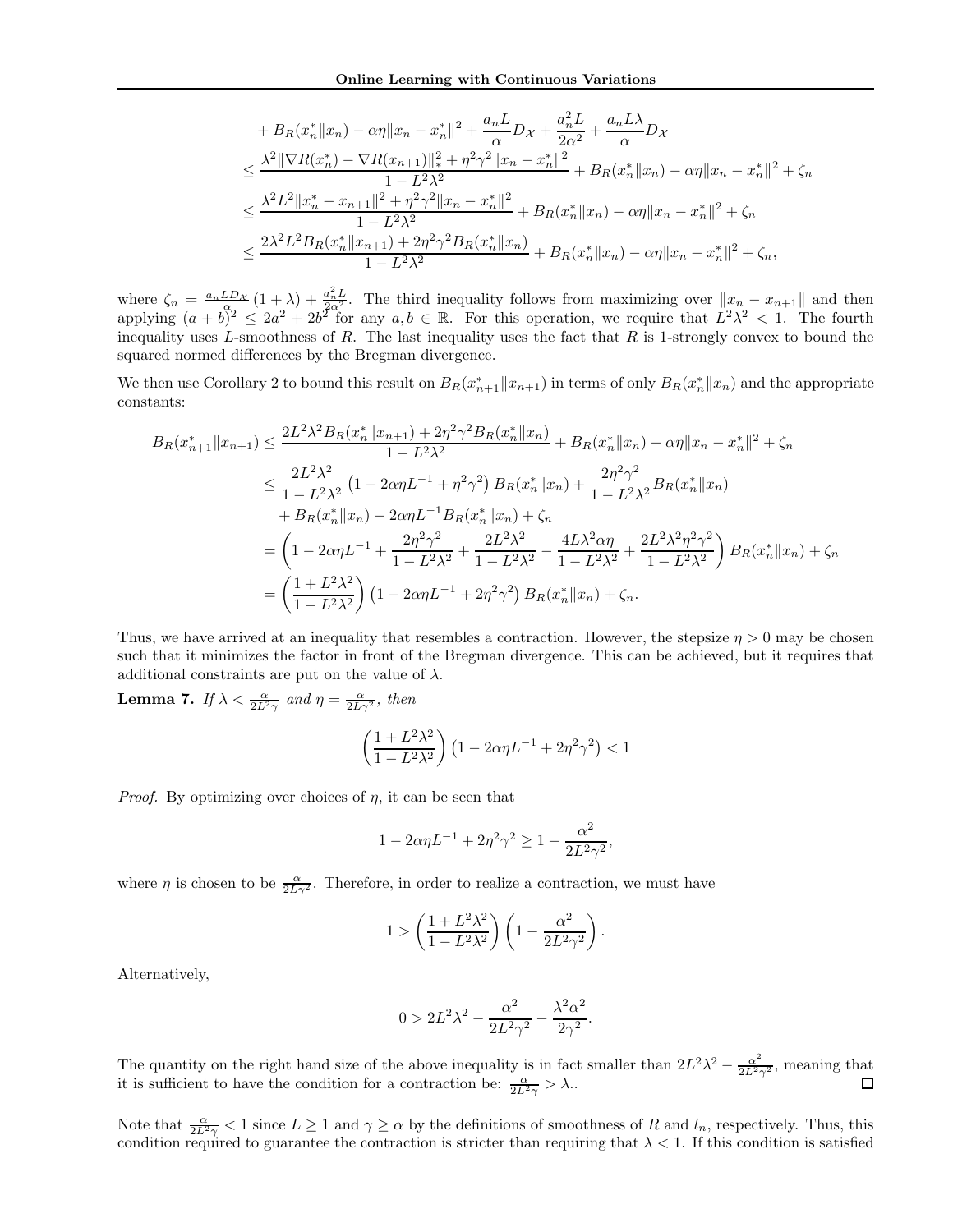and if we set  $\eta = \frac{\alpha}{2L\gamma^2}$ , then we can further examine the contraction in terms of constants that depend only on the properties of  $l_n$  and R:

$$
B_R(x_{n+1}^*||x_{n+1}) \le \left(\frac{1+L^2\lambda^2}{1-L^2\lambda^2}\right) \left(1-2\alpha\eta L^{-1}+2\eta^2\gamma^2\right) B_R(x_n^*||x_n) + \zeta_n
$$
  

$$
< \left(\frac{1+\frac{\alpha^2}{4L^2\gamma^2}}{1-\frac{\alpha^2}{4L^2\gamma^2}}\right) \left(1-\frac{\alpha^2}{2L^2\gamma^2}\right) B_R(x_n^*||x_n) + \zeta_n
$$
  

$$
= \left(1-\frac{\frac{\alpha^4}{8L^4\gamma^4}}{1-\frac{\alpha^2}{4L^2\gamma^2}}\right) B_R(x_n^*||x_n) + \zeta_n.
$$

It is easily verified that the factor in front of the Bregman divergence on the right side is less than 1 and greater than  $\frac{5}{6}$ .

By applying the above inequality recursively, we can derive the inequality below

$$
\frac{1}{2}||x_n - x_n^*||^2 \le B_R(x_n^*||x_n) \le \rho^{n-1}B_R(x_1^*||x_1) + \sum_{k=1}^{n-1} \rho^{n-k-1}\zeta_k,
$$

where  $\rho = \left(\frac{1+L^2\lambda^2}{1-L^2\lambda^2}\right)$  $\frac{1+L^2\lambda^2}{1-L^2\lambda^2}\Big(1-2\alpha\eta L^{-1}+2\eta^2\gamma^2\Big)<1.$  Therefore the dynamic regret can be bounded as

$$
\begin{split} \operatorname{Regret}_{N}^{d} &= \sum_{n=1}^{N} f_{n}(x_{n}) - f_{n}(x_{n}^{*}) \leq G \sum_{n=1}^{N} \|x_{n} - x_{n}^{*}\| \\ &\leq \sqrt{2}GB_{R}(x_{1}^{*} \|x_{1})^{1/2} \sum_{n=1}^{N} \rho^{\frac{n-1}{2}} + \sqrt{2}G \sum_{n=2}^{N} \left(\sum_{k=1}^{n-1} \rho^{n-k-1} \zeta_{k}\right)^{1/2} \\ &\leq \sqrt{2}GB_{R}(x_{1}^{*} \|x_{1})^{1/2} \sum_{n=1}^{N} \rho^{\frac{n-1}{2}} + \sqrt{2}G \sum_{n=2}^{N} \sum_{k=1}^{n-1} \rho^{\frac{n-k-1}{2}} \zeta_{k}^{1/2}, \end{split}
$$

where both inequalities use the fact that for  $a, b > 0$ ,  $a + b \le a + b + 2\sqrt{ab} = (\sqrt{a} + \sqrt{b})^2$ . The left-hand term is clearly bounded above by a constant since  $\sqrt{\rho} < 1$ . Analysis of the right-hand term is not as obvious, so we establish the following lemma independently.

**Lemma 8.** If  $\rho < 1$  and  $\zeta_n = \frac{a_n L D_{\mathcal{X}}}{\alpha} (1 + \lambda) + \frac{a_n^2 L}{2 \alpha^2}$ , then it holds that N  $n-k-1$ 

$$
\sqrt{2} \sum_{n=2}^{N} \sum_{k=1}^{n-1} \rho^{\frac{n-k-1}{2}} \zeta_k^{1/2} = O(A_N + \sqrt{NA_N}).
$$

Proof.

$$
\sum_{n=2}^{N} \sum_{k=1}^{n-1} \rho^{\frac{n-k-1}{2}} \zeta_k^{1/2} = \sum_{n=1}^{N-1} \zeta_n^{1/2} \left( 1 + \rho^{\frac{1}{2}} + \ldots + \rho^{\frac{N-1-n}{2}} \right) \le \frac{1}{1 - \sqrt{\rho}} \sum_{n=1}^{N-1} \sqrt{\zeta_n}.
$$

The last inequality upper bounds the finite geometric series with the value of the infinite geometric series since again  $\sqrt{\rho}$  < 1 for each k. Recall that  $\zeta_n$  was defined as

$$
\zeta_n = \frac{a_n L D_{\mathcal{X}}}{\alpha} \left( 1 + \lambda \right) + \frac{a_n^2 L}{2\alpha^2}
$$

.

Therefore, the over the square roots can be bounded:

$$
\sum_{n=1}^{N-1} \sqrt{\zeta_n} \le \sqrt{\frac{LD_{\mathcal{X}}}{\alpha} (1+\lambda)} \sum_{n=1}^{N-1} \sqrt{a_n} + \alpha^{-1} \sqrt{\frac{L}{2}} \sum_{n=1}^{N-1} a_n.
$$

While the right-hand summation is simply the definition of  $A_{N-1}$ , the left-hand summation yields  $\sum_{n=1}^{N-1} \sqrt{a_n} \leq$  $\sqrt{(N-1)A_{N-1}}$ .

Then the total dynamic regret has order  $\text{Regret}_N^d = O(1 + A_N + \sqrt{N A_N}).$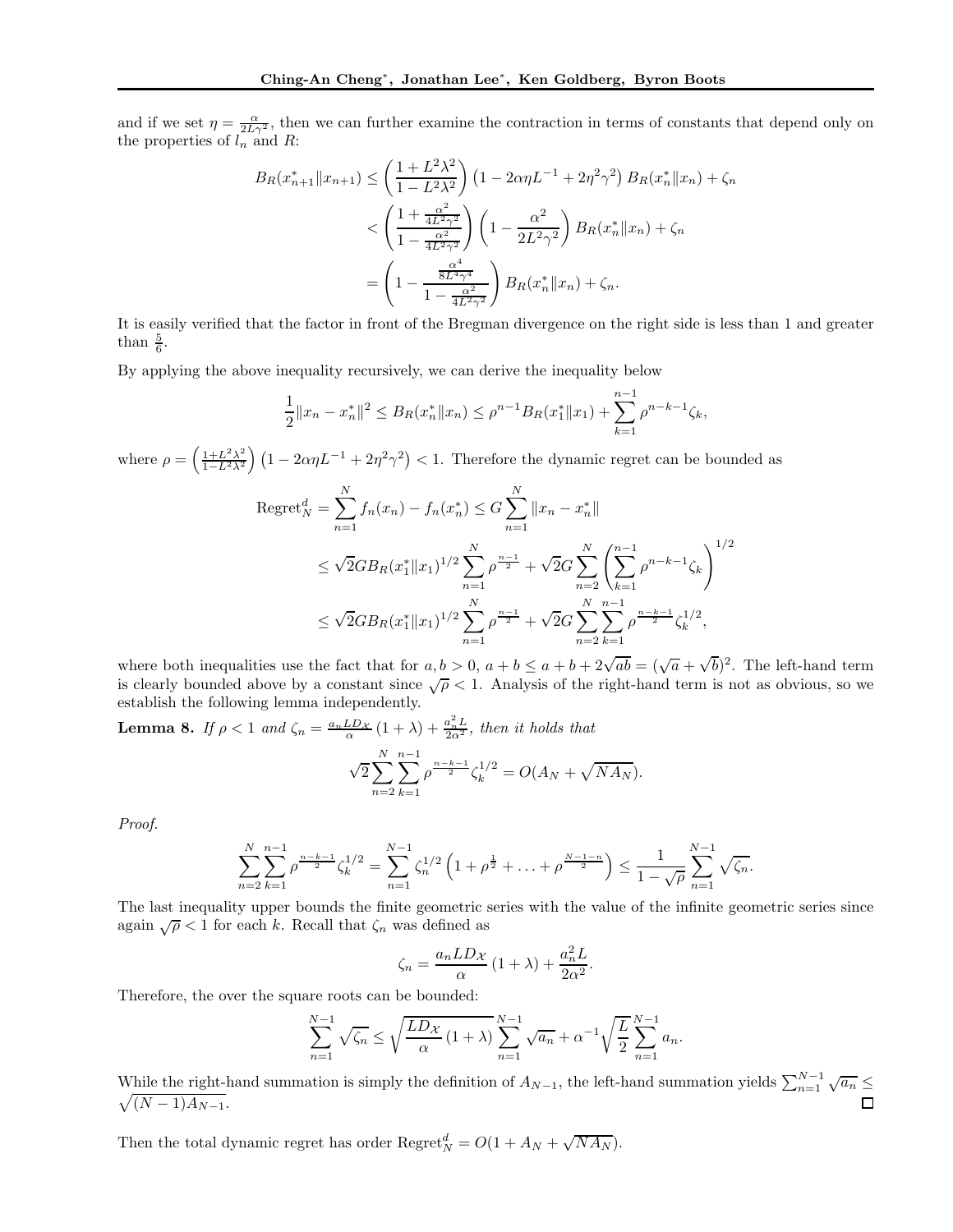#### E.3 Proof of Theorem 6

# **E.3.1** Euclidean Space with  $\frac{\beta}{\alpha} = 1$

The proof first requires a result from analysis on the convergence of sequences that are nearly monotonic.

**Lemma 9.** Let  $(a_n)_{n\in\mathbb{N}}\subset\mathbb{R}$  and  $(b_n)_{n\in\mathbb{N}}\subset\mathbb{R}$  be two sequences satisfying  $b_n\geq 0$  and  $\sum_{k=1}^n a_k < \infty$   $\forall n \in \mathbb{N}$ . If  $b_{n+1} \leq b_n + a_n$ , then the sequence  $b_n$  converges.

*Proof.* Define  $u_1 := b_1$  and  $u_n := b_n - \sum_{k=1}^{n-1} a_k$ . Note that  $u_1 = b_1 \ge b_2 - a_1 = u_2$ . Recursively,  $b_n - a_{n-1} \le b_n$  $b_{n-1} \implies b_n - \sum_{k=1}^{n-1} a_k \le b_{n-1} - \sum_{k=1}^{n-2}$ . Therefore,  $u_n \le u_{n+1}$ . Note that  $(u_n)_{n \in \mathbb{N}}$  is bounded below because  $b_n \geq 0$  and  $\sum_{k=1}^n a_k < \infty$ . This implies that  $(u_n)_{n \in \mathbb{N}}$  converges. Because  $(\sum_{k=1}^n a_k)_{n \in \mathbb{N}}$ , also converges,  $(b_n)_{n \in \mathbb{N}}$ must converge.

The majority of the proof follows a similar line of reasoning as a standard result in the field of discrete-time pursuit-evasion games Alexander et al. (2006). Let  $\|\cdot\|$  denote the Euclidean norm. We aim to show that if the distance between the learner's decision  $x_n$  and the optimal decision  $x_n^*$  does not converge to zero, then they travel unbounded in a straight line, which is a contradiction.

Consider the following update rule which essentially amounts to a constrained greedy update:

$$
x_{n+1} = \frac{x_n + x_n^*}{2}
$$

 $x_{n+1}$  is well defined at each round because X is convex. Define  $c_n := ||x_n - x_n^*||$ . Then we have

$$
0 \le c_{n+1} = ||x_{n+1} - x_{n+1}^{*}||
$$
  
\n
$$
\le ||x_{n+1} - x_{n}^{*}|| + ||x_{n+1}^{*} - x_{n}^{*}||
$$
  
\n
$$
= \frac{1}{2} ||x_{n} - x_{n}^{*}|| + ||x_{n+1}^{*} - x_{n}^{*}||
$$
  
\n
$$
\le \frac{1}{2} ||x_{n} - x_{n}^{*}|| + ||x_{n+1} - x_{n}|| + \frac{a_{n}}{\alpha} \qquad (\because \text{Proposition 10})
$$
  
\n
$$
= ||x_{n} - x_{n}^{*}|| + \frac{a_{n}}{\alpha} = c_{n} + \frac{a_{n}}{\alpha}
$$

Because it is assumed that  $\sum_{n=1}^{\infty} a_n < \infty$ , the sequences  $(c_n)_{n\in\mathbb{N}}$  and  $(a_n)_{n\in\mathbb{N}}$  satisfy the sufficient conditions of Lemma 9. Thus the sequence  $(c_n)_{n\in\mathbb{N}}$  converges, so there exists a limit point  $C := \lim_{n\to\infty} c_n \geq 0$ . Towards a contradiction, consider the case where  $C > 0$ . We will prove that this leads the points to follow a straight line in the following lemma.

**Lemma 10.** Let  $\theta_n$  denote the angle between the vectors from  $x_n^*$  to  $x_{n+1}^*$  and from  $x_n^*$  to  $x_{n+1}$ . If  $\lim_{n\to\infty} c_n > 0$ , then  $\lim_{n\to\infty} \cos\theta_n = -1$ .

*Proof.* At round  $n+1$  we can write the distance between the learner's decision and the optimal decision in terms of the previous round:

$$
C^{2} = \lim_{n \to \infty} ||x_{n+1} - x_{n+1}^{*}||^{2}
$$
  
\n
$$
= \lim_{n \to \infty} (||x_{n+1} - x_{n}^{*}||^{2} + ||x_{n+1}^{*} - x_{n}^{*}||^{2} - 2||x_{n+1} - x_{n}^{*}|| ||x_{n+1}^{*} - x_{n}^{*}|| \cos \theta_{n})
$$
  
\n
$$
\leq \lim_{n \to \infty} \left( \frac{1}{4} ||x_{n} - x_{n}^{*}||^{2} + ||x_{n} - x_{n+1}||^{2} + \frac{a_{n}^{2}}{\alpha^{2}} + \frac{2a_{n}}{\alpha} ||x_{n} - x_{n+1}|| - 2||x_{n+1} - x_{n}^{*}|| ||x_{n+1}^{*} - x_{n}^{*}|| \cos \theta_{n} \right)
$$
  
\n
$$
= \lim_{n \to \infty} \left( \frac{1}{2} ||x_{n} - x_{n}^{*}||^{2} + \frac{a_{n}^{2}}{\alpha^{2}} + \frac{2a_{n}}{\alpha} ||x_{n} - x_{n+1}|| - 2||x_{n+1} - x_{n}^{*}|| ||x_{n+1}^{*} - x_{n}^{*}|| \cos \theta_{n} \right)
$$
  
\n
$$
= \lim_{n \to \infty} \frac{1}{2} ||x_{n} - x_{n}^{*}||^{2} - 2 \lim_{n \to \infty} ||x_{n+1} - x_{n}^{*}|| ||x_{n+1}^{*} - x_{n}^{*}|| \cos \theta_{n}
$$
  
\n
$$
= \frac{1}{2} C^{2} - 2 \lim_{n \to \infty} ||x_{n+1} - x_{n}^{*}|| ||x_{n+1}^{*} - x_{n}^{*}|| \cos \theta_{n}
$$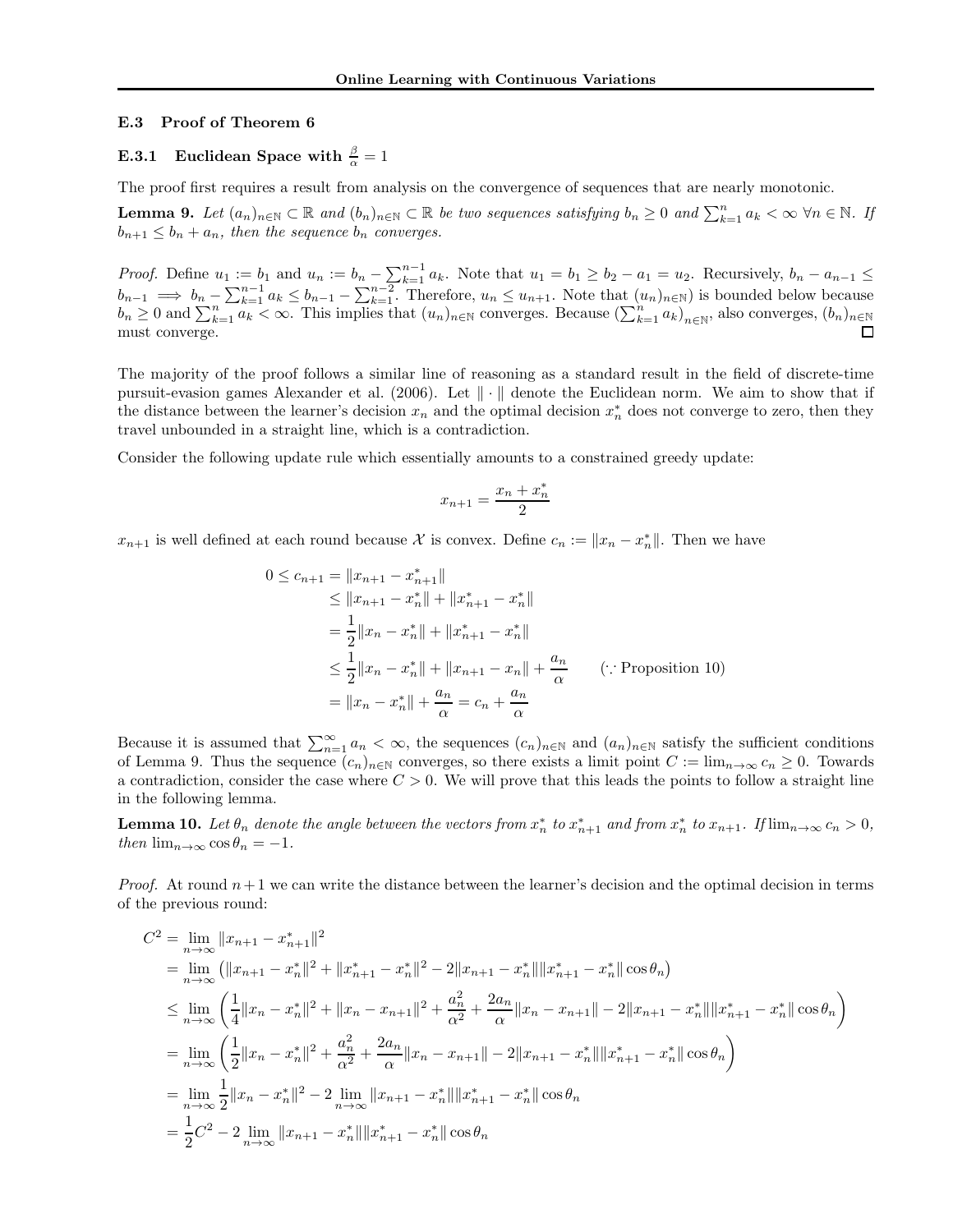The first inequality follows because  $||x_{n+1} - x_n^*|| = \frac{1}{2} ||x_n - x_n^*||$  and  $||x_{n+1}^* - x_n^*|| \le ||x_{n+1} - x_n|| + \frac{a_n}{\alpha}$  due to Proposition 10. The next equality again uses  $||x_{n+1} - x_n^*|| = \frac{1}{2} ||x_n - x_n^*||$ . The second to last line follows from passing the limit through the sum, where we have  $\lim_{n\to\infty} a_n = 0$  because  $A_\infty < \infty$ . That is, the inequality above implies

$$
2\lim_{n\to\infty}||x_{n+1}-x_n^*|| ||x_{n+1}^*-x_n^*||\cos\theta_n=-\frac{C^2}{2}<0
$$

which in turn implies  $\lim_{n\to\infty} \cos\theta_n < 0$ . This leads to an upper bound

$$
-2\lim_{n\to\infty}||x_{n+1}-x_n^*|| ||x_{n+1}^* - x_n^*|| \cos\theta_n = \left(-2\lim_{n\to\infty} \cos\theta_n\right) \lim_{n\to\infty} ||x_{n+1} - x_n^*|| ||x_{n+1}^* - x_n^*||
$$
  

$$
\leq \left(-2\lim_{n\to\infty} \cos\theta_n\right) \lim_{n\to\infty} \frac{1}{2} ||x_n - x_n^*|| \left(||x_{n+1} - x_n|| + \frac{a_n}{\alpha}\right)
$$
  

$$
= \frac{-C^2}{2} \lim_{n\to\infty} \cos\theta_n
$$

Combining these two inequalities, we can then conclude  $C^2 \leq \frac{C^2}{2} - \frac{C^2}{2}$  $\frac{C^2}{2}$  cos  $\theta \leq C^2$ . A necessary condition in order for the bounds to be satisfied is  $\cos \theta = -1$ .  $\Box$ 

When  $C > 0$ , Lemma 10 therefore implies the points  $x_n, x_{n+1}, x_n^*, x_{n+1}^*$  are colinear in the limit. Thus,  $||x_n$  $x_{n+m}$  grows unbounded in m, which contradicts the compactness of X. The alternative case must then be true:  $C = \lim_{n \to \infty} ||x_n - x_n^*|| = 0$ . The dynamic regret can then be bounded as:

Regret<sub>N</sub><sup>d</sup> = 
$$
\sum_{n=1}^{N} l_n(x_n) - l_n(x_n^*) \leq G \sum_{n=1}^{N} ||x_n - x_n^*||
$$

Since  $||x_N - x_N^*|| \to 0$ , we know  $\lim_{N \to \infty} \frac{1}{N} \sum_{n=1}^N ||x_n - x_n^*|| = 0$ . Therefore, the dynamic regret is sublinear.

Note that this result does not reveal a rate of convergence, only that  $||x_n - x_n^*||$  converges to zero, which is enough for sublinear dynamic regret.

# E.3.2 One-dimensional Space with arbitrary  $\frac{\beta}{\alpha}$

In the case where  $d = 1$ , we aim to prove sublinear dynamic regret regardless of  $\alpha$  and  $\beta$  by showing that  $x_n$ essentially traps  $x_n^*$  by taking conservative steps as before. Rather than the constraint being  $|x_n - x_{n+1}| \le$  $\frac{1}{2}|x_n - x_n^*|$ , we choose  $x_{n+1}$  in the direction of  $x_n^*$  subject to  $|x_n - x_{n+1}| \leq \frac{1}{1+\lambda}|x_n - x_n^*|$ . Specifically, we will use the following update rule:

$$
x_{n+1} = \frac{\lambda x_n + x_n^*}{1 + \lambda} \tag{13}
$$

Recall that sublinear dynamic regret is implied by  $c_n := |x_n - x_n^*|$  converging to zero as  $n \to \infty$ . Therefore, below we will prove the above update rule results in  $\lim_{n\to\infty} c_n = 0$ . Like our discussions above, this implies achieving sublinear dynamic regret but not directly its rate.

Suppose at any time  $|x_n - x_n^*| = 0$ . Then we are done since the learner can repeated play the same decision without  $x_n^*$  changing. Below we consider the case  $|x_n - x_n^*| \neq 0$ . We prove this by contradiction. First we observe that the update in (13) makes sure that, at any round,  $x_{n+1}^*$  cannot switch to the opposite side of  $x_n^*$  with respect to  $x_{n+1}$  and  $x_n$ ; namely it is guaranteed that  $(x_{n+1}^* - x_{n+1})(x_n^* - x_{n+1}) \ge 0$  and  $(x_{n+1}^* - x_n)(x_n^* - x_n) \ge 0$ .

Towards a contradiction, suppose that there is some  $C > 0$  such that  $|x_n - x_n^*| \ge C$  for infinitely many n. Then  $x_n$  at every round moves a distance of at least  $\frac{C}{1+\lambda}$  in the same direction infinitely since  $x_{n+1}^*$  always lies the same side of  $x_{n+1}$  as  $x_n^*$ . This contradicts the compactness of  $\mathcal{X}$ . Therefore  $|x_n - x_n^*|$  must converge to zero.

## F New Insights into Imitation Learning

In this section, we investigate an application of the COL framework in the sequential decision problem of online IL (Ross et al., 2011). We consider an episodic MDP with state space  $S$ , action space  $A$ , and finite horizon H.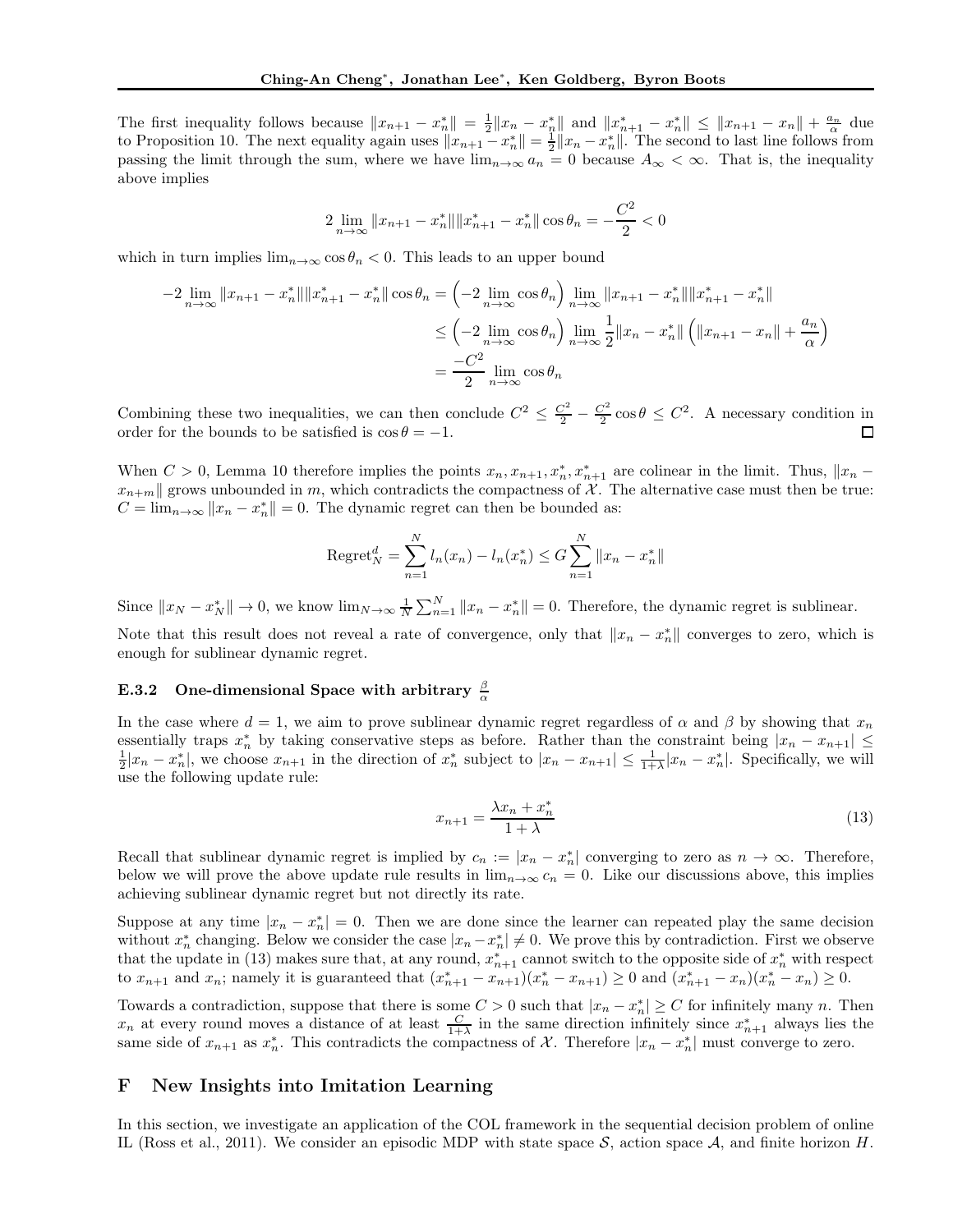For any  $s, s' \in S$  and  $a \in A$ , the transition dynamics  $P$  gives the conditional density, denoted by  $P(s'|s, a)$ , of transitioning to  $s'$  starting from state s and applying action a. The reward of state s and action a is denoted as  $r(s, a)$ . A deterministic policy  $\pi$  is a mapping from S to a density over A. We suppose the MDP starts from some fixed initial state distribution. We denote the probability of being in state s at time t under policy  $\pi$  as  $d_t^{\pi}(s)$ , and we define the average state distribution under  $\pi$  as  $d^{\pi}(s) = \frac{1}{T} \sum_{t=1}^{T} d_t^{\pi}(s)$ .

In IL, we assume that  $\mathcal P$  and r are unknown to the learner, but, during training time, the learner is given access to an expert policy  $\pi^*$  and full knowledge of a supervised learning loss function  $c(s, \pi; \pi^*)$ , defined for each state  $s \in \mathcal{S}$ . The objective of IL is to solve

$$
\min_{\pi \in \Pi} \quad \mathbb{E}_{s \sim d^{\pi}} \left[ c(s, \pi; \pi^{\star}) \right],\tag{14}
$$

where Π is the set of allowable parametric policies, which will be assumed to be convex. Note that it is often the case that  $\pi^* \notin \Pi$ .

As  $d^{\pi}$  is not known analytically, optimizing (14) directly leads to a reinforcement learning problem and therefore can be sample inefficient. Online IL, such as the popular DAGGER algorithm Ross et al. (2011), bypasses this difficulty by reducing  $(14)$  into a sequence of supervised learning problems. Below we describe a general construction of online IL: at the nth iteration (1) execute the learner's current policy  $\pi_n$  in the MDP to collect state-action samples; (2) update  $\pi_{n+1}$  with information of the stochastic approximation of  $l_n(\pi) = \mathbb{E}_{d^{n} n} [c(s, \pi; \pi^*)]$  based the samples collected in the first step. Importantly, we remark that in these empirical risks, the states are sampled according to  $d^{\pi_n}$  of the learner's policy.

The use of online learning to analyze online IL is well established (Ross et al., 2011). As studied in Cheng and Boots (2018); Lee et al. (2018), these online losses can be formulated as a bifunction,  $l_n(\pi) = f_{\pi_n}(\pi) =$  $\mathbb{E}_{s\sim d^{\pi_n}}[c(s,\pi;\pi^*)]$ , and the policy class  $\Pi$  can be viewed as the decision set X. Naturally, this online learning formulation results in many online IL algorithms resembling standard online learning algorithms, such as followthe-leader (FTL), which uses full information feedback  $l_n(\cdot) = \mathbb{E}_{s \sim d^{\pi_n}} [c(s, \cdot; \pi^*)]$  at each round (Ross et al., 2011), and mirror descent (Sun et al., 2017), which uses the first-order feedback  $\nabla l_n(\pi_n) = \mathbb{E}_{d^{\pi_n}} [\nabla_{\pi_n} c(s, \pi_n; \pi^*)]$ . This feedback can also be approximated by unbiased samples. The original work by Ross et al. (2011) analyzed FTL in the static regret case by immediate reductions to known static regret bounds of FTL. However, a crucial objective is understanding when these algorithms converge to useful solutions in terms of policy performance, which more recent work has attempted to address (Cheng and Boots, 2018; Lee et al., 2018; Cheng et al., 2019b). According to these refined analyses, dynamic regret is a more appropriate solution concept to online IL when  $\pi^* \notin \Pi$ , which is the common case in practice.

Below we frame online IL in the proposed COL framework and study its properties based on the properties of COL that we obtained in the previous sections. We have already shown that the per-round loss  $l_n(\cdot)$  can be written as the evaluation of a bifunction  $f_{\pi_n}(\cdot)$ . This COL problem is actually an  $(\alpha, \beta)$ -regular COL problem when the expected supervised learning loss  $\mathbb{E}_{s\sim d^{\pi_n}}[c(s,\pi;\pi^\star)]$  is strongly convex in  $\pi$  and the state distribution  $d^\pi$ is Lipschitz continuous (see Ross et al. (2011); Cheng and Boots (2018); Lee et al. (2018)). We can then leverage our results in the COL framework to immediately answer an interesting question in the online IL problem.

**Proposition 14.** When  $\alpha > \beta$ , there exists a unique policy  $\hat{\pi}$  that is optimal on its own distribution:

$$
\mathbb{E}_{s\sim d_{\widehat{\pi}_n}}\left[c(s,\widehat{\pi};\pi^\star)\right]=\min_{\pi\in\Pi}\mathbb{E}_{s\sim d_{\widehat{\pi}_n}}\left[c(s,\pi;\pi^\star)\right].
$$

This result is immediate from the fact that  $\alpha > \beta$  implies that  $\nabla f_\pi(\pi)$  is a  $\mu$ -strongly monotone VI with  $\mu = \beta - \alpha$ by Proposition 5. The VI is therefore guaranteed to have a unique solution (Facchinei and Pang, 2007).

Furthermore, we can improve upon the known conditions sufficient to find this policy through online gradient descent and give a non-asymptotic convergence guarantee through a reduction to strongly monotone VIs. We will additionally assume that f is  $\gamma$ -smooth in  $\pi$ , satisfying  $\|\nabla f_{\pi'}(\pi_1) - \nabla f_{\pi'}(\pi_2)\| \leq \gamma \|\pi_1 - \pi_2\|$  for any fixed query argument  $\pi'$ .

We then apply our results from Section 6.1. Specifically, we consider mirror descent with  $B_R(\pi || \pi') = \frac{1}{2} || \pi - \pi'||_2^2$ . which is equivalent to online gradient descent studied in Sun et al. (2017); Lee et al. (2018). Note that  $\bar{R} = \frac{1}{2} ||\pi||_2^2$ , which is 1-strongly convex and 1-smooth. Then, we apply Lemma 5.